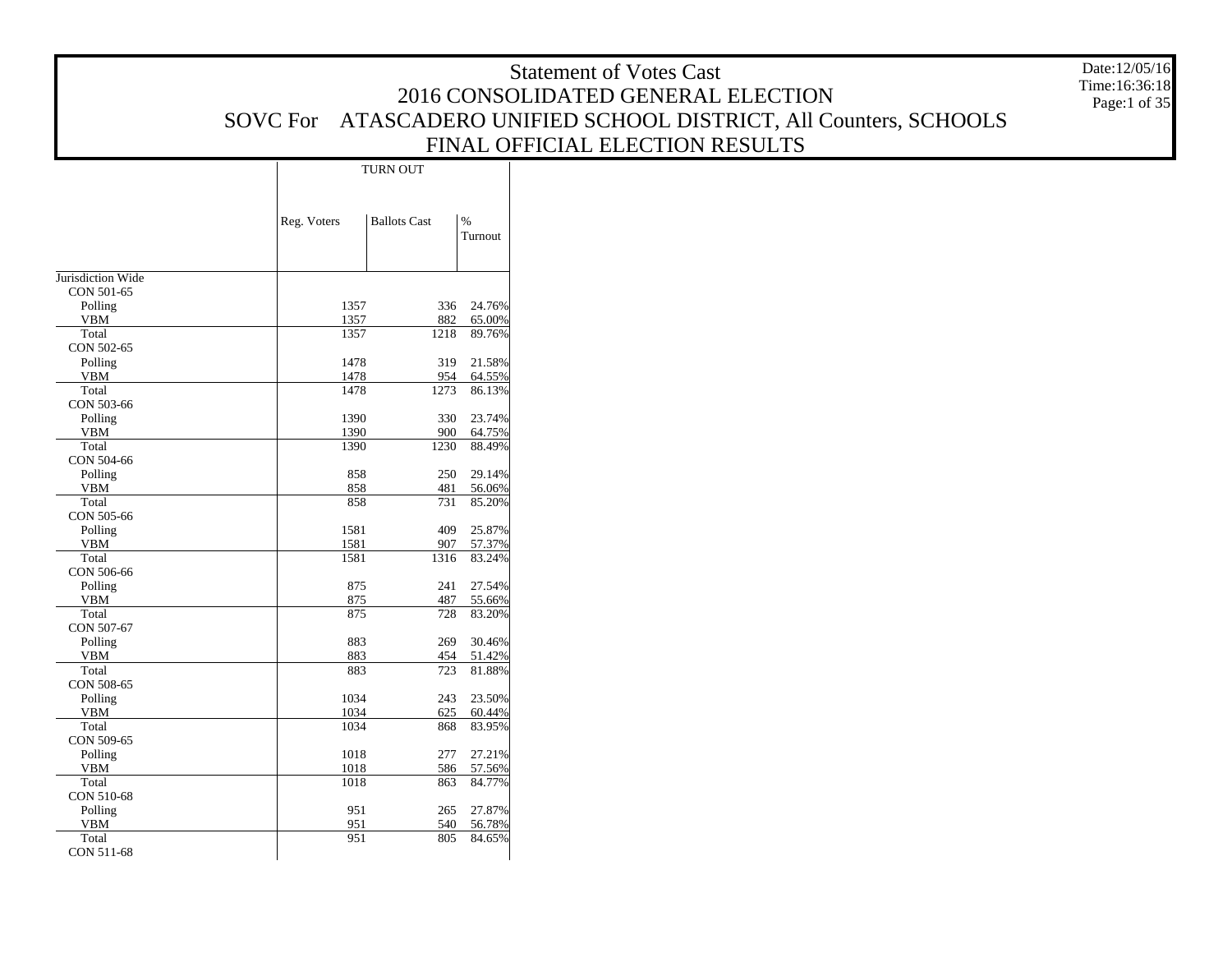Date:12/05/16 Time:16:36:18 Page:2 of 35

|                       |             | TURN OUT            |                          |
|-----------------------|-------------|---------------------|--------------------------|
|                       | Reg. Voters | <b>Ballots Cast</b> | $\frac{0}{0}$<br>Turnout |
| Polling               | 948         | 255                 | 26.90%                   |
| <b>VBM</b>            | 948         | 523                 | 55.17%                   |
| Total                 | 948         | 778                 | 82.07%                   |
| CON 512-69            |             |                     |                          |
| Polling               | 956         | 274                 | 28.66%                   |
| <b>VBM</b>            | 956         | 496                 | 51.88%                   |
| Total                 | 956         | 770                 | 80.54%                   |
| CON 513-69            |             |                     |                          |
| Polling               | 1042        | 257                 | 24.66%                   |
| <b>VBM</b>            | 1042        | 555                 | 53.26%                   |
| Total                 | 1042        | 812                 | 77.93%                   |
| CON 514-67            |             |                     |                          |
| Polling               | 1048        | 322                 | 30.73%                   |
| <b>VBM</b>            | 1048        | 577                 | 55.06%                   |
| Total                 | 1048        | 899                 | 85.78%                   |
| CON 515-70            | 1144        | 231                 | 20.19%                   |
| Polling<br><b>VBM</b> | 1144        | 682                 | 59.62%                   |
| Total                 | 1144        | 913                 | 79.81%                   |
| CON 516-71            |             |                     |                          |
| Polling               | 1492        | 402                 | 26.94%                   |
| <b>VBM</b>            | 1492        | 810                 | 54.29%                   |
| Total                 | 1492        | 1212                | 81.23%                   |
| CON 517-71            |             |                     |                          |
| Polling               | 1429        | 404                 | 28.27%                   |
| <b>VBM</b>            | 1429        | 815                 | 57.03%                   |
| Total                 | 1429        | 1219                | 85.30%                   |
| CON 521-72            |             |                     |                          |
| Polling               | 1062        | 286                 | 26.93%                   |
| <b>VBM</b>            | 1062        | 610                 | 57.44%                   |
| Total                 | 1062        | 896                 | 84.37%                   |
| CON 522-73            |             |                     |                          |
| Polling               | 1124        | 304                 | 27.05%                   |
| <b>VBM</b>            | 1124        | 625                 | 55.60%                   |
| Total                 | 1124        | 929                 | 82.65%                   |
| CON 523-73            |             |                     |                          |
| Polling               | 855         | 326                 | 38.13%                   |
| VBM                   | 855         | 391                 | 45.73%                   |
| Total                 | 855         | 717                 | 83.86%                   |
| <b>MB07</b>           |             |                     |                          |
| Polling               | 160         | $\boldsymbol{0}$    | 0.00%                    |
| <b>VBM</b>            | 160         | 123                 | 76.88%                   |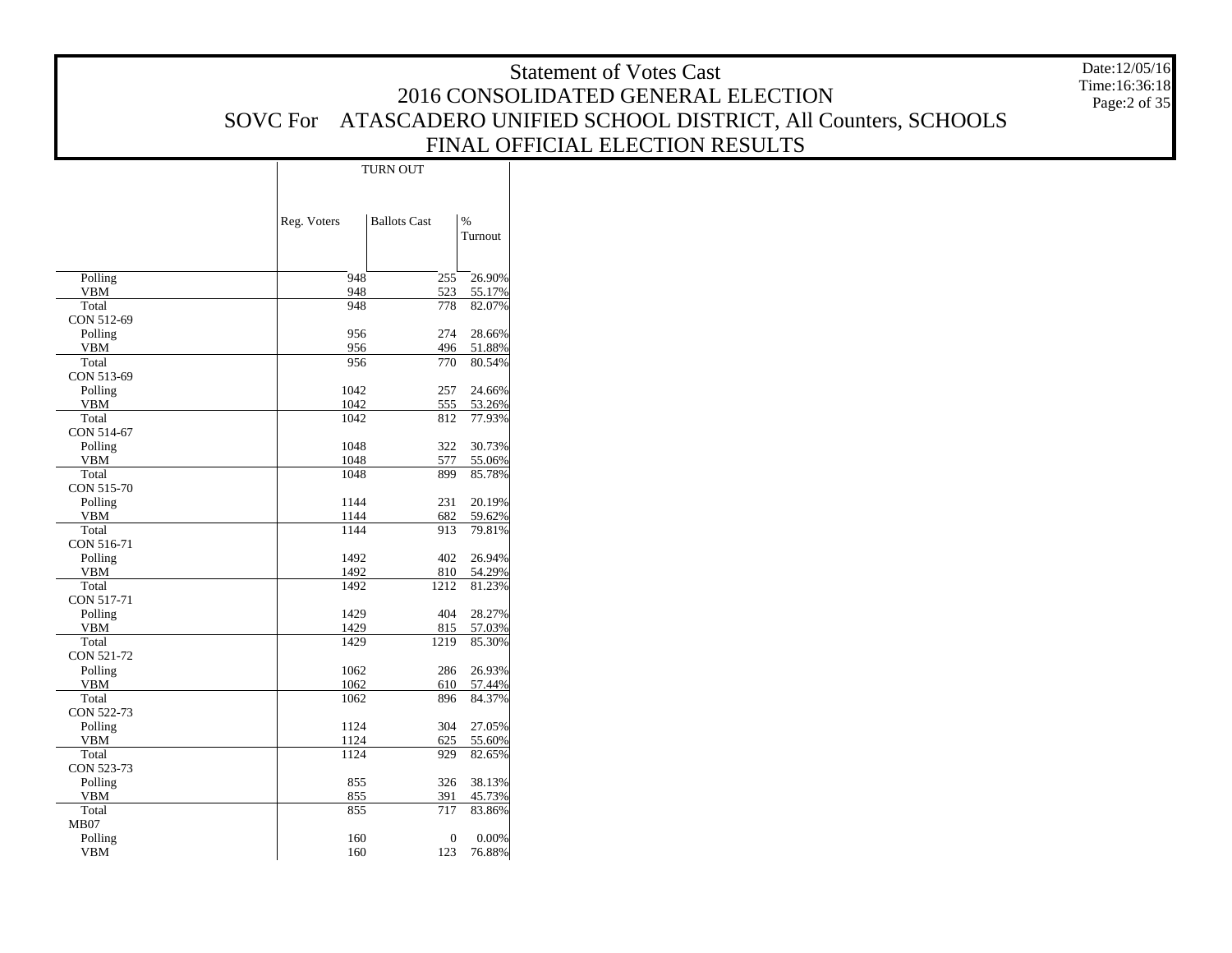Date:12/05/16 Time:16:36:18 Page:3 of 35

|                                                         |                | TURN OUT            |                          |
|---------------------------------------------------------|----------------|---------------------|--------------------------|
|                                                         | Reg. Voters    | <b>Ballots Cast</b> | $\frac{9}{6}$<br>Turnout |
| Total                                                   | 160            | 123                 | 76.88%                   |
| MB18                                                    |                |                     |                          |
| Polling                                                 | 415            | $\mathbf{0}$        | 0.00%                    |
| <b>VBM</b>                                              | 415            | 333                 | 80.24%                   |
| Total                                                   | 415            | 333                 | 80.24%                   |
| <b>MB33</b>                                             |                |                     |                          |
| Polling<br><b>VBM</b>                                   | 149            | $\boldsymbol{0}$    | 0.00%                    |
| Total                                                   | 149<br>149     | 117<br>117          | 78.52%<br>78.52%         |
| <b>MB38</b>                                             |                |                     |                          |
| Polling                                                 | $\mathbf{0}$   | 0                   |                          |
| VBM                                                     | $\mathbf{0}$   | $\mathbf{0}$        |                          |
| Total                                                   | $\overline{0}$ | $\theta$            |                          |
| Total                                                   |                |                     |                          |
| Polling                                                 | 23249          | 6000                | 25.81%                   |
| <b>VBM</b>                                              | 23249          | 13473               | 57.95%                   |
| Total                                                   | 23249          | 19473               | 83.76%                   |
| CONGRESSIONAL<br>24TH CONGRESSIONAL DISTRICT<br>Polling | 23249          | 6000                | 25.81%                   |
| <b>VBM</b>                                              | 23249          | 13473               | 57.95%                   |
| Total<br>Total                                          | 23249          | 19473               | 83.76%                   |
| Polling                                                 | 23249          | 6000                | 25.81%                   |
| <b>VBM</b>                                              | 23249          | 13473               | 57.95%                   |
| Total                                                   | 23249          | 19473               | 83.76%                   |
| <b>SENATE</b><br>17TH SENATORIAL DISTRICT<br>Polling    | 23249          | 6000                | 25.81%                   |
| <b>VBM</b>                                              | 23249          | 13473               | 57.95%                   |
| Total                                                   | 23249          | 19473               | 83.76%                   |
| Total                                                   |                |                     |                          |
| Polling                                                 | 23249          | 6000                | 25.81%                   |
| <b>VBM</b>                                              | 23249          | 13473               | 57.95%                   |
| Total                                                   | 23249          | 19473               | 83.76%                   |
| <b>ASSEMBLY</b><br>35TH ASSEMBLY DISTRICT               |                |                     |                          |
| Polling                                                 | 23249          | 6000                | 25.81%                   |
| <b>VBM</b>                                              | 23249          | 13473               | 57.95%                   |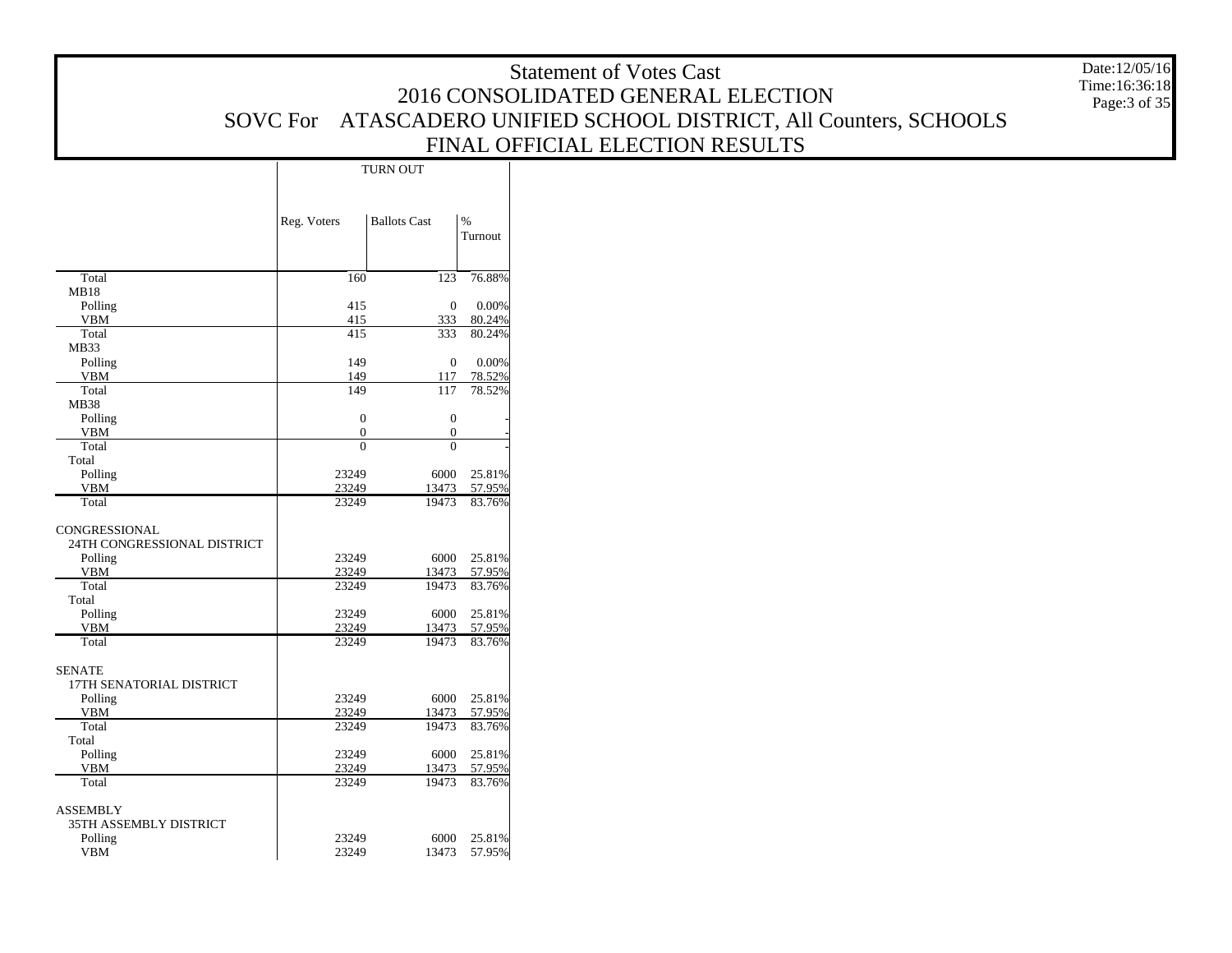#### Statement of Votes Cast 2016 CONSOLIDATED GENERAL ELECTION SOVC For ATASCADERO UNIFIED SCHOOL DISTRICT, All Counters, SCHOOLS FINAL OFFICIAL ELECTION RESULTS Date:12/05/16 Time:16:36:18 Page:4 of 35

|                                   |                | TURN OUT            |                  |
|-----------------------------------|----------------|---------------------|------------------|
|                                   | Reg. Voters    | <b>Ballots Cast</b> | $\%$<br>Turnout  |
|                                   |                |                     |                  |
| Total                             | 23249          | 19473               | 83.76%           |
| Total                             |                |                     |                  |
| Polling                           | 23249          | 6000                | 25.81%           |
| <b>VBM</b><br>Total               | 23249<br>23249 | 13473<br>19473      | 57.95%<br>83.76% |
|                                   |                |                     |                  |
| <b>BOARD OF EQUALIZATION</b>      |                |                     |                  |
| STATE BOARD OF EQUAL DIST 2       |                |                     |                  |
| Polling                           | 23249          | 6000                | 25.81%           |
| <b>VBM</b>                        | 23249          | 13473               | 57.95%           |
| Total                             | 23249          | 19473               | 83.76%           |
| Total                             |                |                     |                  |
| Polling                           | 23249          | 6000                | 25.81%           |
| <b>VBM</b>                        | 23249          | 13473               | 57.95%           |
| Total                             | 23249          | 19473               | 83.76%           |
| SUPERVISOR/COMMISSIONER           |                |                     |                  |
| 2ND SUPERVISORIAL DISTRICT        |                |                     |                  |
| Polling                           | 149            | $\overline{0}$      | 0.00%            |
| VBM                               | 149            | 117                 | 78.52%           |
| Total                             | 149            | 117                 | 78.52%           |
| <b>4TH SUPERVISORIAL DISTRICT</b> |                |                     |                  |
| Polling                           | $\overline{0}$ | $\overline{0}$      |                  |
| <b>VBM</b>                        | $\overline{0}$ | $\boldsymbol{0}$    |                  |
| Total                             | $\theta$       | $\theta$            |                  |
| 5TH SUPERVISORIAL DISTRICT        | 23100          | 6000                | 25.97%           |
| Polling<br><b>VBM</b>             | 23100          | 13356               | 57.82%           |
| Total                             | 23100          | 19356               | 83.79%           |
| Total                             |                |                     |                  |
| Polling                           | 23249          | 6000                | 25.81%           |
| <b>VBM</b>                        | 23249          | 13473               | 57.95%           |
| Total                             | 23249          | 19473               | 83.76%           |
|                                   |                |                     |                  |
| <b>CITIES</b>                     |                |                     |                  |
| <b>CITY OF ATASCADERO</b>         |                |                     |                  |
| Polling                           | 18055<br>18055 | 4680<br>10459       | 25.92%<br>57.93% |
| VBM<br>Total                      | 18055          | 15139               | 83.85%           |
| UNINCORPORATED AREAS              |                |                     |                  |
| Polling                           | 5194           | 1320                | 25.41%           |
| <b>VBM</b>                        | 5194           | 3014                | 58.03%           |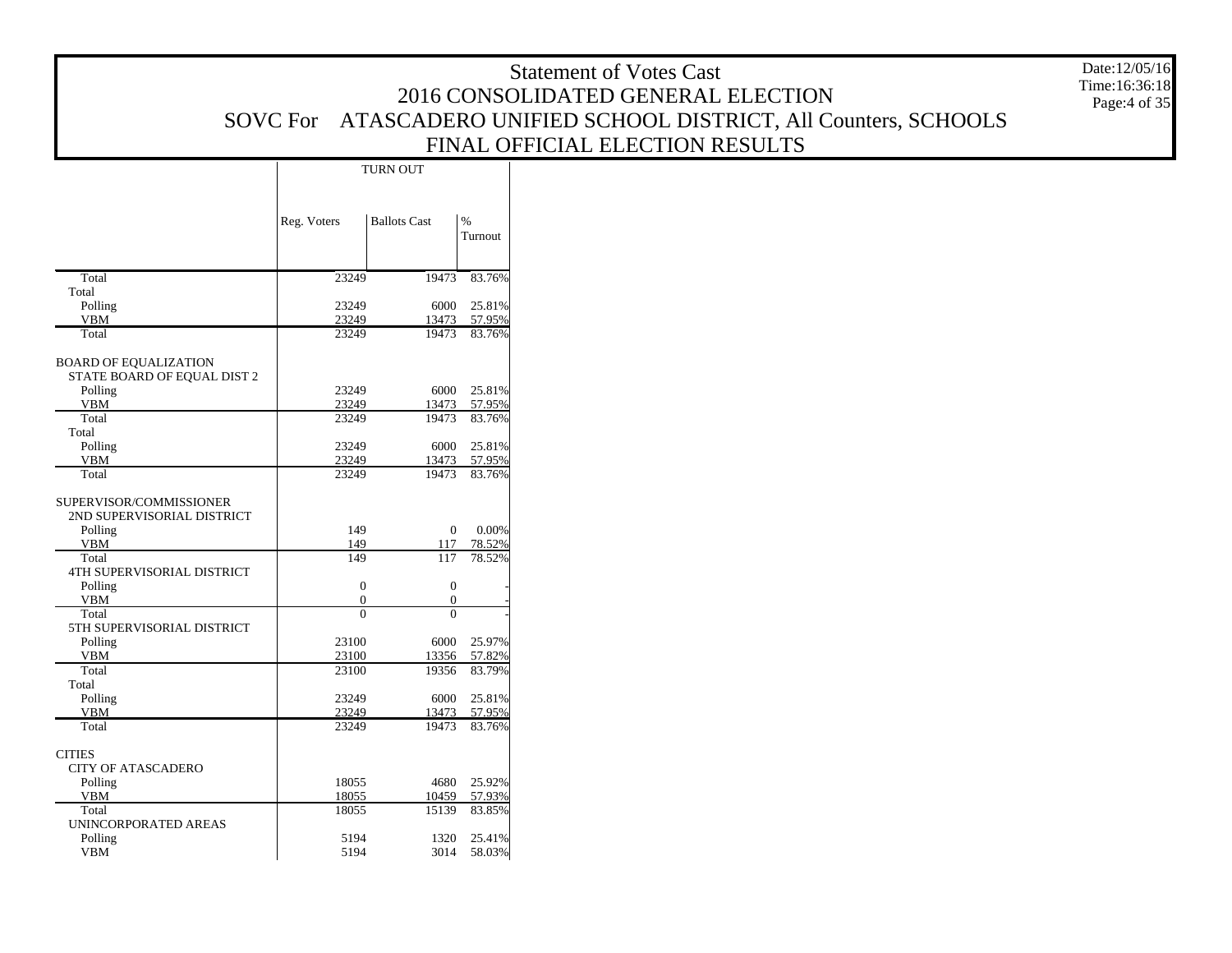Date:12/05/16 Time:16:36:18 Page:5 of 35

|                |             | TURN OUT            |              |
|----------------|-------------|---------------------|--------------|
|                | Reg. Voters | <b>Ballots Cast</b> | %<br>Turnout |
| Total<br>Total | 5194        | 4334                | 83.44%       |
| Polling        | 23249       | 6000                | 25.81%       |
| VBM            | 23249       | 13473               | 57.95%       |
| Total          | 23249       | 19473               | 83.76%       |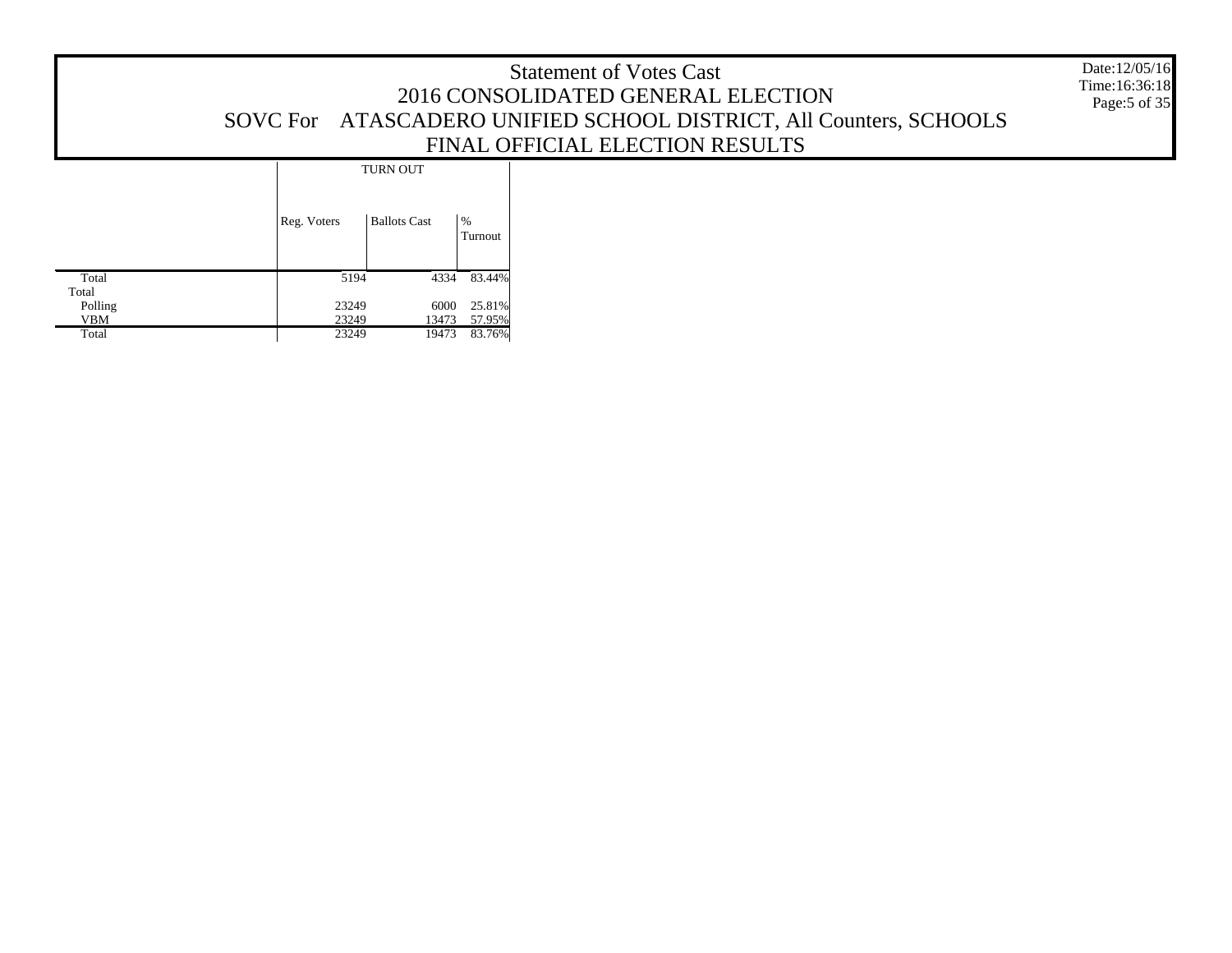CUESTA COMMUNITY COLLEGE BOARD MEMBER, TA 5

Date:12/05/16Time:16:36:18Page:6 of 35

Jurisdiction Wide CON 501-65 Polling VBM Total CON 502-65 Polling VBM Total CON 503-66 Polling VBM Total CON 504-66 Polling VBM**Total**  CON 505-66 Polling VBM**Total**  CON 506-66 Polling VBM**Total**  CON 507-67 Polling VBM**Total**  CON 508-65 Polling VBM Total CON 509-65 Polling VBM**Total**  CON 510-68 Polling VBM TotalReg. Voters | Vote For | Ballots Cast | Total Votes | Times Blank VotedTimes Over VotedNumber Of Under VotesGEORGE E. GALVAN |MARY STROBRIDGE 13571 336 266 70 0 0 110 41.35% 155 58.27% 1357 1 882 708 174 0 0 337 47.60% 369 52.12% 1357 2 1218 974 244 0 0 447 45.89% 524 53.80% 1478 1 319 263 56 0 0 143 54.37% 120 45.63% 1478 1 954 775 179 0 0 377 48.65% 396 51.10% 1478 2 1273 1038 235 0 0 520 50.10%50.10% 516 49.71% 1390 1 330 267 63 0 0 112 41.95% 154 57.68% 1390 1 900 717 183 0 0 291 40.59% 424 59.14% 1390 $\begin{array}{ccccccc} 0 & 2 & 1230 & 984 & 246 & 0 & 0 & 403 & 40.96\% \end{array}$  578 58.74% 858 1 250 218 32 0 0 111 50.92% 107 49.08% 858 1 481 396 85 0 0 185 46.72% 211 53.28% 858 2 731 614 117 0 0 296 48.21% 318 51.79% 1581 1 409 324 85 0 0 151 46.60% 172 53.09% 15811 907 728 179 0 0 324 44.51% 404 55.49% 1581 2 1316 1052 264 0 0 475 45.15%45.15% 576 54.75% 875 1 241 205 36 0 0 87 42.44% 118 57.56% 875 1 487 409 78 0 0 210 51.34% 199 48.66% 875 2 728 614 114 0 0 297 48.37% 317 51.63% 8831 269 227 42 0 0 100 44.05% 125 55.07% 883 1 454 378 76 0 0 161 42.59% 216 57.14% 883 2 723 605 118 0 0 261 43.14% 341 56.36% 1034 1 243 203 40 0 0 105 51.72% 97 47.78% 1034 1 625 495 130 0 0 246 49.70% 249 50.30% 1034 2 868 698 170 0 0 351 50.29%50.29% 346 49.57% 10181 277 227 50 0 0 107 47.14% 120 52.86% 1018 1 586 490 96 0 0 244 49.80% 244 49.80% 1018 2 863 717 146 0 0 351 48.95% 364 50.77% 9511 265 204 61 0 0 85 41.67% 118 57.84% 951 1 540 454 86 0 0 188 41.41% 262 57.71% 951 2 805 658 147 0 0 273 41.49%380 57.75%

CON 511-68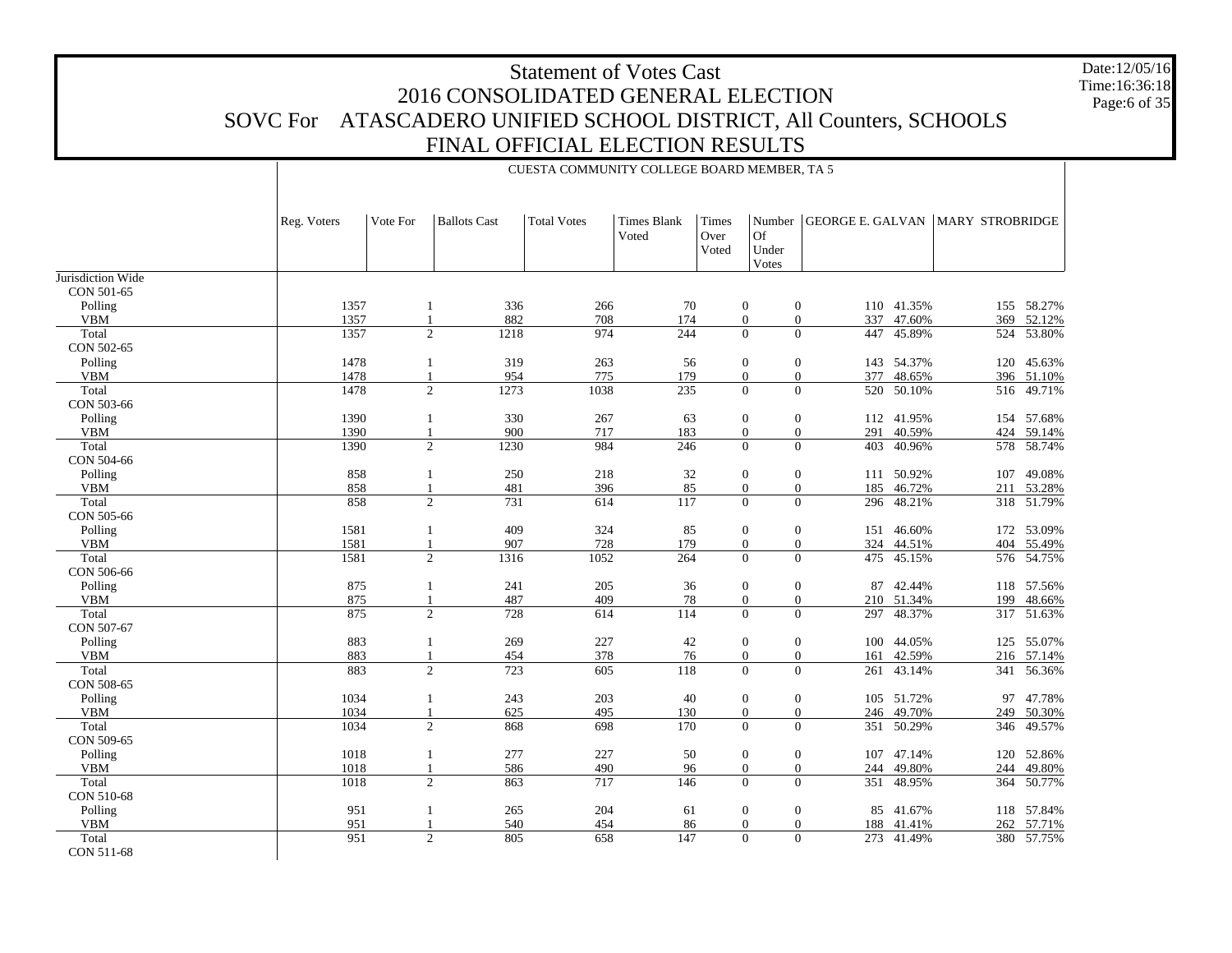Polling VBM**Total**  CON 512-69 Polling VBM Total CON 513-69 Polling VBM**Total**  CON 514-67 Polling VBM**Total**  CON 515-70 Polling VBM Total CON 516-71 Polling VBM Total CON 517-71 Polling VBM Total CON 521-72 Polling VBM Total CON 522-73 Polling VBM**Total**  CON 523-73 Polling VBM**Total**  MB07 Reg. Voters | Vote For | Ballots Cast | Total Votes | Times Blank VotedTimes Over VotedNumber Of Under VotesGEORGE E. GALVAN |MARY STROBRIDGE 948 1 255 209 46 0 0 85 40.67% $\frac{1}{40.67\%}$  123 58.85% 948 1 523 423 100 0 0 172 40.66% 249 58.87% 948 2 778 632 146 0 0 257 40.66% 372 58.86% 956 1 274 226 48 0 0 91 40.27% 134 59.29% 956 1 496 395 101 0 0 142 35.95% 251 63.54% 9562 770 621 149 0 0 233 37.52% 385 62.00% 1042 1 257 212 44 1 0 98 46.23% 114 53.77% 1042 1 555 454 101 0 0 187 41.19% 265 58.37% 1042 2 812 666 145 1 0 285 42.79%42.79% 379 56.91% 10481 322 262 60 0 0 123 46.95% 139 53.05% 1048 1 577 452 125 0 0 232 51.33% 219 48.45% 1048 2 899 714 185 0 0 355 49.72% 358 50.14% 11441 231 192 39 0 0 70 36.46% 122 63.54% 1144 1 682 569 113 0 0 228 40.07% 340 59.75% 1144 2 913 761 152 0 0 298 39.16% 462 60.71% 1492 1 402 331 71 0 0 131 39.58% 199 60.12% 1492 1 810 659 151 0 0 230 34.90% 428 64.95% 1492 2 1212 990 222 0 0 361 36.46% 627 63.33% 1429 1 404 341 63 0 0 177 51.91% 164 48.09% 1429 1 815 673 142 0 0 335 49.78% 338 50.22% 14292 1219 1014 205 0 0 512 50.49% 502 49.51% 1062 1 286 223 63 0 0 147 65.92% 76 34.08% 1062 1 610 478 132 0 0 267 55.86% 211 44.14% 1062 $2$  2 896 701 195 0 0 414 59.06% 59.06% 287 40.94% 1124 1 304 246 58 0 0 126 51.22% 119 48.37% 1124 1 625 513 112 0 0 251 48.93% 260 50.68% 1124 2 929 759 170 0 0 377 49.67% 379 49.93% 855 1 326 267 59 0 0 132 49.44% 133 49.81% 855 1 391 326 65 0 0 127 38.96% 196 60.12% 855 2 717 593 124 0 0 259 43.68%329 55.48%

 Polling VBM

160

160

CUESTA COMMUNITY COLLEGE BOARD MEMBER, TA 5

1 0 0 0 0 0 0 - 0 -

59 54.63%

 $1$  123 108 15 0 0 49 45.37%

Date:12/05/16Time:16:36:18Page:7 of 35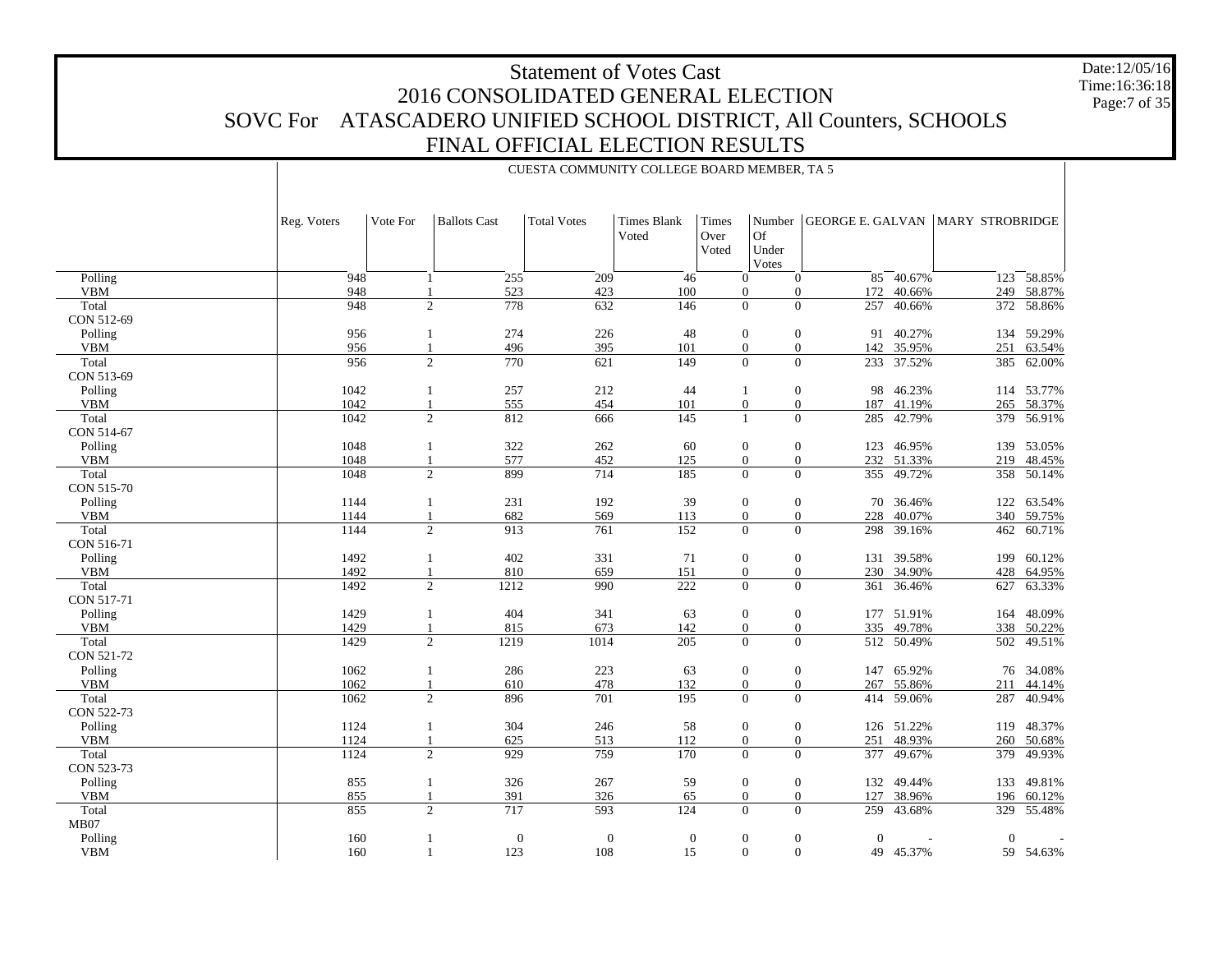Date:12/05/16 Time:16:36:18 Page:8 of 35

|                                                         |             |                |                                    | CUESTA COMMUNITY COLLEGE BOARD MEMBER, TA 5 |                             |                               |                                  |                         |                |                        |             |
|---------------------------------------------------------|-------------|----------------|------------------------------------|---------------------------------------------|-----------------------------|-------------------------------|----------------------------------|-------------------------|----------------|------------------------|-------------|
|                                                         | Reg. Voters | Vote For       | <b>Ballots Cast</b>                | <b>Total Votes</b>                          | <b>Times Blank</b><br>Voted | <b>Times</b><br>Over<br>Voted | <b>Of</b><br>Under<br>Votes      | Number GEORGE E. GALVAN |                | <b>MARY STROBRIDGE</b> |             |
| Total                                                   | 160         |                | 2<br>123                           | 108                                         | 15                          |                               | $\mathbf{0}$<br>$\mathbf{0}$     |                         | 49 45.37%      |                        | 59 54.63%   |
| MB18                                                    |             |                |                                    |                                             |                             |                               |                                  |                         |                |                        |             |
| Polling                                                 | 415         | -1             | $\boldsymbol{0}$                   | $\boldsymbol{0}$                            | $\mathbf{0}$                |                               | $\mathbf{0}$<br>$\mathbf{0}$     | $\boldsymbol{0}$        |                | $\mathbf{0}$           |             |
| <b>VBM</b>                                              | 415         | $\overline{1}$ | 333                                | 274                                         | 59                          |                               | $\overline{0}$<br>$\theta$       | 168                     | 61.31%         | 104                    | 37.96%      |
| Total                                                   | 415         |                | 2<br>333                           | 274                                         | 59                          |                               | $\overline{0}$<br>$\overline{0}$ |                         | 168 61.31%     | 104                    | 37.96%      |
| MB33                                                    |             |                |                                    |                                             |                             |                               |                                  |                         |                |                        |             |
| Polling                                                 |             |                | $\sim$                             | $\sim$                                      |                             |                               | ÷                                |                         |                |                        |             |
| <b>VBM</b>                                              |             |                | ÷.                                 | ÷.                                          |                             |                               |                                  |                         |                |                        |             |
| Total                                                   |             |                | L.                                 |                                             |                             |                               |                                  |                         |                |                        |             |
| <b>MB38</b>                                             |             |                |                                    |                                             |                             |                               |                                  |                         |                |                        |             |
| Polling<br><b>VBM</b>                                   |             |                | $\overline{\phantom{a}}$<br>$\sim$ | $\sim$<br>$\sim$                            |                             |                               |                                  |                         | $\overline{a}$ |                        |             |
| Total                                                   |             |                | $\sim$                             |                                             |                             |                               |                                  |                         |                |                        |             |
| Total                                                   |             |                |                                    |                                             |                             |                               |                                  |                         |                |                        |             |
| Polling                                                 | 23100       | $22\,$         | 6000                               | 4913                                        | 1086                        |                               | $\mathbf{0}$                     |                         | 2291 46.63%    |                        | 2609 53.10% |
| <b>VBM</b>                                              | 23100       | 22             | 13356                              | 10874                                       | 2482                        |                               | $\overline{0}$<br>$\theta$       | 4951                    | 45.53%         | 5894                   | 54.20%      |
| Total                                                   | 23100       | 44             | 19356                              | 15787                                       | 3568                        |                               | $\overline{0}$<br>-1             | 7242                    | 45.87%         |                        | 8503 53.86% |
| CONGRESSIONAL<br>24TH CONGRESSIONAL DISTRICT<br>Polling | 23100       | $22\,$         | 6000                               | 4913                                        | 1086                        |                               | $\mathbf{0}$<br>$\overline{1}$   |                         | 2291 46.63%    |                        | 2609 53.10% |
| <b>VBM</b>                                              | 23100       | 22             | 13356                              | 10874                                       | 2482                        |                               | $\overline{0}$<br>$\theta$       | 4951                    | 45.53%         |                        | 5894 54.20% |
| Total                                                   | 23100       | 44             | 19356                              | 15787                                       | 3568                        |                               | $\Omega$                         | 7242                    | 45.87%         |                        | 8503 53.86% |
| Total                                                   |             |                |                                    |                                             |                             |                               |                                  |                         |                |                        |             |
| Polling                                                 | 23100       | $22\,$         | 6000                               | 4913                                        | 1086                        |                               | $\mathbf{0}$<br>-1               |                         | 2291 46.63%    |                        | 2609 53.10% |
| <b>VBM</b>                                              | 23100       | 22             | 13356                              | 10874                                       | 2482                        |                               | $\Omega$<br>$\mathbf{0}$         | 4951                    | 45.53%         | 5894                   | 54.20%      |
| Total                                                   | 23100       | 44             | 19356                              | 15787                                       | 3568                        |                               | $\Omega$<br>$\mathbf{1}$         | 7242                    | 45.87%         |                        | 8503 53.86% |
| <b>SENATE</b><br>17TH SENATORIAL DISTRICT               |             |                |                                    |                                             |                             |                               |                                  |                         |                |                        |             |
| Polling                                                 | 23100       | 22             | 6000                               | 4913                                        | 1086                        |                               | $\mathbf{0}$<br>1                |                         | 2291 46.63%    |                        | 2609 53.10% |
| <b>VBM</b>                                              | 23100       | 22             | 13356                              | 10874                                       | 2482                        |                               | $\Omega$<br>$\overline{0}$       | 4951                    | 45.53%         |                        | 5894 54.20% |
| Total                                                   | 23100       | 44             | 19356                              | 15787                                       | 3568                        |                               | $\Omega$<br>$\mathbf{1}$         | 7242                    | 45.87%         |                        | 8503 53.86% |
| Total                                                   |             |                |                                    |                                             |                             |                               |                                  |                         |                |                        |             |
| Polling                                                 | 23100       | 22             | 6000                               | 4913                                        | 1086                        |                               | $\mathbf{0}$<br>1                |                         | 2291 46.63%    |                        | 2609 53.10% |
| <b>VBM</b>                                              | 23100       | 22             | 13356                              | 10874                                       | 2482                        |                               | $\overline{0}$<br>$\mathbf{0}$   | 4951                    | 45.53%         | 5894                   | 54.20%      |
| Total                                                   | 23100       | 44             | 19356                              | 15787                                       | 3568                        |                               | $\Omega$<br>$\mathbf{1}$         | 7242                    | 45.87%         |                        | 8503 53.86% |
| <b>ASSEMBLY</b><br>35TH ASSEMBLY DISTRICT<br>Polling    | 23100       | 22             | 6000                               | 4913                                        | 1086                        |                               | $\mathbf{0}$                     | 2291                    | 46.63%         | 2609                   | 53.10%      |
| <b>VBM</b>                                              | 23100       | 22             | 13356                              | 10874                                       | 2482                        |                               | $\theta$<br>$\mathbf{0}$         |                         | 4951 45.53%    |                        | 5894 54.20% |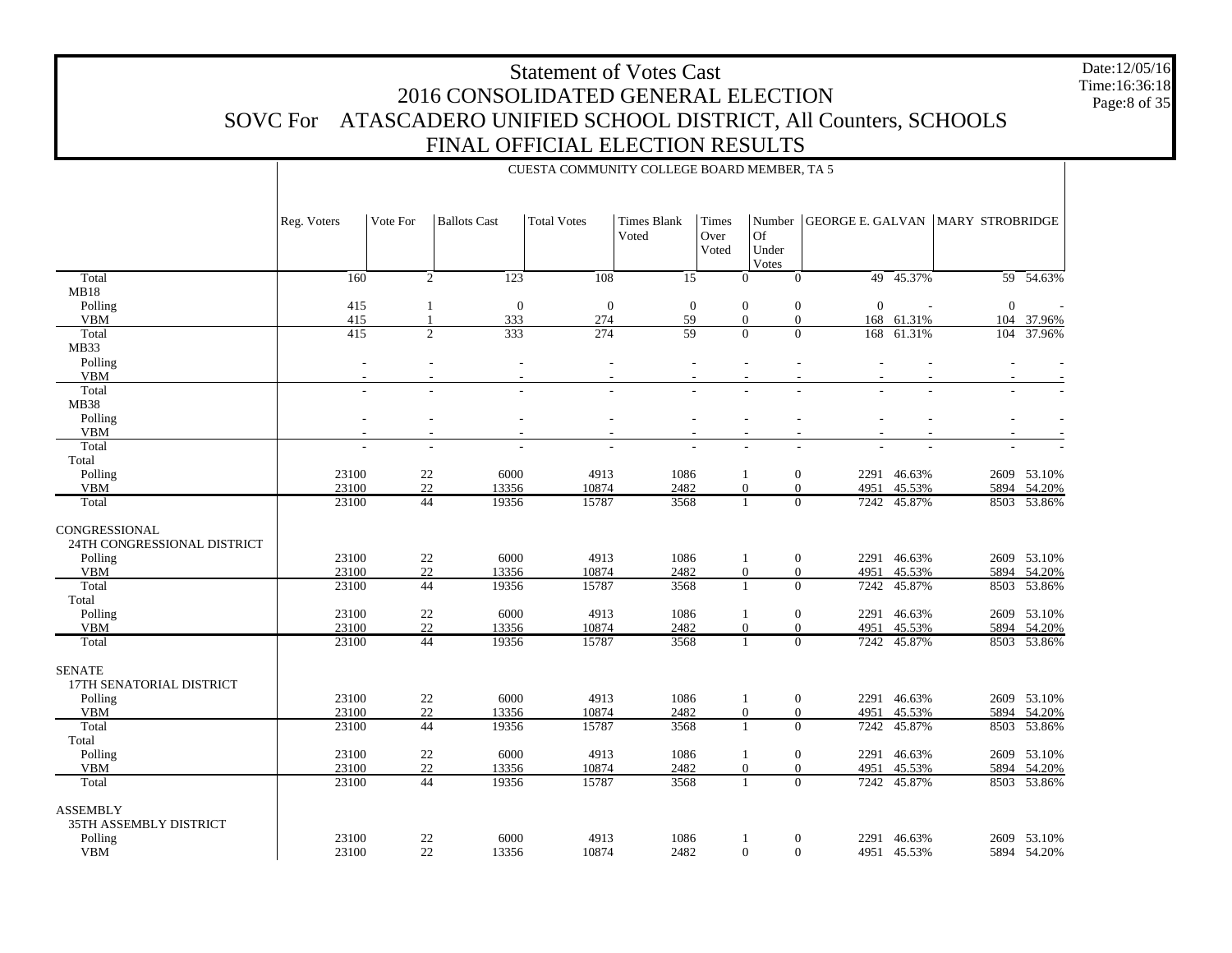Date:12/05/16 Time:16:36:18Page:9 of 35

|                                                             |                  |                 |                     | CUESTA COMMUNITY COLLEGE BOARD MEMBER, TA 5 |                             |                        |                                    |                         |             |                        |             |
|-------------------------------------------------------------|------------------|-----------------|---------------------|---------------------------------------------|-----------------------------|------------------------|------------------------------------|-------------------------|-------------|------------------------|-------------|
|                                                             | Reg. Voters      | Vote For        | <b>Ballots Cast</b> | <b>Total Votes</b>                          | <b>Times Blank</b><br>Voted | Times<br>Over<br>Voted | <b>Of</b><br>Under<br><b>Votes</b> | Number GEORGE E. GALVAN |             | <b>MARY STROBRIDGE</b> |             |
| Total                                                       | 23100            | 44              | 19356               | 15787                                       | 3568                        | $\mathbf{1}$           | $\Omega$                           |                         | 7242 45.87% |                        | 8503 53.86% |
| Total                                                       |                  |                 |                     |                                             |                             |                        |                                    |                         |             |                        |             |
| Polling                                                     | 23100            | 22              | 6000                | 4913                                        | 1086                        | 1                      | $\mathbf{0}$                       |                         | 2291 46.63% |                        | 2609 53.10% |
| <b>VBM</b>                                                  | 23100            | 22              | 13356               | 10874                                       | 2482                        | $\Omega$               | $\Omega$                           | 4951                    | 45.53%      | 5894                   | 54.20%      |
| Total                                                       | 23100            | 44              | 19356               | 15787                                       | 3568                        | $\mathbf{1}$           | $\Omega$                           | 7242                    | 45.87%      |                        | 8503 53.86% |
| <b>BOARD OF EQUALIZATION</b><br>STATE BOARD OF EQUAL DIST 2 |                  |                 |                     |                                             |                             |                        |                                    |                         |             |                        |             |
| Polling                                                     | 23100            | 22              | 6000                | 4913                                        | 1086                        | 1                      | $\overline{0}$                     |                         | 2291 46.63% |                        | 2609 53.10% |
| <b>VBM</b>                                                  | 23100            | 22              | 13356               | 10874                                       | 2482                        | $\Omega$               | $\mathbf{0}$                       | 4951                    | 45.53%      | 5894                   | 54.20%      |
| Total                                                       | 23100            | 44              | 19356               | 15787                                       | 3568                        |                        | $\Omega$                           | 7242                    | 45.87%      | 8503                   | 53.86%      |
| Total                                                       |                  |                 |                     |                                             |                             |                        |                                    |                         |             |                        |             |
| Polling                                                     | 23100            | 22              | 6000                | 4913                                        | 1086                        | 1                      | $\mathbf{0}$                       |                         | 2291 46.63% |                        | 2609 53.10% |
| <b>VBM</b>                                                  | 23100            | 22              | 13356               | 10874                                       | 2482                        | $\Omega$               | $\overline{0}$                     | 4951                    | 45.53%      | 5894                   | 54.20%      |
| Total                                                       | 23100            | 44              | 19356               | 15787                                       | 3568                        |                        | $\Omega$                           |                         | 7242 45.87% |                        | 8503 53.86% |
| SUPERVISOR/COMMISSIONER<br>2ND SUPERVISORIAL DISTRICT       |                  |                 |                     |                                             |                             |                        |                                    |                         |             |                        |             |
| Polling                                                     | $\mathbf{0}$     | $\mathbf{0}$    | $\boldsymbol{0}$    | $\mathbf{0}$                                | $\mathbf{0}$                | $\mathbf{0}$           | $\mathbf{0}$                       | $\mathbf{0}$            |             | $\boldsymbol{0}$       |             |
| <b>VBM</b>                                                  | $\mathbf{0}$     | $\overline{0}$  | $\mathbf{0}$        | $\overline{0}$                              | $\overline{0}$              | $\Omega$               | $\overline{0}$                     | $\Omega$                |             | $\theta$               |             |
| Total<br>4TH SUPERVISORIAL DISTRICT                         | $\overline{0}$   | $\overline{0}$  | $\Omega$            | $\overline{0}$                              | $\overline{0}$              | $\Omega$               | $\Omega$                           | $\Omega$                |             | $\overline{0}$         |             |
| Polling                                                     | $\boldsymbol{0}$ | $\mathbf{0}$    | $\boldsymbol{0}$    | $\boldsymbol{0}$                            | $\boldsymbol{0}$            | $\mathbf{0}$           | $\mathbf{0}$                       | $\theta$                |             | $\boldsymbol{0}$       |             |
| <b>VBM</b>                                                  | $\Omega$         | $\mathbf{0}$    | $\boldsymbol{0}$    | $\overline{0}$                              | $\overline{0}$              | $\overline{0}$         | $\mathbf{0}$                       | $\Omega$                |             | $\mathbf{0}$           |             |
| Total<br>5TH SUPERVISORIAL DISTRICT                         | $\Omega$         | $\Omega$        | $\Omega$            | $\theta$                                    | $\Omega$                    | $\Omega$               | $\Omega$                           | $\Omega$                |             | $\Omega$               |             |
| Polling                                                     | 23100            | $22\,$          | 6000                | 4913                                        | 1086                        | 1                      | $\mathbf{0}$                       |                         | 2291 46.63% |                        | 2609 53.10% |
| <b>VBM</b>                                                  | 23100            | 22              | 13356               | 10874                                       | 2482                        | $\overline{0}$         | $\mathbf{0}$                       | 4951                    | 45.53%      | 5894                   | 54.20%      |
| Total                                                       | 23100            | 44              | 19356               | 15787                                       | 3568                        |                        | $\Omega$                           | 7242                    | 45.87%      | 8503                   | 53.86%      |
| Total                                                       |                  |                 |                     |                                             |                             |                        |                                    |                         |             |                        |             |
| Polling                                                     | 23100            | 22              | 6000                | 4913                                        | 1086                        | 1                      | $\mathbf{0}$                       |                         | 2291 46.63% | 2609                   | 53.10%      |
| <b>VBM</b>                                                  | 23100            | 22              | 13356               | 10874                                       | 2482                        | $\Omega$               | $\Omega$                           | 4951                    | 45.53%      | 5894                   | 54.20%      |
| Total                                                       | 23100            | 44              | 19356               | 15787                                       | 3568                        | $\mathbf{1}$           | $\Omega$                           | 7242                    | 45.87%      |                        | 8503 53.86% |
| <b>CITIES</b><br>CITY OF ATASCADERO                         |                  |                 |                     |                                             |                             |                        |                                    |                         |             |                        |             |
| Polling                                                     | 18055            | 16              | 4680                | 3836                                        | 843                         | 1                      | $\overline{0}$                     |                         | 1709 44.55% |                        | 2117 55.19% |
| <b>VBM</b>                                                  | 18055            | 16              | 10459               | 8502                                        | 1957                        | $\overline{0}$         | $\mathbf{0}$                       | 3754                    | 44.15%      | 4726                   | 55.59%      |
| Total                                                       | 18055            | $\overline{32}$ | 15139               | 12338                                       | 2800                        |                        | $\Omega$                           | 5463                    | 44.28%      | 6843                   | 55.46%      |
| UNINCORPORATED AREAS                                        |                  |                 |                     |                                             |                             |                        |                                    |                         |             |                        |             |
| Polling                                                     | 5045             | 6               | 1320                | 1077                                        | 243                         | $\boldsymbol{0}$       | $\mathbf{0}$                       |                         | 582 54.04%  |                        | 492 45.68%  |
| <b>VBM</b>                                                  | 5045             |                 | 2897<br>6           | 2372                                        | 525                         | $\overline{0}$         | $\Omega$                           |                         | 1197 50.46% |                        | 1168 49.24% |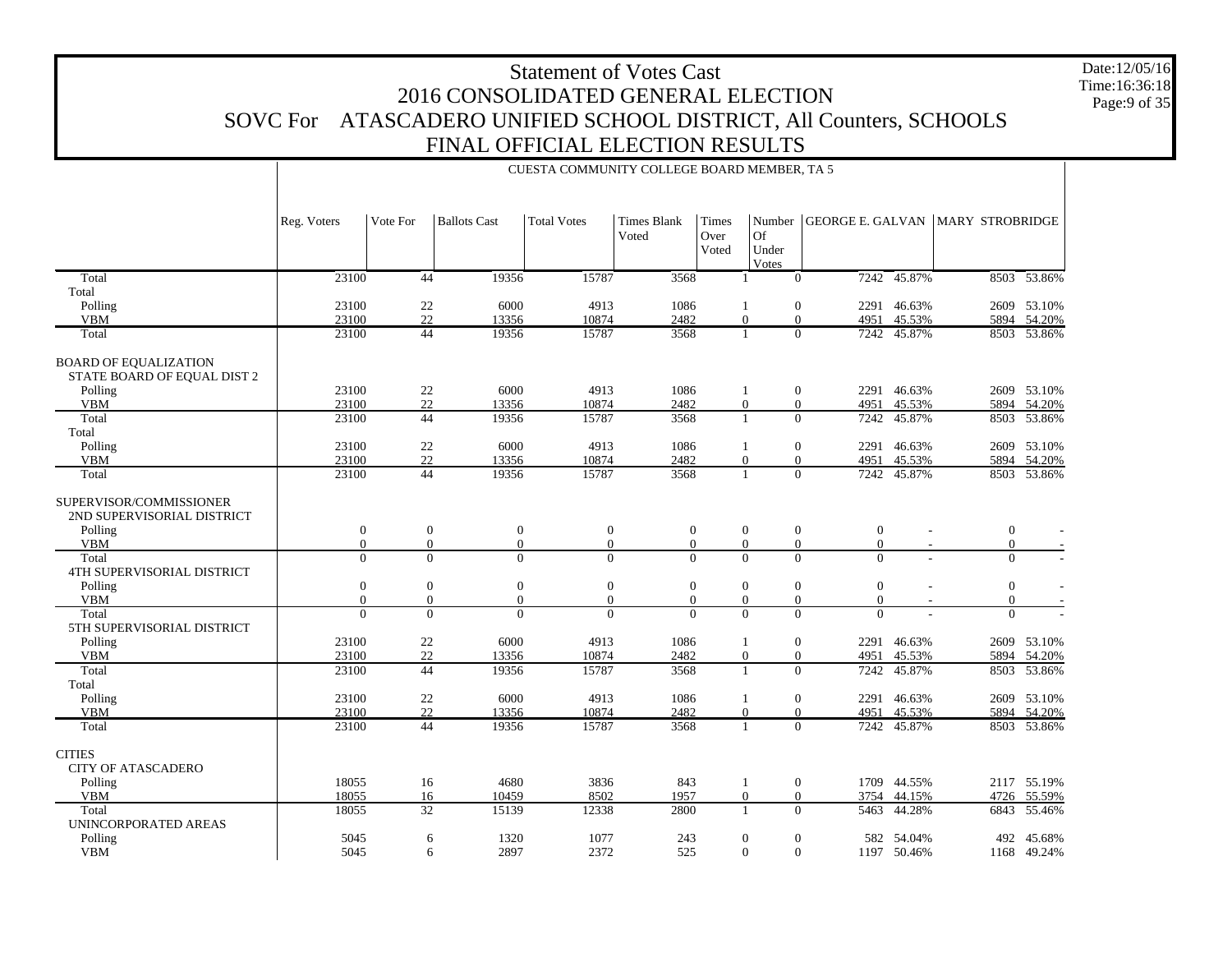Date:12/05/16 Time:16:36:18 Page:10 of 35

|            |             | CUESTA COMMUNITY COLLEGE BOARD MEMBER, TA 5 |                     |                    |                      |                               |                                     |                                         |             |  |             |
|------------|-------------|---------------------------------------------|---------------------|--------------------|----------------------|-------------------------------|-------------------------------------|-----------------------------------------|-------------|--|-------------|
|            | Reg. Voters | Vote For                                    | <b>Ballots Cast</b> | <b>Total Votes</b> | Times Blank<br>Voted | <b>Times</b><br>Over<br>Voted | <b>Of</b><br>Under<br><b>V</b> otes | Number GEORGE E. GALVAN MARY STROBRIDGE |             |  |             |
| Total      | 5045        | 12                                          | 4217                | 3449               | 768                  |                               |                                     |                                         | 1779 51.58% |  | 1660 48.13% |
| Total      |             |                                             |                     |                    |                      |                               |                                     |                                         |             |  |             |
| Polling    | 23100       | 22                                          | 6000                | 4913               | 1086                 |                               | $\Omega$                            | 2291                                    | 46.63%      |  | 2609 53.10% |
| <b>VBM</b> | 23100       | 22                                          | 13356               | 10874              | 2482                 |                               |                                     | 4951                                    | 45.53%      |  | 5894 54.20% |
| Total      | 23100       | 44                                          | 19356               | 15787              | 3568                 |                               |                                     |                                         | 7242 45.87% |  | 8503 53.86% |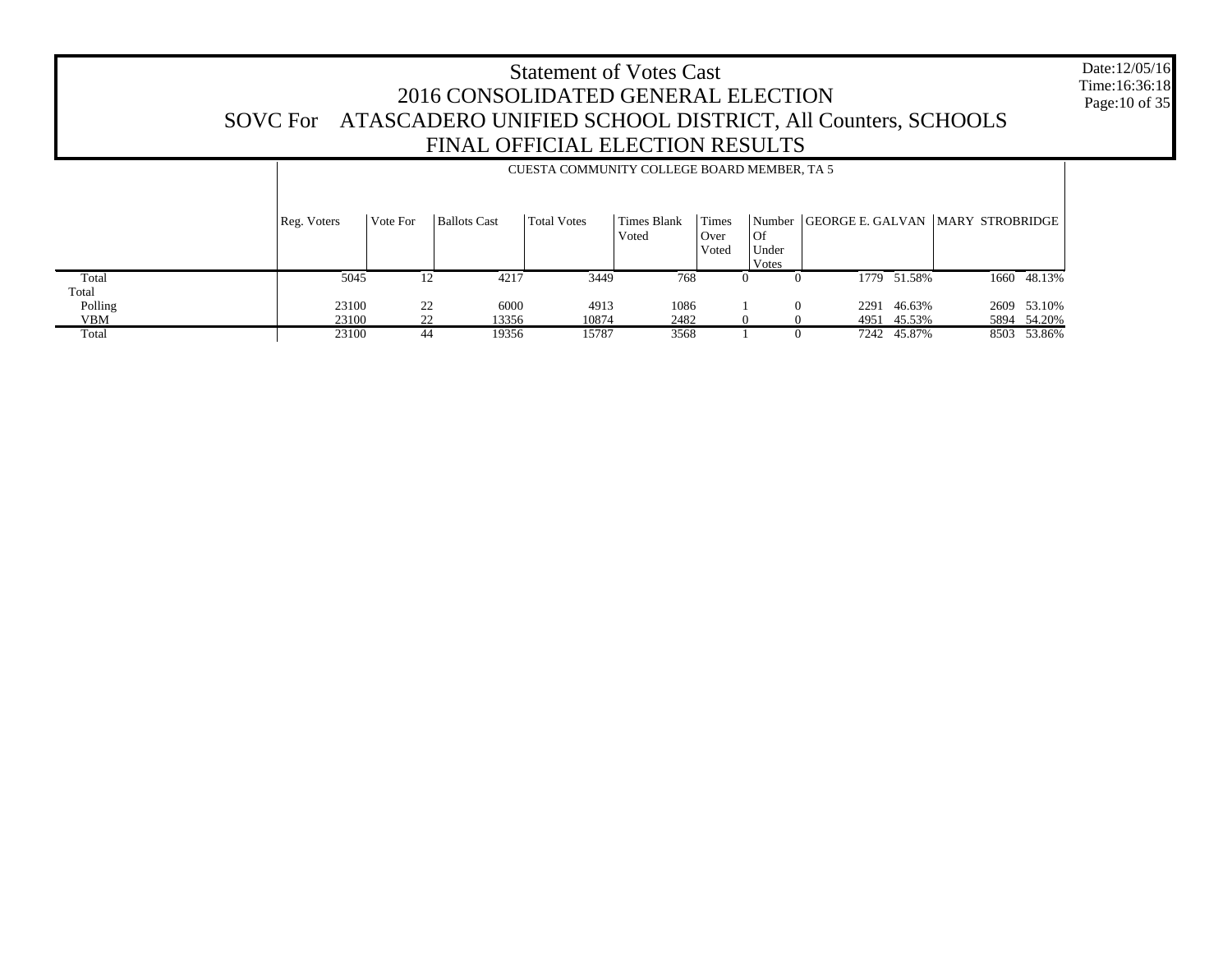|                       |                                                    | <b>Statement of Votes Cast</b>                                     | Date:12/05/16                  |
|-----------------------|----------------------------------------------------|--------------------------------------------------------------------|--------------------------------|
|                       |                                                    | 2016 CONSOLIDATED GENERAL ELECTION                                 | Time:16:36:18<br>Page:11 of 35 |
|                       |                                                    | SOVC For ATASCADERO UNIFIED SCHOOL DISTRICT, All Counters, SCHOOLS |                                |
|                       |                                                    |                                                                    |                                |
|                       |                                                    | FINAL OFFICIAL ELECTION RESULTS                                    |                                |
|                       | <b>CUESTA</b>                                      |                                                                    |                                |
|                       | <b>COMMUNITY</b><br><b>COLLEGE BOARD</b>           |                                                                    |                                |
|                       | MEMBER. TA 5                                       |                                                                    |                                |
|                       | Write-In Votes                                     |                                                                    |                                |
|                       |                                                    |                                                                    |                                |
| Jurisdiction Wide     |                                                    |                                                                    |                                |
| CON 501-65            |                                                    |                                                                    |                                |
| Polling               | 0.38%                                              |                                                                    |                                |
| <b>VBM</b><br>Total   | $\overline{2}$<br>0.28%<br>0.31%<br>3              |                                                                    |                                |
| CON 502-65            |                                                    |                                                                    |                                |
| Polling               | 0.00%<br>$\mathbf{0}$                              |                                                                    |                                |
| <b>VBM</b><br>Total   | 0.26%<br>$\overline{c}$<br>$\overline{2}$<br>0.19% |                                                                    |                                |
| CON 503-66            |                                                    |                                                                    |                                |
| Polling               | 0.37%                                              |                                                                    |                                |
| <b>VBM</b>            | $\overline{2}$<br>0.28%<br>3                       |                                                                    |                                |
| Total<br>CON 504-66   | 0.30%                                              |                                                                    |                                |
| Polling               | 0.00%<br>$\mathbf{0}$                              |                                                                    |                                |
| ${\tt VBM}$           | $\mathbf{0}$<br>0.00%                              |                                                                    |                                |
| Total<br>CON 505-66   | 0.00%<br>$\overline{0}$                            |                                                                    |                                |
| Polling               | 0.31%                                              |                                                                    |                                |
| <b>VBM</b>            | 0.00%<br>$\mathbf{0}$                              |                                                                    |                                |
| Total<br>CON 506-66   | 0.10%<br>1                                         |                                                                    |                                |
| Polling               | 0.00%<br>$\mathbf{0}$                              |                                                                    |                                |
| <b>VBM</b>            | $\mathbf{0}$<br>0.00%                              |                                                                    |                                |
| Total<br>CON 507-67   | 0.00%<br>$\overline{0}$                            |                                                                    |                                |
| Polling               | 0.88%<br>2                                         |                                                                    |                                |
| <b>VBM</b>            | 0.26%                                              |                                                                    |                                |
| Total<br>CON 508-65   | 0.50%<br>3                                         |                                                                    |                                |
| Polling               | 0.49%                                              |                                                                    |                                |
| <b>VBM</b>            | 0.00%<br>$\overline{0}$                            |                                                                    |                                |
| Total                 | 0.14%<br>-1                                        |                                                                    |                                |
| CON 509-65<br>Polling | $0\quad 0.00\%$                                    |                                                                    |                                |
| <b>VBM</b>            | 0.41%<br>$\boldsymbol{2}$                          |                                                                    |                                |
| Total                 | $\overline{2}$<br>0.28%                            |                                                                    |                                |
| CON 510-68            |                                                    |                                                                    |                                |
| Polling<br><b>VBM</b> | 0.49%<br>0.88%<br>$\overline{4}$                   |                                                                    |                                |
| Total                 | 0.76%<br>$5\overline{)}$                           |                                                                    |                                |
| CON 511-68            |                                                    |                                                                    |                                |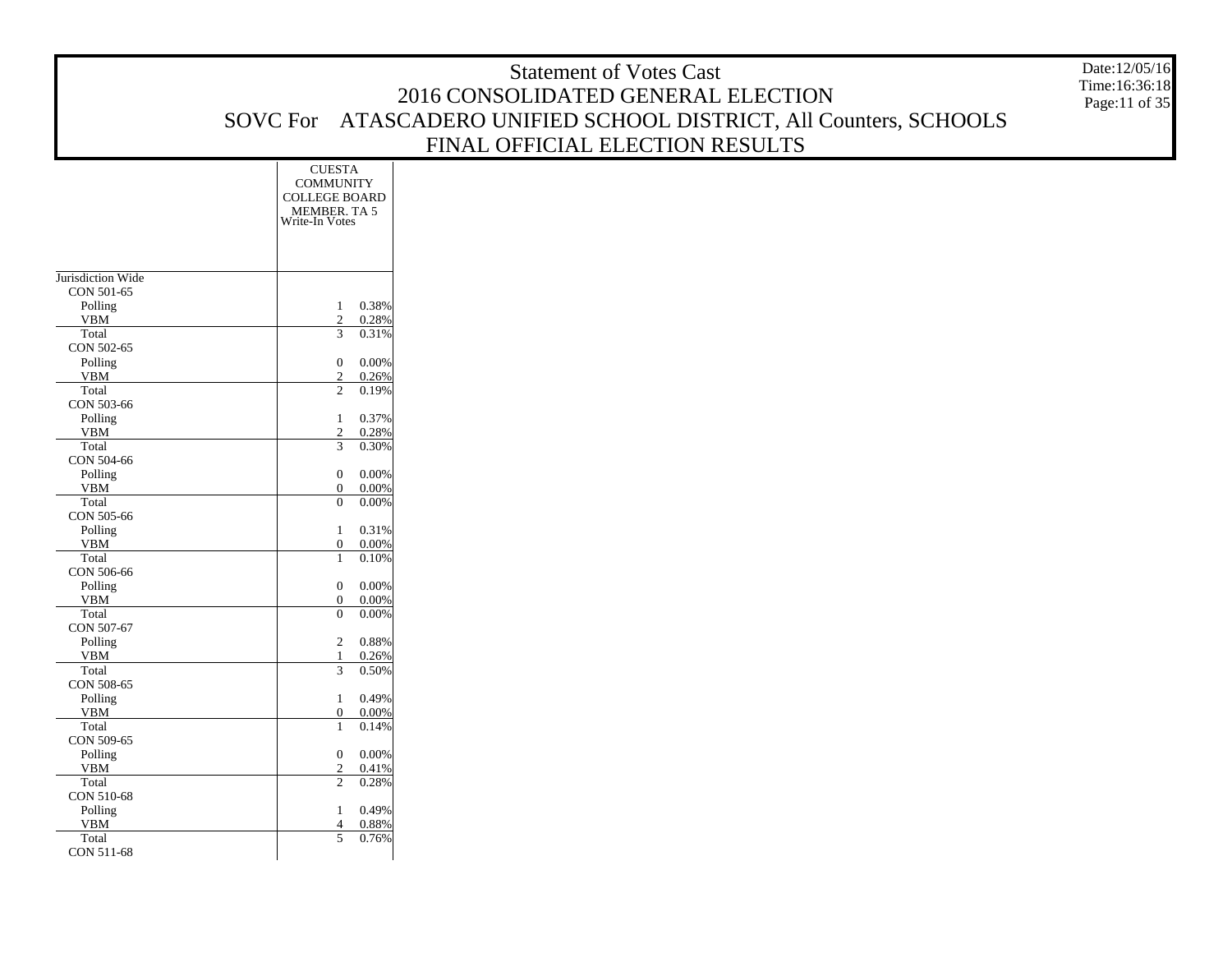|                        |                                  |                | <b>Statement of Votes Cast</b>                                     | Date:12/05/16  |
|------------------------|----------------------------------|----------------|--------------------------------------------------------------------|----------------|
|                        |                                  |                | 2016 CONSOLIDATED GENERAL ELECTION                                 | Time:16:36:18  |
|                        |                                  |                |                                                                    | Page: 12 of 35 |
|                        |                                  |                | SOVC For ATASCADERO UNIFIED SCHOOL DISTRICT, All Counters, SCHOOLS |                |
|                        |                                  |                | FINAL OFFICIAL ELECTION RESULTS                                    |                |
|                        | <b>CUESTA</b>                    |                |                                                                    |                |
|                        | <b>COMMUNITY</b>                 |                |                                                                    |                |
|                        | <b>COLLEGE BOARD</b>             |                |                                                                    |                |
|                        | MEMBER. TA 5<br>Write-In Votes   |                |                                                                    |                |
|                        |                                  |                |                                                                    |                |
|                        |                                  |                |                                                                    |                |
| Polling                | 1                                | 0.48%          |                                                                    |                |
| ${\tt VBM}$            | 2                                | 0.47%          |                                                                    |                |
| Total                  | 3                                | 0.47%          |                                                                    |                |
| CON 512-69             |                                  |                |                                                                    |                |
| Polling<br>${\tt VBM}$ | $\mathbf{1}$<br>2                | 0.44%<br>0.51% |                                                                    |                |
| Total                  | $\mathfrak{Z}$                   | 0.48%          |                                                                    |                |
| CON 513-69             |                                  |                |                                                                    |                |
| Polling                | $\boldsymbol{0}$                 | 0.00%          |                                                                    |                |
| <b>VBM</b><br>Total    | 2<br>$\overline{c}$              | 0.44%<br>0.30% |                                                                    |                |
| CON 514-67             |                                  |                |                                                                    |                |
| Polling                | $\boldsymbol{0}$                 | 0.00%          |                                                                    |                |
| <b>VBM</b>             | $\mathbf{1}$                     | 0.22%          |                                                                    |                |
| Total<br>CON 515-70    | $\mathbf{1}$                     | 0.14%          |                                                                    |                |
| Polling                | $\mathbf{0}$                     | 0.00%          |                                                                    |                |
| <b>VBM</b>             | $\mathbf{1}$                     | 0.18%          |                                                                    |                |
| Total                  | $\mathbf{1}$                     | 0.13%          |                                                                    |                |
| CON 516-71<br>Polling  | $\mathbf{1}$                     | 0.30%          |                                                                    |                |
| <b>VBM</b>             | 1                                | 0.15%          |                                                                    |                |
| Total                  | 2                                | 0.20%          |                                                                    |                |
| CON 517-71             |                                  |                |                                                                    |                |
| Polling<br><b>VBM</b>  | $\boldsymbol{0}$<br>$\mathbf{0}$ | 0.00%<br>0.00% |                                                                    |                |
| Total                  | $\boldsymbol{0}$                 | 0.00%          |                                                                    |                |
| CON 521-72             |                                  |                |                                                                    |                |
| Polling                | $\boldsymbol{0}$                 | 0.00%          |                                                                    |                |
| <b>VBM</b><br>Total    | $\mathbf{0}$<br>$\mathbf{0}$     | 0.00%<br>0.00% |                                                                    |                |
| CON 522-73             |                                  |                |                                                                    |                |
| Polling                | $\mathbf{1}$                     | 0.41%          |                                                                    |                |
| VBM                    | 2                                | 0.39%          |                                                                    |                |
| Total<br>CON 523-73    | 3                                | 0.40%          |                                                                    |                |
| Polling                | $\overline{c}$                   | 0.75%          |                                                                    |                |
| ${\tt VBM}$            | 3                                | 0.92%          |                                                                    |                |
| Total                  | 5                                | 0.84%          |                                                                    |                |
| MB07<br>Polling        | $\boldsymbol{0}$                 |                |                                                                    |                |
| <b>VBM</b>             | $\mathbf{0}$                     | 0.00%          |                                                                    |                |
|                        |                                  |                |                                                                    |                |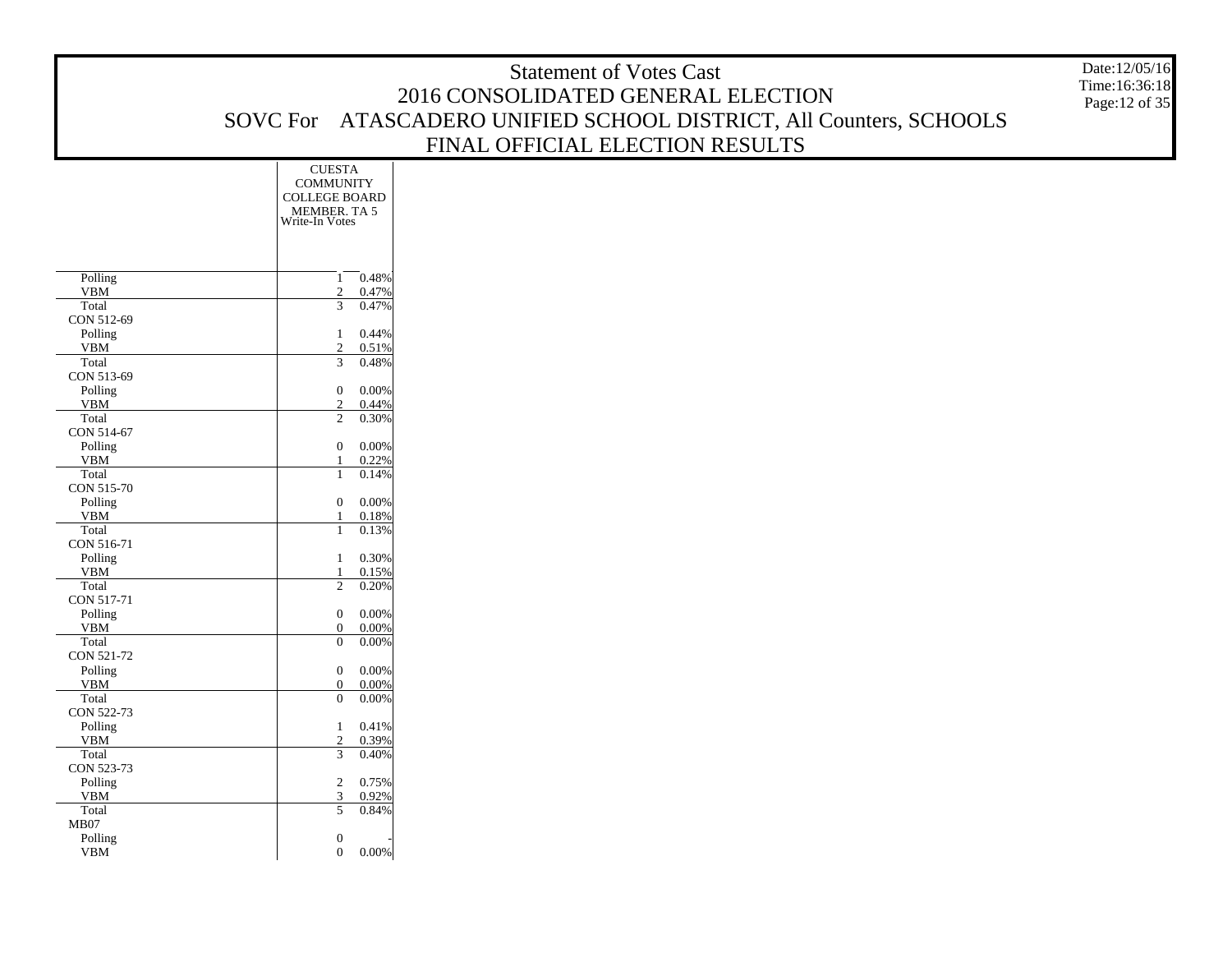|                                    |                                   |                   | <b>Statement of Votes Cast</b>                                     | Date:12/05/16                  |
|------------------------------------|-----------------------------------|-------------------|--------------------------------------------------------------------|--------------------------------|
|                                    |                                   |                   | 2016 CONSOLIDATED GENERAL ELECTION                                 | Time:16:36:18<br>Page:13 of 35 |
|                                    |                                   |                   | SOVC For ATASCADERO UNIFIED SCHOOL DISTRICT, All Counters, SCHOOLS |                                |
|                                    |                                   |                   |                                                                    |                                |
|                                    |                                   |                   | FINAL OFFICIAL ELECTION RESULTS                                    |                                |
|                                    | <b>CUESTA</b><br><b>COMMUNITY</b> |                   |                                                                    |                                |
|                                    | <b>COLLEGE BOARD</b>              |                   |                                                                    |                                |
|                                    | MEMBER. TA 5                      |                   |                                                                    |                                |
|                                    | Write-In Votes                    |                   |                                                                    |                                |
|                                    |                                   |                   |                                                                    |                                |
| Total                              | $\overline{0}$                    | $0.00\%$          |                                                                    |                                |
| MB18                               |                                   |                   |                                                                    |                                |
| Polling                            | $\mathbf{0}$                      |                   |                                                                    |                                |
| <b>VBM</b><br>Total                | 2<br>$\overline{2}$               | 0.73%<br>0.73%    |                                                                    |                                |
| MB33                               |                                   |                   |                                                                    |                                |
| Polling<br><b>VBM</b>              |                                   |                   |                                                                    |                                |
| Total                              |                                   |                   |                                                                    |                                |
| MB38                               |                                   |                   |                                                                    |                                |
| Polling<br><b>VBM</b>              |                                   |                   |                                                                    |                                |
| Total                              | $\overline{a}$                    |                   |                                                                    |                                |
| Total                              |                                   |                   |                                                                    |                                |
| Polling<br><b>VBM</b>              | 13<br>29                          | 0.26%<br>0.27%    |                                                                    |                                |
| Total                              | 42                                | 0.27%             |                                                                    |                                |
| CONGRESSIONAL                      |                                   |                   |                                                                    |                                |
| 24TH CONGRESSIONAL DISTRICT        |                                   |                   |                                                                    |                                |
| Polling<br><b>VBM</b>              | 13<br>29                          | 0.26%             |                                                                    |                                |
| Total                              | 42                                | 0.27%<br>0.27%    |                                                                    |                                |
| Total                              |                                   |                   |                                                                    |                                |
| Polling<br><b>VBM</b>              | 13<br>29                          | 0.26%<br>0.27%    |                                                                    |                                |
| Total                              | 42                                | 0.27%             |                                                                    |                                |
| <b>SENATE</b>                      |                                   |                   |                                                                    |                                |
| 17TH SENATORIAL DISTRICT           |                                   |                   |                                                                    |                                |
| Polling                            | 13                                | 0.26%             |                                                                    |                                |
| <b>VBM</b><br>Total                | 29<br>42                          | 0.27%<br>0.27%    |                                                                    |                                |
| Total                              |                                   |                   |                                                                    |                                |
| Polling                            | 29                                | 13 0.26%<br>0.27% |                                                                    |                                |
| <b>VBM</b><br>Total                |                                   | 42 0.27%          |                                                                    |                                |
|                                    |                                   |                   |                                                                    |                                |
| ASSEMBLY<br>35TH ASSEMBLY DISTRICT |                                   |                   |                                                                    |                                |
| Polling                            | 13                                | 0.26%             |                                                                    |                                |
| VBM                                | 29                                | 0.27%             |                                                                    |                                |
|                                    |                                   |                   |                                                                    |                                |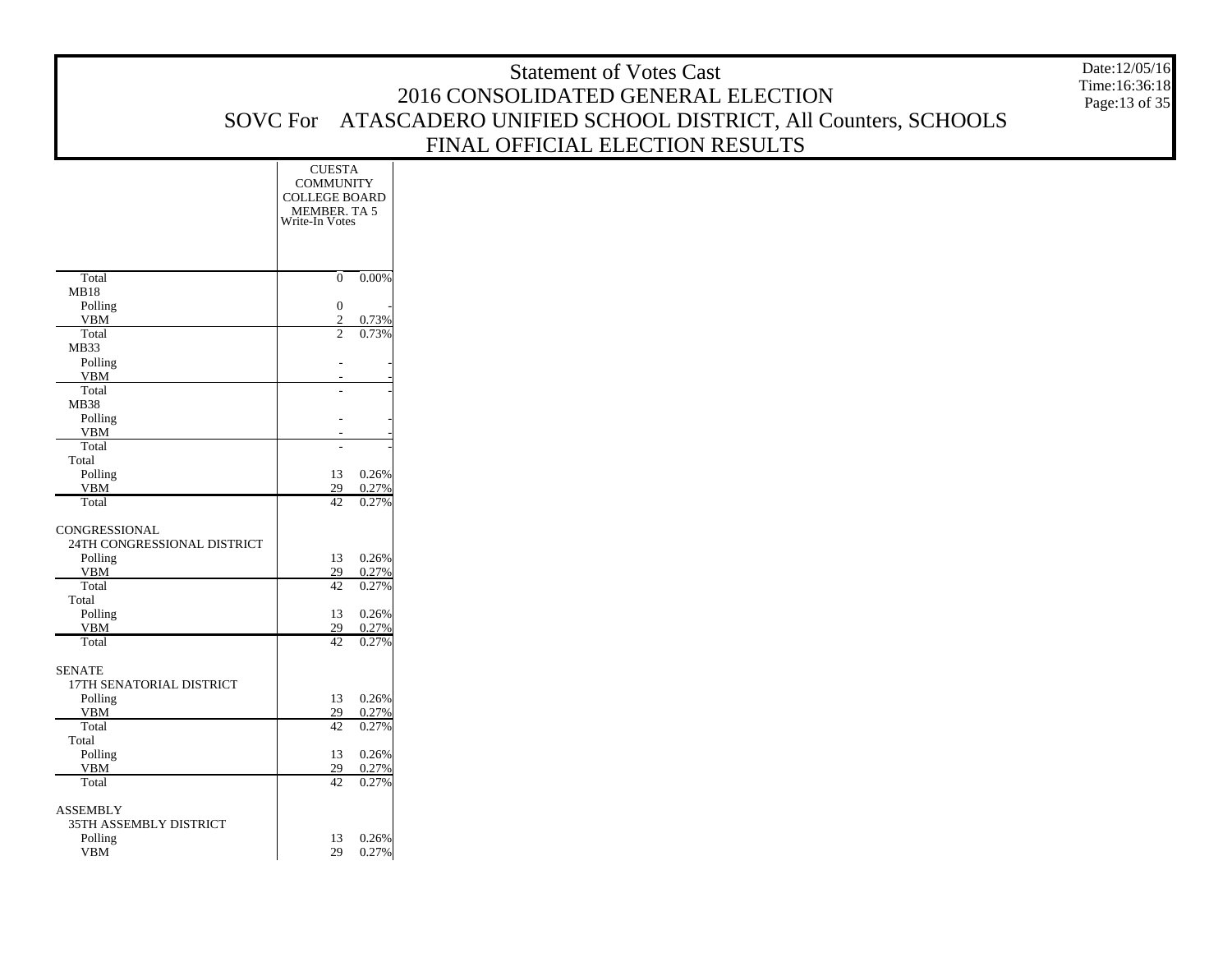|                                                             |                                         | <b>Statement of Votes Cast</b>                                     | Date:12/05/16<br>Time:16:36:18 |
|-------------------------------------------------------------|-----------------------------------------|--------------------------------------------------------------------|--------------------------------|
|                                                             |                                         | 2016 CONSOLIDATED GENERAL ELECTION                                 | Page: 14 of 35                 |
|                                                             |                                         | SOVC For ATASCADERO UNIFIED SCHOOL DISTRICT, All Counters, SCHOOLS |                                |
|                                                             |                                         |                                                                    |                                |
|                                                             |                                         | FINAL OFFICIAL ELECTION RESULTS                                    |                                |
|                                                             | <b>CUESTA</b>                           |                                                                    |                                |
|                                                             | <b>COMMUNITY</b><br>COLLEGE BOARD       |                                                                    |                                |
|                                                             | MEMBER, TA 5                            |                                                                    |                                |
|                                                             | Write-In Votes                          |                                                                    |                                |
|                                                             |                                         |                                                                    |                                |
|                                                             |                                         |                                                                    |                                |
| Total                                                       | $42 - 0.27%$                            |                                                                    |                                |
| Total                                                       |                                         |                                                                    |                                |
| Polling<br><b>VBM</b>                                       | 0.26%<br>13<br>29<br>0.27%              |                                                                    |                                |
| Total                                                       | 42<br>0.27%                             |                                                                    |                                |
|                                                             |                                         |                                                                    |                                |
| <b>BOARD OF EQUALIZATION</b><br>STATE BOARD OF EQUAL DIST 2 |                                         |                                                                    |                                |
| Polling                                                     | 0.26%<br>13                             |                                                                    |                                |
| <b>VBM</b>                                                  | 29<br>0.27%                             |                                                                    |                                |
| Total                                                       | 42<br>0.27%                             |                                                                    |                                |
| Total                                                       |                                         |                                                                    |                                |
| Polling<br><b>VBM</b>                                       | 0.26%<br>13<br>29<br>0.27%              |                                                                    |                                |
| Total                                                       | 42<br>0.27%                             |                                                                    |                                |
| SUPERVISOR/COMMISSIONER                                     |                                         |                                                                    |                                |
| 2ND SUPERVISORIAL DISTRICT                                  |                                         |                                                                    |                                |
| Polling                                                     | $\boldsymbol{0}$                        |                                                                    |                                |
| <b>VBM</b>                                                  | $\theta$                                |                                                                    |                                |
| Total                                                       | $\overline{0}$                          |                                                                    |                                |
| 4TH SUPERVISORIAL DISTRICT<br>Polling                       | $\boldsymbol{0}$                        |                                                                    |                                |
| <b>VBM</b>                                                  | $\theta$                                |                                                                    |                                |
| Total                                                       | $\overline{0}$                          |                                                                    |                                |
| 5TH SUPERVISORIAL DISTRICT                                  |                                         |                                                                    |                                |
| Polling<br><b>VBM</b>                                       | 0.26%<br>13                             |                                                                    |                                |
| Total                                                       | 29<br>0.27%<br>42<br>0.27%              |                                                                    |                                |
| Total                                                       |                                         |                                                                    |                                |
| Polling                                                     | 0.26%<br>13                             |                                                                    |                                |
| <b>VBM</b>                                                  | 29<br>0.27%                             |                                                                    |                                |
| Total                                                       | 42<br>0.27%                             |                                                                    |                                |
| $CITIES$                                                    |                                         |                                                                    |                                |
| CITY OF ATASCADERO                                          |                                         |                                                                    |                                |
| Polling                                                     | $0.26\%$<br>10                          |                                                                    |                                |
| <b>VBM</b><br>Total                                         | 22<br>0.26%<br>$\overline{32}$<br>0.26% |                                                                    |                                |
| UNINCORPORATED AREAS                                        |                                         |                                                                    |                                |
| Polling                                                     | 0.28%<br>3                              |                                                                    |                                |
| VBM                                                         | 0.30%<br>$7\overline{ }$                |                                                                    |                                |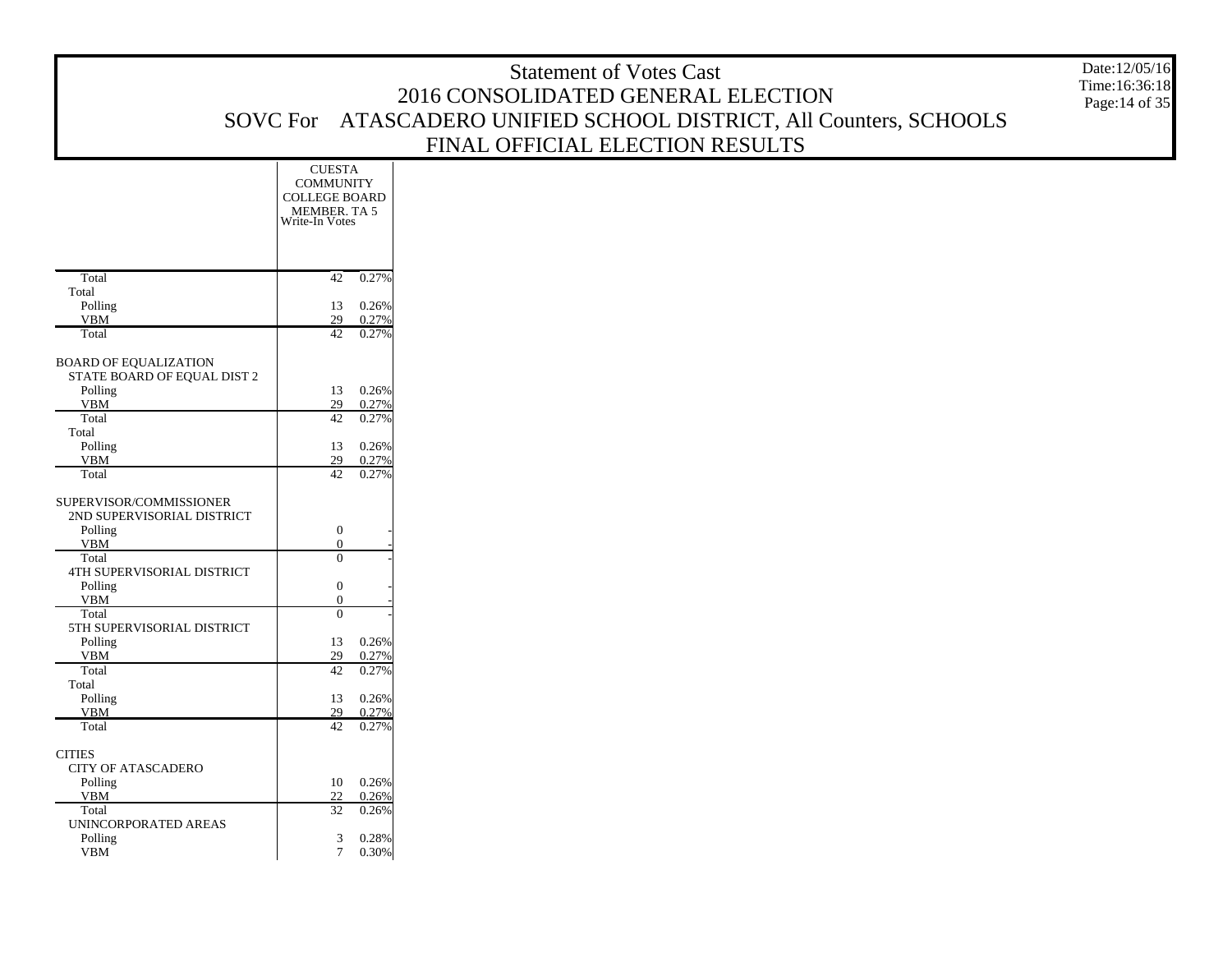| <b>Statement of Votes Cast</b><br>2016 CONSOLIDATED GENERAL ELECTION<br>SOVC For ATASCADERO UNIFIED SCHOOL DISTRICT, All Counters, SCHOOLS<br>FINAL OFFICIAL ELECTION RESULTS | Date:12/05/16<br>Time:16:36:18<br>Page: 15 of 35 |
|-------------------------------------------------------------------------------------------------------------------------------------------------------------------------------|--------------------------------------------------|
| <b>CUESTA</b><br><b>COMMUNITY</b><br>COLLEGE BOARD<br>MEMBER, TA 5<br>Write-In Votes                                                                                          |                                                  |

 Total Total Polling VBM Total

10 0.29%

13 0.26% 29 0.27% 42 0.27%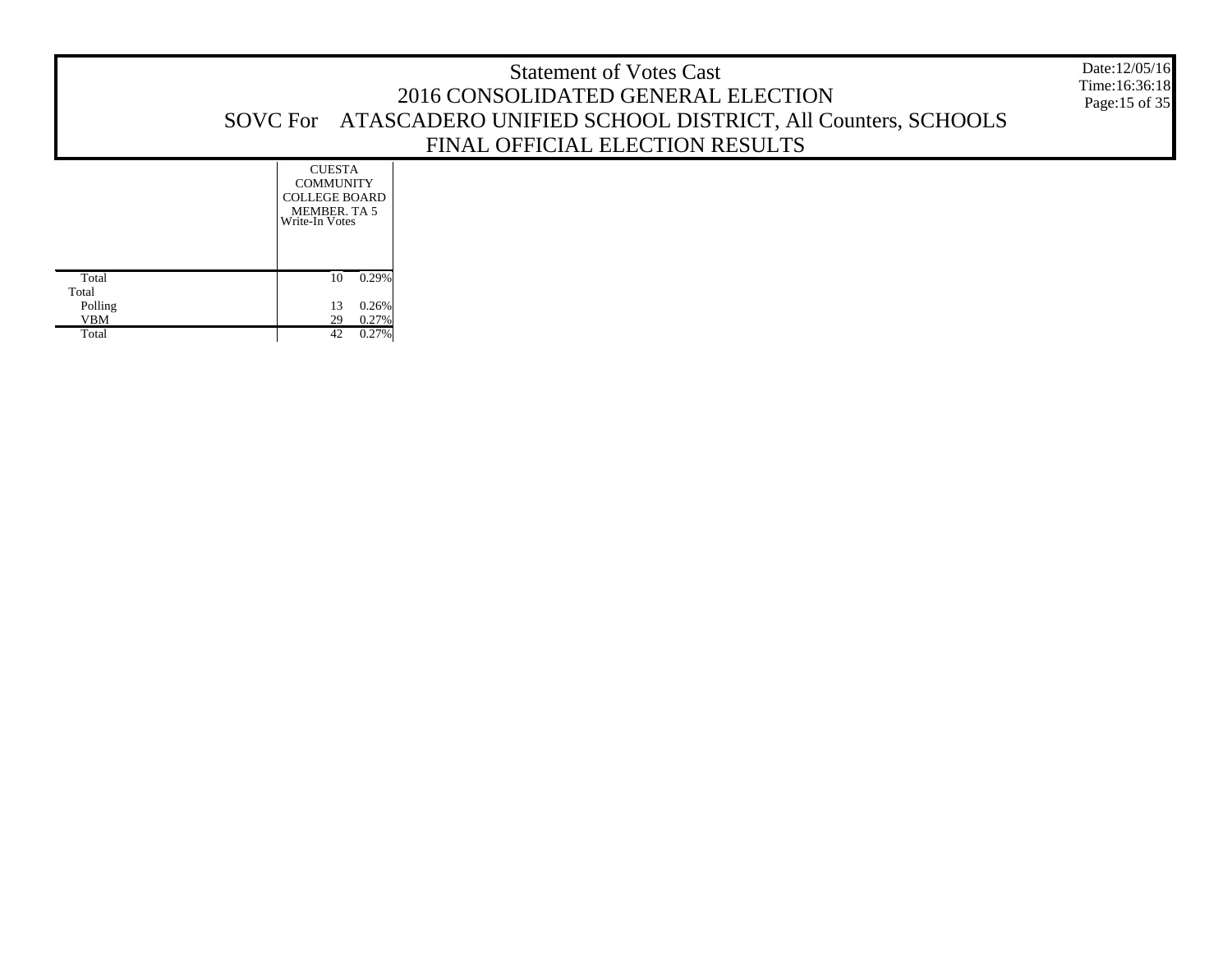Date:12/05/16 Time:16:36:18 Page:16 of 35

|                   |             |          |                       |                    |                             |                        | ATASCADERO UNIFIED SCHOOL DISTRICT GOVERNING BOARD MEMBER |                  |            |                |            |
|-------------------|-------------|----------|-----------------------|--------------------|-----------------------------|------------------------|-----------------------------------------------------------|------------------|------------|----------------|------------|
|                   |             |          |                       |                    |                             |                        |                                                           |                  |            |                |            |
|                   | Reg. Voters | Vote For | <b>Ballots Cast</b>   | <b>Total Votes</b> | <b>Times Blank</b><br>Voted | Times<br>Over<br>Voted | Number Of<br><b>Under Votes</b>                           | TERRI E. SWITZER |            | MARY KAY MILLS |            |
| Jurisdiction Wide |             |          |                       |                    |                             |                        |                                                           |                  |            |                |            |
| CON 501-65        |             |          |                       |                    |                             |                        |                                                           |                  |            |                |            |
| Polling           | 1357        |          | 3<br>336              | 544                | 98                          |                        | $\boldsymbol{0}$<br>170                                   |                  | 149 27.39% |                | 155 28.49% |
| ${\tt VBM}$       | 1357        | 3        | 882                   | 1414               | 263                         |                        | $\mathbf{0}$<br>443                                       | 369              | 26.10%     | 397            | 28.08%     |
| Total             | 1357        |          | 6<br>1218             | 1958               | 361                         |                        | $\overline{0}$<br>613                                     | 518              | 26.46%     | 552            | 28.19%     |
| CON 502-65        |             |          |                       |                    |                             |                        |                                                           |                  |            |                |            |
| Polling           | 1478        |          | 319<br>3              | 539                | 72                          |                        | $\boldsymbol{0}$<br>202                                   | 140              | 25.97%     |                | 148 27.46% |
| <b>VBM</b>        | 1478        |          | 3<br>954              | 1641               | 249                         |                        | $\mathbf{0}$<br>474                                       | 438              | 26.69%     | 465            | 28.34%     |
| Total             | 1478        |          | 6<br>1273             | 2180               | 321                         |                        | $\overline{0}$<br>676                                     | 578              | 26.51%     | 613            | 28.12%     |
| CON 503-66        |             |          |                       |                    |                             |                        |                                                           |                  |            |                |            |
| Polling           | 1390        | 3        | 330                   | 514                | 99                          |                        | $\boldsymbol{0}$<br>179                                   | 131              | 25.49%     | 151            | 29.38%     |
| <b>VBM</b>        | 1390        | 3        | 900                   | 1450               | 297                         |                        | $\overline{0}$<br>359                                     | 381              | 26.28%     |                | 410 28.28% |
| Total             | 1390        |          | 1230<br>6             | 1964               | 396                         |                        | $\overline{0}$<br>538                                     |                  | 512 26.07% |                | 561 28.56% |
| CON 504-66        |             |          |                       |                    |                             |                        |                                                           |                  |            |                |            |
| Polling           | 858         | 3        | 250                   | 447                | 48                          |                        | $\boldsymbol{0}$<br>159                                   |                  | 117 26.17% |                | 115 25.73% |
| <b>VBM</b>        | 858         | 3        | 481                   | 879                | 109                         |                        | $\mathbf{0}$<br>237                                       | 257              | 29.24%     |                | 238 27.08% |
| Total             | 858         |          | 731<br>6              | 1326               | 157                         |                        | $\overline{0}$<br>396                                     | 374              | 28.21%     | 353            | 26.62%     |
| CON 505-66        |             |          |                       |                    |                             |                        |                                                           |                  |            |                |            |
| Polling           | 1581        |          | 409<br>3              | 650                | 103                         |                        | $\boldsymbol{0}$<br>268                                   |                  | 155 23.85% | 180            | 27.69%     |
| <b>VBM</b>        | 1581        |          | 3<br>907              | 1507               | 239                         |                        | $\mathbf{0}$<br>497                                       | 383              | 25.41%     | 443            | 29.40%     |
| Total             | 1581        |          | 1316<br>6             | 2157               | 342                         |                        | $\overline{0}$<br>765                                     | 538              | 24.94%     | 623            | 28.88%     |
| CON 506-66        |             |          |                       |                    |                             |                        |                                                           |                  |            |                |            |
| Polling           | 875         | 3        | 241                   | 431                | 44                          |                        | $\boldsymbol{0}$<br>160                                   | 108              | 25.06%     |                | 134 31.09% |
| <b>VBM</b>        | 875         | 3        | 487                   | 896                | 102                         |                        | $\overline{0}$<br>259                                     | 223              | 24.89%     | 253            | 28.24%     |
| Total             | 875         |          | 728<br>6              | 1327               | 146                         |                        | $\overline{0}$<br>419                                     | 331              | 24.94%     | 387            | 29.16%     |
| CON 507-67        |             |          |                       |                    |                             |                        |                                                           |                  |            |                |            |
| Polling           | 883         |          | 3<br>269              | 455                | 56                          |                        | $\boldsymbol{0}$<br>184                                   | 117              | 25.71%     | 139            | 30.55%     |
| <b>VBM</b>        | 883         | 3        | 454                   | 761                | 110                         |                        | $\overline{0}$<br>271                                     | 204              | 26.81%     | 205            | 26.94%     |
| Total             | 883         |          | 723<br>6              | 1216               | 166                         |                        | $\overline{0}$<br>455                                     | 321              | 26.40%     | 344            | 28.29%     |
| CON 508-65        |             |          |                       |                    |                             |                        |                                                           |                  |            |                |            |
| Polling           | 950         | 3        | 223                   | 380                | 45                          |                        | $\boldsymbol{0}$<br>154                                   |                  | 94 24.74%  | 107            | 28.16%     |
| <b>VBM</b>        | 950         | 3        | 575                   | 960                | 156                         |                        | $\overline{0}$<br>297                                     |                  | 246 25.63% | 286            | 29.79%     |
| Total             | 950         |          | 798<br>6              | 1340               | 201                         |                        | $\overline{0}$<br>451                                     | 340              | 25.37%     | 393            | 29.33%     |
| CON 509-65        |             |          |                       |                    |                             |                        |                                                           |                  |            |                |            |
| Polling           | 1018        | 3        | 277                   | 491                | 55                          |                        | $\mathbf{0}$<br>175                                       | 124              | 25.25%     | 146            | 29.74%     |
| <b>VBM</b>        | 1018        |          | 3<br>586              | 1037               | 133                         |                        | $\overline{0}$<br>322                                     | 266              | 25.65%     | 282            | 27.19%     |
| Total             | 1018        |          | 6<br>863              | 1528               | 188                         |                        | $\mathbf{0}$<br>497                                       | 390              | 25.52%     | 428            | 28.01%     |
| CON 510-68        |             |          |                       |                    |                             |                        |                                                           |                  |            |                |            |
| Polling           | 951         | 3        | 265                   | 410                | 77                          |                        | $\overline{0}$<br>154                                     | 102              | 24.88%     | 121            | 29.51%     |
| <b>VBM</b>        | 951         |          | $\overline{3}$<br>540 | 901                | 143                         |                        | 287<br>$\overline{1}$                                     | 233              | 25.86%     | 243            | 26.97%     |
| Total             | 951         |          | 805<br>6              | 1311               | $\overline{220}$            |                        | 441<br>$\mathbf{1}$                                       |                  | 335 25.55% | 364            | 27.77%     |
| CON 511-68        |             |          |                       |                    |                             |                        |                                                           |                  |            |                |            |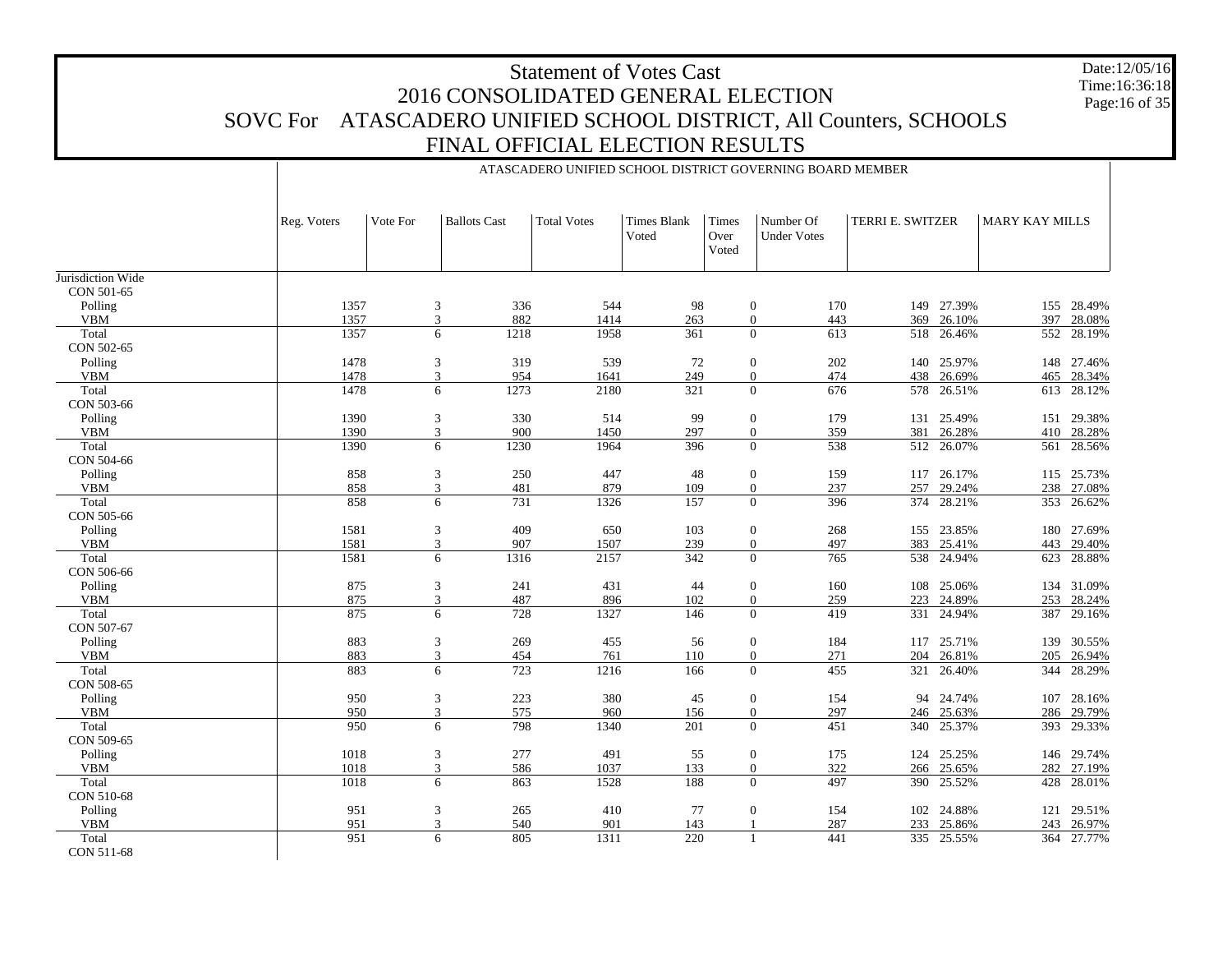Date:12/05/16 Time:16:36:18Page:17 of 35

|                     |              |          |                       | ATASCADERO UNIFIED SCHOOL DISTRICT GOVERNING BOARD MEMBER |                      |                        |                                  |                  |            |                       |                 |
|---------------------|--------------|----------|-----------------------|-----------------------------------------------------------|----------------------|------------------------|----------------------------------|------------------|------------|-----------------------|-----------------|
|                     | Reg. Voters  | Vote For | <b>Ballots Cast</b>   | <b>Total Votes</b>                                        | Times Blank<br>Voted | Times<br>Over<br>Voted | Number Of<br><b>Under Votes</b>  | TERRI E. SWITZER |            | <b>MARY KAY MILLS</b> |                 |
| Polling             | 948          |          | 3<br>255              | 392                                                       | 70                   |                        | $\mathbf{0}$<br>163              | 100              | 25.51%     |                       | $107 - 27.30\%$ |
| <b>VBM</b>          | 948          |          | 3<br>523              | 916                                                       | 118                  |                        | $\mathbf{0}$<br>299              | 226              | 24.67%     | 272                   | 29.69%          |
| Total               | 948          |          | 778<br>6              | 1308                                                      | 188                  |                        | $\mathbf{0}$<br>462              |                  | 326 24.92% | 379                   | 28.98%          |
| CON 512-69          |              |          |                       |                                                           |                      |                        |                                  |                  |            |                       |                 |
| Polling             | 956          |          | 3<br>274              | 402                                                       | 74                   |                        | $\mathbf{0}$<br>198              | 92               | 22.89%     | 124                   | 30.85%          |
| <b>VBM</b>          | 956          |          | $\overline{3}$<br>496 | 824                                                       | 127                  |                        | $\mathbf{0}$<br>283              | 208              | 25.24%     | 237                   | 28.76%          |
| Total               | 956          |          | 770<br>6              | 1226                                                      | 201                  |                        | $\Omega$<br>481                  |                  | 300 24.47% | 361                   | 29.45%          |
| CON 513-69          |              |          |                       |                                                           |                      |                        |                                  |                  |            |                       |                 |
| Polling             | 1042         |          | 3<br>257              | 436                                                       | 63                   |                        | 143<br>-1                        | 107              | 24.54%     |                       | 128 29.36%      |
| <b>VBM</b>          | 1042         |          | 3<br>555              | 893                                                       | 132                  |                        | $\mathbf{0}$<br>376              | 205              | 22.96%     | 244                   | 27.32%          |
| Total               | 1042         |          | 6<br>812              | 1329                                                      | 195                  |                        | 519<br>1                         |                  | 312 23.48% |                       | 372 27.99%      |
| CON 514-67          |              |          |                       |                                                           |                      |                        |                                  |                  |            |                       |                 |
| Polling             | 1048         |          | 322<br>3              | 502                                                       | 78                   |                        | $\mathbf{0}$<br>230              | 117              | 23.31%     |                       | 148 29.48%      |
| <b>VBM</b>          | 1048         |          | 3<br>577              | 977                                                       | 159                  |                        | $\mathbf{0}$<br>277              | 265              | 27.12%     | 260                   | 26.61%          |
| Total               | 1048         |          | 899<br>6              | 1479                                                      | 237                  |                        | $\Omega$<br>507                  |                  | 382 25.83% | 408                   | 27.59%          |
| CON 515-70          |              |          |                       |                                                           |                      |                        |                                  |                  |            |                       |                 |
| Polling             | 1144         |          | 3<br>231              | 357                                                       | 65                   |                        | $\mathbf{0}$<br>141              |                  | 86 24.09%  |                       | 91 25.49%       |
| <b>VBM</b>          | 1144         |          | 3<br>682              | 1190                                                      | 148                  |                        | $\mathbf{0}$<br>412              | 296              | 24.87%     | 324                   | 27.23%          |
| Total               | 1144         |          | 6<br>913              | 1547                                                      | 213                  |                        | $\Omega$<br>553                  | 382              | 24.69%     |                       | 415 26.83%      |
| CON 516-71          |              |          |                       |                                                           |                      |                        |                                  |                  |            |                       |                 |
| Polling             | 1492         |          | 402<br>3              | 642                                                       | 97                   |                        | $\mathbf{0}$<br>273              |                  | 166 25.86% |                       | 173 26.95%      |
| <b>VBM</b><br>Total | 1492<br>1492 |          | 3<br>810<br>1212<br>6 | 1345<br>1987                                              | 229<br>326           |                        | $\mathbf{0}$<br>398<br>$\Omega$  | 335              | 24.91%     | 363                   | 26.99%          |
| CON 517-71          |              |          |                       |                                                           |                      |                        | 671                              |                  | 501 25.21% | 536                   | 26.98%          |
| Polling             | 1429         |          | 404<br>3              | 697                                                       | 87                   |                        | $\mathbf{0}$<br>254              | 203              | 29.12%     |                       | 185 26.54%      |
| <b>VBM</b>          | 1429         |          | 3<br>815              | 1438                                                      | 206                  |                        | $\mathbf{0}$<br>389              | 413              | 28.72%     | 378                   | 26.29%          |
| Total               | 1429         |          | 6<br>1219             | 2135                                                      | 293                  |                        | $\Omega$<br>643                  | 616              | 28.85%     |                       | 563 26.37%      |
| CON 521-72          |              |          |                       |                                                           |                      |                        |                                  |                  |            |                       |                 |
| Polling             | 1062         |          | 3<br>286              | 417                                                       | 70                   |                        | $\mathbf{0}$<br>231              | 129              | 30.94%     |                       | 97 23.26%       |
| <b>VBM</b>          | 1062         |          | 3<br>610              | 1006                                                      | 175                  |                        | 299<br>$\mathbf{0}$              | 309              | 30.72%     | 242                   | 24.06%          |
| Total               | 1062         |          | 6<br>896              | 1423                                                      | 245                  |                        | $\theta$<br>530                  | 438              | 30.78%     |                       | 339 23.82%      |
| CON 522-73          |              |          |                       |                                                           |                      |                        |                                  |                  |            |                       |                 |
| Polling             | 1124         |          | 304<br>3              | 532                                                       | 57                   |                        | $\mathbf{0}$<br>209              | 183              | 34.40%     | 120                   | 22.56%          |
| <b>VBM</b>          | 1124         |          | 3<br>625              | 1067                                                      | 133                  |                        | $\mathbf{0}$<br>409              | 342              | 32.05%     | 250                   | 23.43%          |
| Total               | 1124         |          | 929<br>6              | 1599                                                      | 190                  |                        | $\mathbf{0}$<br>618              | 525              | 32.83%     | 370                   | 23.14%          |
| CON 523-73          |              |          |                       |                                                           |                      |                        |                                  |                  |            |                       |                 |
| Polling             | 855          |          | 3<br>326              | 505                                                       | 70                   |                        | $\mathbf{0}$<br>263              |                  | 162 32.08% | 121                   | 23.96%          |
| <b>VBM</b>          | 855          |          | $\overline{3}$<br>391 | 644                                                       | 100                  |                        | 229<br>$\mathbf{0}$              | 194              | 30.12%     | 169                   | 26.24%          |
| Total               | 855          |          | 6<br>717              | 1149                                                      | 170                  |                        | $\theta$<br>492                  | 356              | 30.98%     | 290                   | 25.24%          |
| MB07                |              |          |                       |                                                           |                      |                        |                                  |                  |            |                       |                 |
| Polling             | 160          |          | 3                     | $\boldsymbol{0}$<br>$\theta$                              | $\mathbf{0}$         |                        | $\mathbf{0}$<br>$\boldsymbol{0}$ | $\theta$         |            | $\overline{0}$        |                 |
| <b>VBM</b>          | 160          |          | 123<br>3              | 214                                                       | 16                   |                        | 107<br>$\mathbf{0}$              |                  | 47 21.96%  |                       | 45 21.03%       |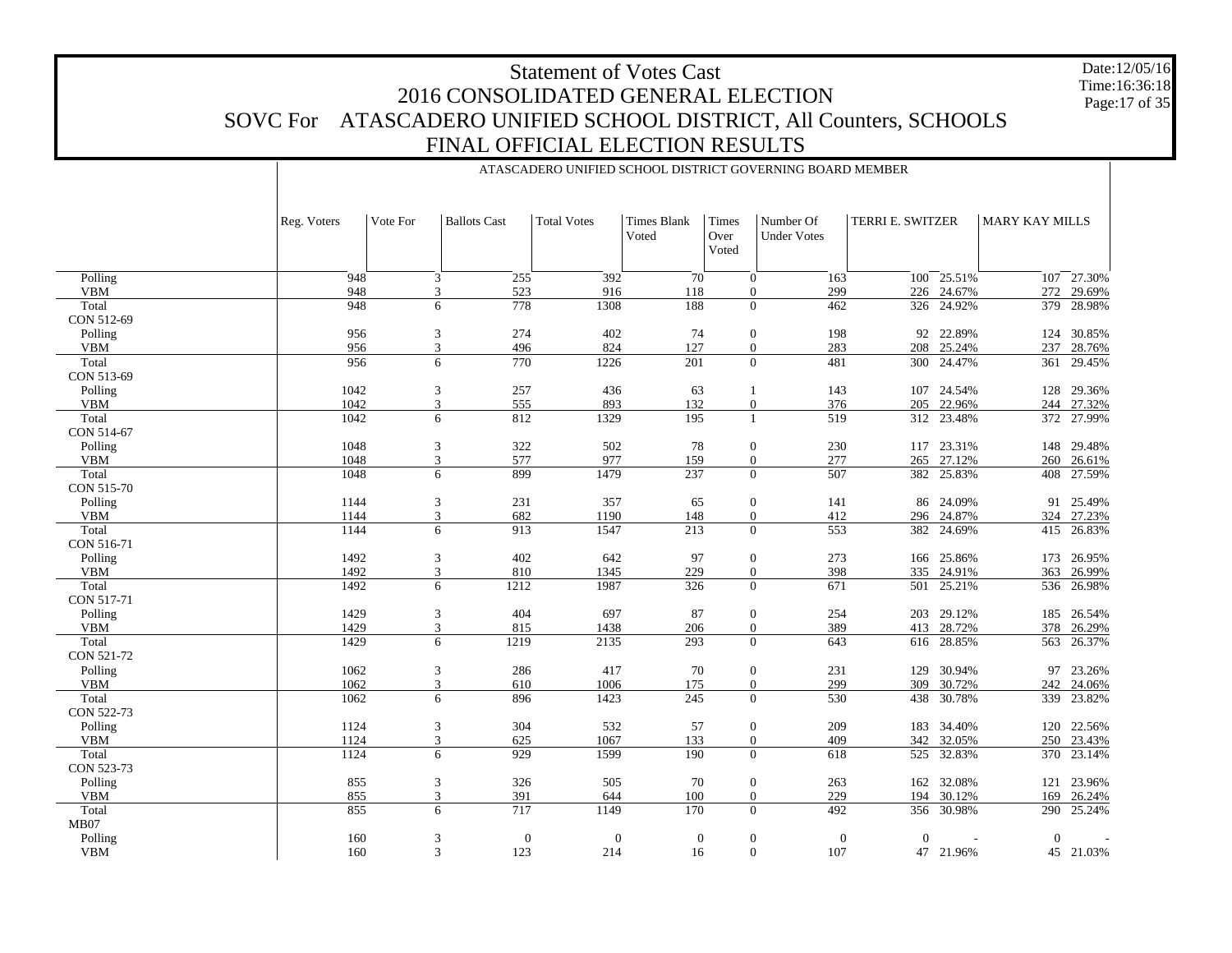Date:12/05/16 Time:16:36:18 Page:18 of 35

|                                                                    |                  | ATASCADERO UNIFIED SCHOOL DISTRICT GOVERNING BOARD MEMBER |                         |                         |                             |                              |                                                            |                  |                       |                       |                            |  |  |  |
|--------------------------------------------------------------------|------------------|-----------------------------------------------------------|-------------------------|-------------------------|-----------------------------|------------------------------|------------------------------------------------------------|------------------|-----------------------|-----------------------|----------------------------|--|--|--|
|                                                                    | Reg. Voters      | Vote For                                                  | <b>Ballots Cast</b>     | <b>Total Votes</b>      | <b>Times Blank</b><br>Voted | Times<br>Over<br>Voted       | Number Of<br><b>Under Votes</b>                            | TERRI E. SWITZER |                       | <b>MARY KAY MILLS</b> |                            |  |  |  |
| Total                                                              | $\overline{160}$ | 6                                                         | $\overline{123}$        | $\sqrt{214}$            | 16                          |                              | $\overline{0}$<br>$\overline{107}$                         |                  | 47 21.96%             |                       | 45 21.03%                  |  |  |  |
| MB18                                                               |                  |                                                           |                         |                         |                             |                              |                                                            |                  |                       |                       |                            |  |  |  |
| Polling                                                            | 415              | 3                                                         | $\boldsymbol{0}$        | $\boldsymbol{0}$        | $\boldsymbol{0}$            |                              | $\boldsymbol{0}$<br>$\mathbf{0}$                           | $\boldsymbol{0}$ |                       | $\mathbf{0}$          |                            |  |  |  |
| <b>VBM</b>                                                         | 415              | 3                                                         | 333                     | 611                     | 74                          |                              | $\boldsymbol{0}$<br>166                                    | 181              | 29.62%                | 159                   | 26.02%                     |  |  |  |
| Total                                                              | 415              | 6                                                         | 333                     | 611                     | $\overline{74}$             |                              | $\Omega$<br>166                                            | 181              | 29.62%                | 159                   | 26.02%                     |  |  |  |
| MB33                                                               |                  |                                                           |                         |                         |                             |                              |                                                            |                  |                       |                       |                            |  |  |  |
| Polling<br><b>VBM</b>                                              | 149<br>149       | 3<br>3                                                    | $\boldsymbol{0}$<br>117 | $\boldsymbol{0}$<br>125 | $\mathbf{0}$<br>64          |                              | $\boldsymbol{0}$<br>$\mathbf{0}$<br>34<br>$\boldsymbol{0}$ | $\mathbf{0}$     | 35 28.00%             | $\mathbf{0}$<br>35    | 28.00%                     |  |  |  |
| Total                                                              | 149              | 6                                                         | 117                     | 125                     | 64                          |                              | $\frac{1}{34}$<br>$\Omega$                                 | $\overline{35}$  | 28.00%                | $\overline{35}$       | 28.00%                     |  |  |  |
| <b>MB38</b>                                                        |                  |                                                           |                         |                         |                             |                              |                                                            |                  |                       |                       |                            |  |  |  |
| Polling                                                            | $\boldsymbol{0}$ | 3                                                         | $\boldsymbol{0}$        | $\boldsymbol{0}$        | $\boldsymbol{0}$            |                              | $\boldsymbol{0}$<br>$\mathbf{0}$                           | $\mathbf{0}$     |                       | $\mathbf{0}$          |                            |  |  |  |
| <b>VBM</b>                                                         | $\overline{0}$   | 3                                                         | $\mathbf{0}$            | $\overline{0}$          | $\mathbf{0}$                |                              | $\overline{0}$<br>$\overline{0}$                           | $\mathbf{0}$     |                       | $\mathbf{0}$          |                            |  |  |  |
| Total                                                              | $\overline{0}$   | 6                                                         | $\Omega$                | $\overline{0}$          | $\Omega$                    |                              | $\Omega$<br>$\Omega$                                       | $\Omega$         |                       | $\overline{0}$        |                            |  |  |  |
| Total                                                              |                  |                                                           |                         |                         |                             |                              |                                                            |                  |                       |                       |                            |  |  |  |
| Polling                                                            | 23165            | 72                                                        | 5980                    | 9743                    | 1428                        |                              | 3910<br>1                                                  |                  | 2582 26.50%           |                       | 2690 27.61%                |  |  |  |
| <b>VBM</b>                                                         | 23165            | 72                                                        | 13423                   | 22696                   | 3482                        |                              | 7124                                                       |                  | 6056 26.68%           | 6200                  | 27.32%                     |  |  |  |
| Total                                                              | 23165            | 144                                                       | 19403                   | 32439                   | 4910                        |                              | $\overline{2}$<br>11034                                    | 8638             | 26.63%                | 8890                  | 27.41%                     |  |  |  |
| CONGRESSIONAL<br>24TH CONGRESSIONAL DISTRICT                       |                  |                                                           |                         |                         |                             |                              |                                                            |                  |                       |                       |                            |  |  |  |
| Polling                                                            | 23165            | $72\,$                                                    | 5980                    | 9743                    | 1428                        | -1                           | 3910                                                       |                  | 2582 26.50%           |                       | 2690 27.61%                |  |  |  |
| <b>VBM</b>                                                         | 23165            | 72                                                        | 13423                   | 22696                   | 3482                        |                              | 7124                                                       | 6056             | 26.68%                | 6200                  | 27.32%                     |  |  |  |
| Total<br>Total                                                     | 23165            | 144                                                       | 19403                   | 32439                   | 4910                        |                              | $\overline{2}$<br>11034                                    | 8638             | 26.63%                | 8890                  | 27.41%                     |  |  |  |
| Polling                                                            | 23165            | $72\,$                                                    | 5980                    | 9743                    | 1428                        |                              | 3910<br>1                                                  |                  | 2582 26.50%           |                       | 2690 27.61%                |  |  |  |
| <b>VBM</b>                                                         | 23165            | 72                                                        | 13423                   | 22696                   | 3482                        |                              | 7124                                                       | 6056             | 26.68%                | 6200                  | 27.32%                     |  |  |  |
| Total                                                              | 23165            | 144                                                       | 19403                   | 32439                   | 4910                        |                              | $\overline{2}$<br>11034                                    |                  | 8638 26.63%           |                       | 8890 27.41%                |  |  |  |
| <b>SENATE</b><br>17TH SENATORIAL DISTRICT                          |                  |                                                           |                         |                         |                             |                              |                                                            |                  |                       |                       |                            |  |  |  |
| Polling<br><b>VBM</b>                                              | 23165<br>23165   | 72<br>72                                                  | 5980<br>13423           | 9743<br>22696           | 1428<br>3482                | $\mathbf{1}$<br>$\mathbf{1}$ | 3910<br>7124                                               | 6056             | 2582 26.50%<br>26.68% | 6200                  | 2690 27.61%                |  |  |  |
| Total                                                              | 23165            | 144                                                       | 19403                   | 32439                   | 4910                        |                              | $\overline{2}$<br>11034                                    | 8638             | 26.63%                | 8890                  | 27.32%<br>27.41%           |  |  |  |
| Total                                                              |                  |                                                           |                         |                         |                             |                              |                                                            |                  |                       |                       |                            |  |  |  |
| Polling                                                            | 23165            | 72                                                        | 5980                    | 9743                    | 1428                        |                              | 3910<br>1                                                  |                  | 2582 26.50%           |                       | 2690 27.61%                |  |  |  |
| <b>VBM</b>                                                         | 23165            | 72                                                        | 13423                   | 22696                   | 3482                        |                              | 7124                                                       | 6056             | 26.68%                | 6200                  | 27.32%                     |  |  |  |
| Total                                                              | 23165            | 144                                                       | 19403                   | 32439                   | 4910                        |                              | $\overline{2}$<br>11034                                    | 8638             | 26.63%                | 8890                  | 27.41%                     |  |  |  |
| <b>ASSEMBLY</b><br>35TH ASSEMBLY DISTRICT<br>Polling<br><b>VBM</b> | 23165<br>23165   | $72\,$<br>72                                              | 5980<br>13423           | 9743<br>22696           | 1428<br>3482                |                              | 3910<br>$\mathbf{1}$<br>7124                               | 2582             | 26.50%<br>6056 26.68% |                       | 2690 27.61%<br>6200 27.32% |  |  |  |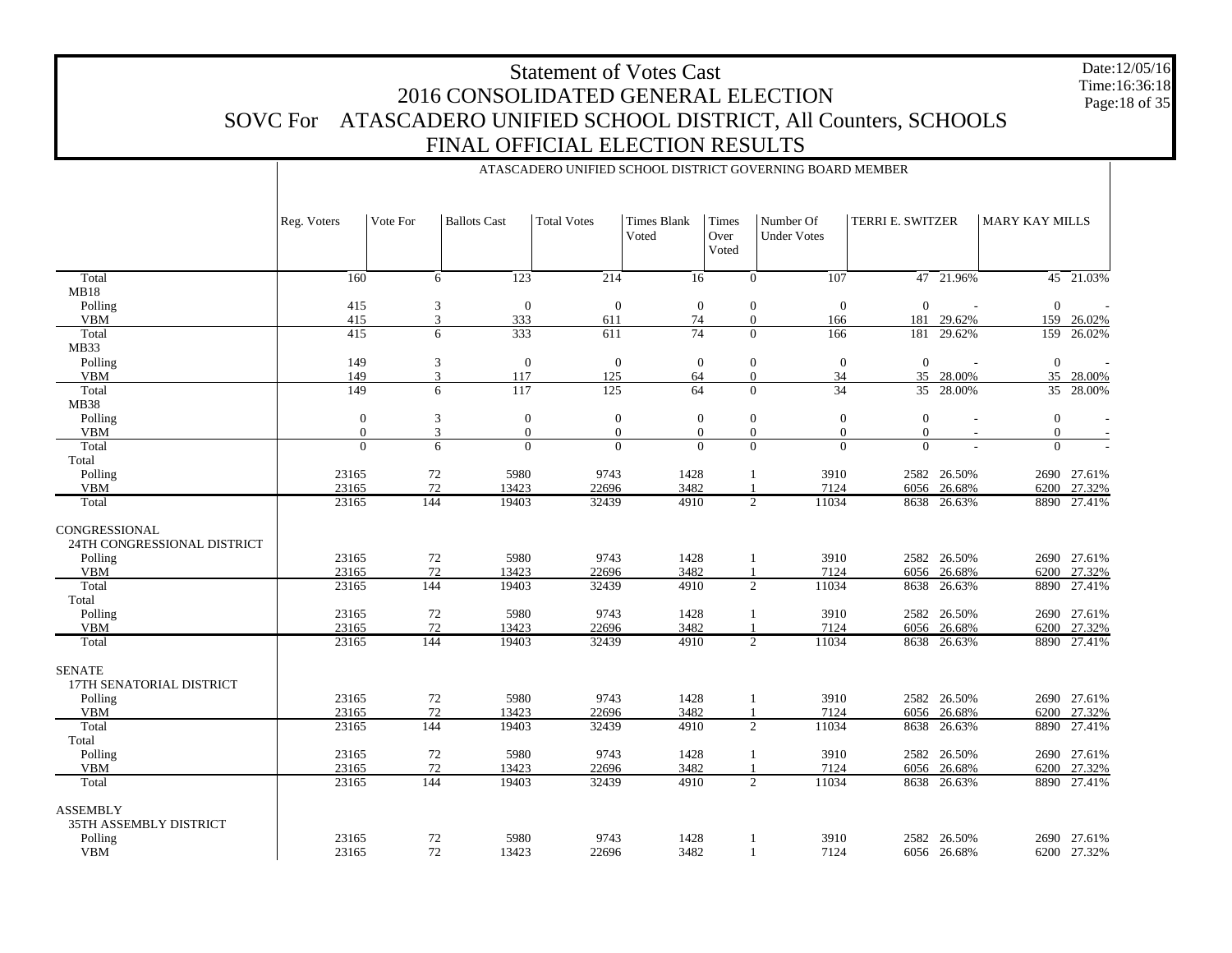Date:12/05/16 Time:16:36:18 Page:19 of 35

|                                                                        | ATASCADERO UNIFIED SCHOOL DISTRICT GOVERNING BOARD MEMBER |           |                     |                    |                             |                              |                                  |                  |                       |                       |                  |  |  |  |
|------------------------------------------------------------------------|-----------------------------------------------------------|-----------|---------------------|--------------------|-----------------------------|------------------------------|----------------------------------|------------------|-----------------------|-----------------------|------------------|--|--|--|
|                                                                        | Reg. Voters                                               | Vote For  | <b>Ballots Cast</b> | <b>Total Votes</b> | <b>Times Blank</b><br>Voted | Times<br>Over<br>Voted       | Number Of<br><b>Under Votes</b>  | TERRI E. SWITZER |                       | <b>MARY KAY MILLS</b> |                  |  |  |  |
| Total                                                                  | 23165                                                     | 144       | 19403               | 32439              | 4910                        |                              | $\overline{2}$<br>11034          |                  | 8638 26.63%           |                       | 8890 27.41%      |  |  |  |
| Total                                                                  |                                                           |           |                     |                    |                             |                              |                                  |                  |                       |                       |                  |  |  |  |
| Polling                                                                | 23165                                                     | 72        | 5980                | 9743               | 1428                        | 1                            | 3910                             |                  | 2582 26.50%           |                       | 2690 27.61%      |  |  |  |
| <b>VBM</b>                                                             | 23165                                                     | 72        | 13423               | 22696              | 3482                        | $\mathbf{1}$                 | 7124                             |                  | 6056 26.68%           | 6200                  | 27.32%           |  |  |  |
| Total                                                                  | 23165                                                     | 144       | 19403               | 32439              | 4910                        |                              | 2<br>11034                       |                  | 8638 26.63%           | 8890                  | 27.41%           |  |  |  |
| <b>BOARD OF EQUALIZATION</b><br>STATE BOARD OF EQUAL DIST 2<br>Polling | 23165                                                     | 72        | 5980                | 9743               | 1428                        |                              | 3910                             |                  | 2582 26.50%           |                       | 2690 27.61%      |  |  |  |
| <b>VBM</b>                                                             | 23165                                                     | 72        | 13423               | 22696              | 3482                        | $\mathbf{1}$<br>$\mathbf{1}$ | 7124                             |                  | 6056 26.68%           | 6200                  | 27.32%           |  |  |  |
| Total                                                                  | 23165                                                     | 144       | 19403               | 32439              | 4910                        |                              | 2<br>11034                       |                  | 8638 26.63%           | 8890                  | 27.41%           |  |  |  |
| Total                                                                  |                                                           |           |                     |                    |                             |                              |                                  |                  |                       |                       |                  |  |  |  |
| Polling                                                                | 23165                                                     | 72        | 5980                | 9743               | 1428                        | -1                           | 3910                             |                  | 2582 26.50%           |                       | 2690 27.61%      |  |  |  |
| <b>VBM</b>                                                             | 23165                                                     | 72        | 13423               | 22696              | 3482                        | $\mathbf{1}$                 | 7124                             |                  | 6056 26.68%           | 6200                  | 27.32%           |  |  |  |
| Total                                                                  | 23165                                                     | 144       | 19403               | 32439              | 4910                        |                              | $\overline{2}$<br>11034          |                  | 8638 26.63%           | 8890                  | 27.41%           |  |  |  |
| SUPERVISOR/COMMISSIONER<br>2ND SUPERVISORIAL DISTRICT<br>Polling       | 149                                                       | 3         | $\mathbf{0}$        | $\mathbf{0}$       | $\mathbf{0}$                |                              | $\boldsymbol{0}$<br>$\mathbf{0}$ | $\boldsymbol{0}$ |                       | $\boldsymbol{0}$      |                  |  |  |  |
| <b>VBM</b>                                                             | 149                                                       | 3         | 117                 | 125                | 64                          |                              | $\boldsymbol{0}$<br>34           | 35               | 28.00%                |                       | 35 28.00%        |  |  |  |
| Total                                                                  | 149                                                       | 6         | 117                 | 125                | 64                          |                              | $\overline{34}$<br>$\Omega$      |                  | 35 28.00%             |                       | 35 28.00%        |  |  |  |
| <b>4TH SUPERVISORIAL DISTRICT</b>                                      |                                                           |           |                     |                    |                             |                              |                                  |                  |                       |                       |                  |  |  |  |
| Polling                                                                | $\boldsymbol{0}$                                          | 3         | $\mathbf{0}$        | $\boldsymbol{0}$   | $\mathbf{0}$                | $\boldsymbol{0}$             | $\boldsymbol{0}$                 | $\overline{0}$   |                       | $\boldsymbol{0}$      |                  |  |  |  |
| <b>VBM</b>                                                             | $\overline{0}$                                            | 3         | $\mathbf{0}$        | $\mathbf{0}$       | $\mathbf{0}$                |                              | $\overline{0}$<br>$\mathbf{0}$   | $\mathbf{0}$     |                       | $\overline{0}$        |                  |  |  |  |
| Total<br>5TH SUPERVISORIAL DISTRICT                                    | $\overline{0}$                                            | 6         | $\Omega$            | $\Omega$           | $\Omega$                    | $\Omega$                     | $\overline{0}$                   | $\Omega$         |                       | $\Omega$              |                  |  |  |  |
| Polling                                                                | 23016                                                     | 66        | 5980                | 9743               | 1428                        | 1                            | 3910                             |                  | 2582 26.50%           |                       | 2690 27.61%      |  |  |  |
| <b>VBM</b>                                                             | 23016                                                     | 66        | 13306               | 22571              | 3418                        |                              | 7090                             | 6021             | 26.68%                | 6165                  | 27.31%           |  |  |  |
| Total                                                                  | 23016                                                     | 132       | 19286               | 32314              | 4846                        |                              | $\overline{2}$<br>11000          | 8603             | 26.62%                |                       | 8855 27.40%      |  |  |  |
| Total                                                                  |                                                           |           |                     |                    |                             |                              |                                  |                  |                       |                       |                  |  |  |  |
| Polling                                                                | 23165<br>23165                                            | $72\,$    | 5980<br>13423       | 9743<br>22696      | 1428<br>3482                | -1                           | 3910<br>7124                     |                  | 2582 26.50%           |                       | 2690 27.61%      |  |  |  |
| <b>VBM</b><br>Total                                                    | 23165                                                     | 72<br>144 | 19403               | 32439              | 4910                        |                              | $\overline{2}$<br>11034          | 8638             | 6056 26.68%<br>26.63% | 6200<br>8890          | 27.32%<br>27.41% |  |  |  |
|                                                                        |                                                           |           |                     |                    |                             |                              |                                  |                  |                       |                       |                  |  |  |  |
| <b>CITIES</b><br><b>CITY OF ATASCADERO</b>                             |                                                           |           |                     |                    |                             |                              |                                  |                  |                       |                       |                  |  |  |  |
| Polling                                                                | 17971                                                     | 48        | 4660                | 7592               | 1144                        | $\mathbf{1}$                 | 2953                             |                  | 1905 25.09%           |                       | 2167 28.54%      |  |  |  |
| <b>VBM</b>                                                             | 17971                                                     | 48        | 10409               | 17591              | 2714                        |                              | 5491                             | 4535             | 25.78%                | 4922                  | 27.98%           |  |  |  |
| Total<br>UNINCORPORATED AREAS                                          | 17971                                                     | 96        | 15069               | 25183              | 3858                        |                              | 2<br>8444                        | 6440             | 25.57%                | 7089                  | 28.15%           |  |  |  |
| Polling                                                                | 5194                                                      | 24        | 1320                | 2151               | 284                         | $\mathbf{0}$                 | 957                              | 677              | 31.47%                |                       | 523 24.31%       |  |  |  |
| <b>VBM</b>                                                             | 5194                                                      | 24        | 3014                | 5105               | 768                         |                              | $\mathbf{0}$<br>1633             | 1521             | 29.79%                |                       | 1278 25.03%      |  |  |  |
|                                                                        |                                                           |           |                     |                    |                             |                              |                                  |                  |                       |                       |                  |  |  |  |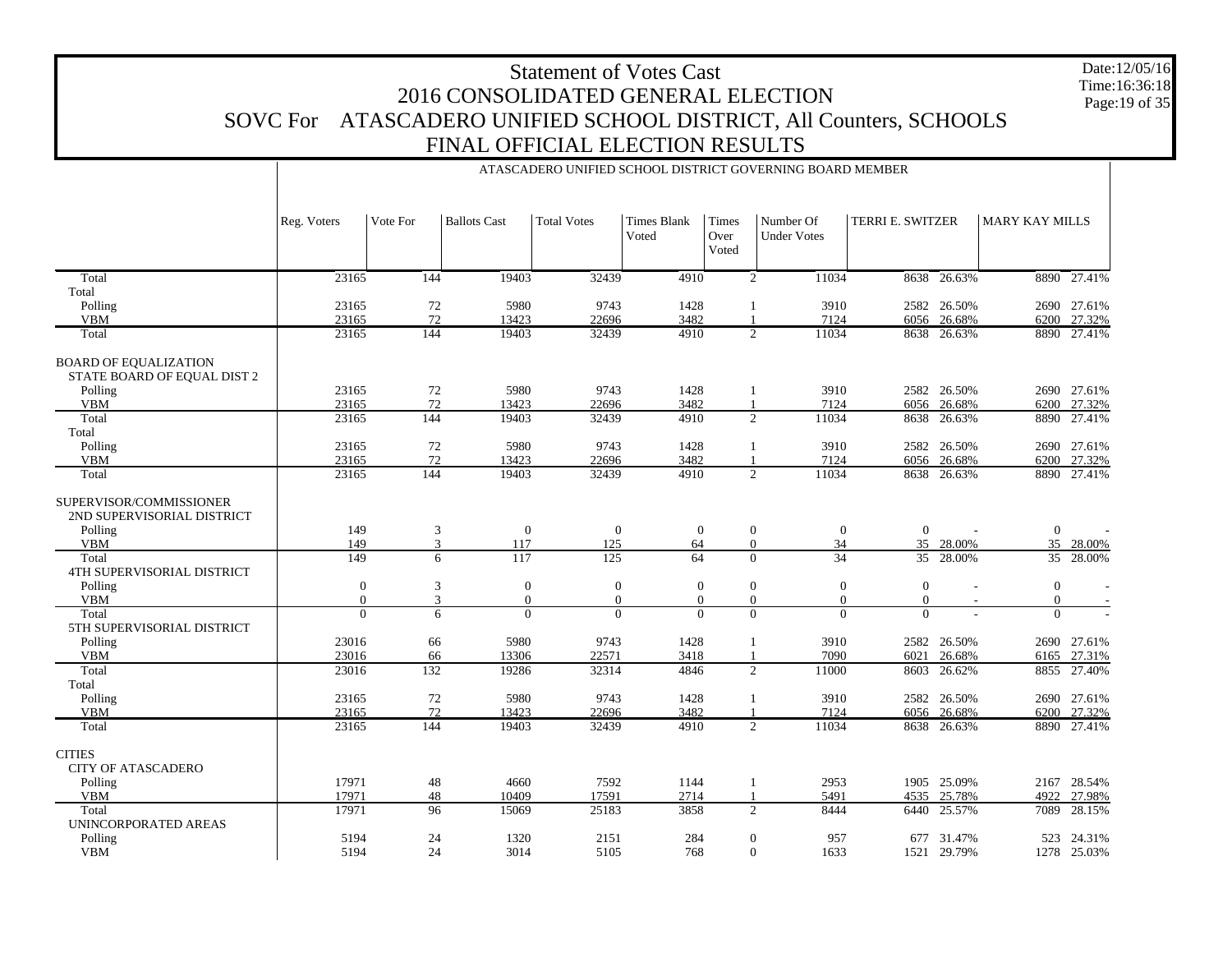Date:12/05/16 Time:16:36:18Page:20 of 35

 Total Total Polling VBM**Total** Reg. Voters | Vote For | Ballots Cast | Total Votes | Times Blank VotedTimes Over VotedNumber Of Under VotesTERRI E. SWITZER MARY KAY MILLS ATASCADERO UNIFIED SCHOOL DISTRICT GOVERNING BOARD MEMBER 5194 48 4334 7256 1052 0 2590 2198 30.29% 1801 24.82% 23165 72 5980 9743 1428 1 3910 2582 26.50% 2690 27.61% 23165 72 13423 22696 3482 1 7124 6056 26.68% 6200 27.32% 2316519403 32439 4910 2 11034 8638 26.63% 8890 27.41%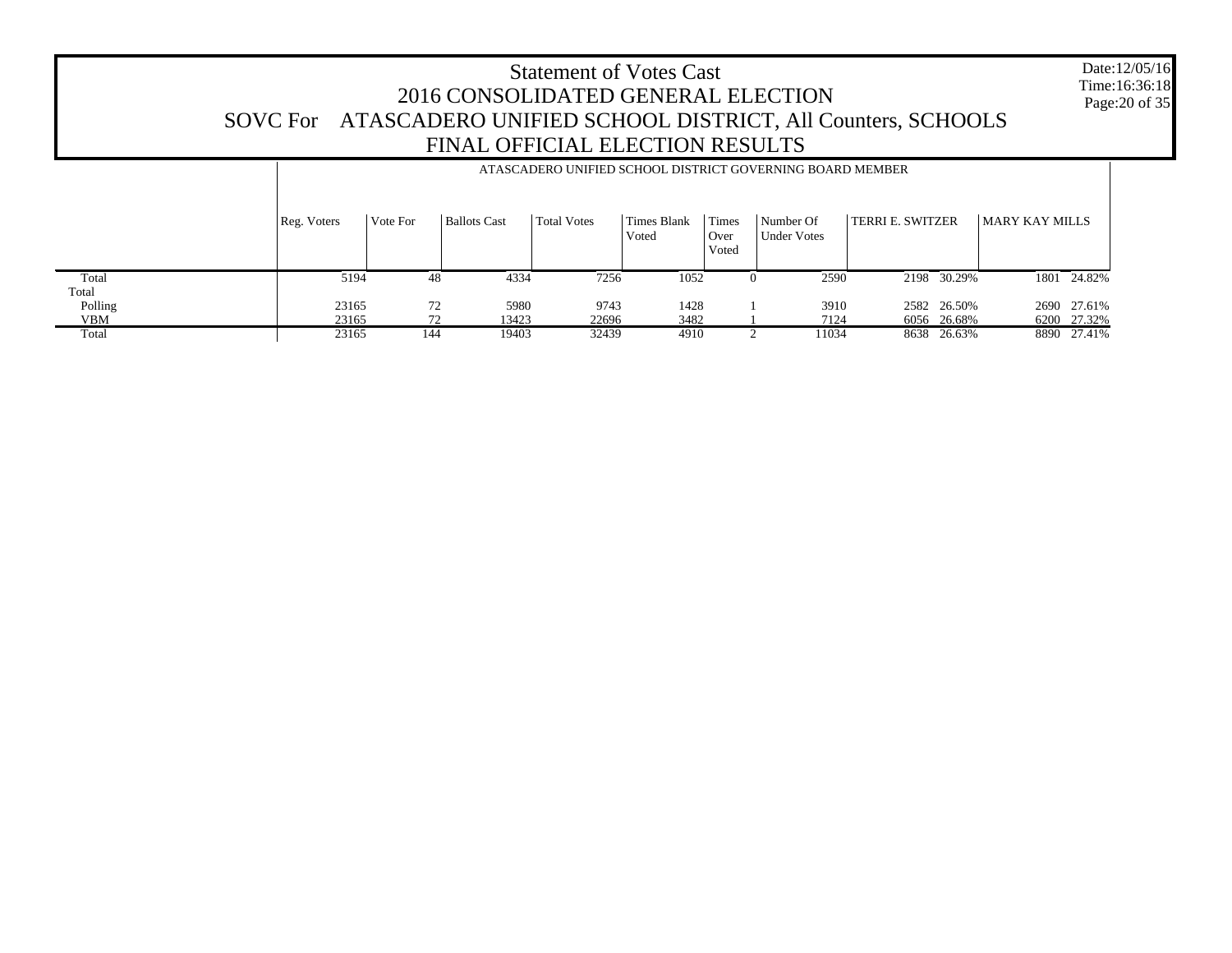Date:12/05/16 Time:16:36:18 Page:21 of 35

|                       |                       |            | ATASCADERO UNIFIED SCHOOL DISTRICT GOVERNING BOARD<br><b>MEMBER</b> |            |                |                |
|-----------------------|-----------------------|------------|---------------------------------------------------------------------|------------|----------------|----------------|
|                       | <b>CORINNE KUHNLE</b> |            | <b>ED GALENA</b>                                                    |            | Write-In Votes |                |
|                       |                       |            |                                                                     |            |                |                |
| Jurisdiction Wide     |                       |            |                                                                     |            |                |                |
| CON 501-65            |                       | 146 26.84% | 93                                                                  | 17.10%     | $\mathbf{1}$   |                |
| Polling<br><b>VBM</b> |                       | 360 25.46% | 269                                                                 | 19.02%     | 19             | 0.18%<br>1.34% |
| Total                 | 506                   | 25.84%     | 362                                                                 | 18.49%     | 20             | 1.02%          |
| CON 502-65            |                       |            |                                                                     |            |                |                |
| Polling               |                       | 134 24.86% | 116                                                                 | 21.52%     | $\mathbf{1}$   | 0.19%          |
| <b>VBM</b>            |                       | 407 24.80% |                                                                     | 320 19.50% | 11             | 0.67%          |
| Total                 | 541                   | 24.82%     | 436                                                                 | 20.00%     | 12             | 0.55%          |
| CON 503-66            |                       |            |                                                                     |            |                |                |
| Polling               |                       | 122 23.74% | 107                                                                 | 20.82%     | 3              | 0.58%          |
| <b>VBM</b>            | 371                   | 25.59%     | 281                                                                 | 19.38%     | 7              | 0.48%          |
| Total                 | 493                   | 25.10%     | 388                                                                 | 19.76%     | 10             | 0.51%          |
| CON 504-66            |                       |            |                                                                     |            |                |                |
| Polling               |                       | 114 25.50% | 100                                                                 | 22.37%     | $\mathbf{1}$   | 0.22%          |
| <b>VBM</b>            |                       | 220 25.03% | 163                                                                 | 18.54%     | $\mathbf{1}$   | 0.11%          |
| Total                 | 334                   | 25.19%     | 263                                                                 | 19.83%     | $\overline{c}$ | 0.15%          |
| CON 505-66            |                       |            |                                                                     |            |                |                |
| Polling               |                       | 166 25.54% | 142                                                                 | 21.85%     | 7              | 1.08%          |
| VBM                   | 367                   | 24.35%     |                                                                     | 313 20.77% | 1              | 0.07%          |
| Total                 | 533                   | 24.71%     | 455                                                                 | 21.09%     | 8              | 0.37%          |
| CON 506-66            |                       |            |                                                                     |            |                |                |
| Polling               | 101                   | 23.43%     | 86                                                                  | 19.95%     | 2              | 0.46%          |
| <b>VBM</b>            |                       | 226 25.22% | 191                                                                 | 21.32%     | 3              | 0.33%          |
| Total                 | 327                   | 24.64%     | 277                                                                 | 20.87%     | 5              | 0.38%          |
| CON 507-67            |                       |            |                                                                     |            |                |                |
| Polling               | 113                   | 24.84%     | 79                                                                  | 17.36%     | 7              | 1.54%          |
| <b>VBM</b>            |                       | 189 24.84% | 162                                                                 | 21.29%     | $\mathbf{1}$   | 0.13%          |
| Total                 | 302                   | 24.84%     | 241                                                                 | 19.82%     | 8              | 0.66%          |
| CON 508-65            |                       |            |                                                                     |            |                |                |
| Polling               |                       | 90 23.68%  | 86                                                                  | 22.63%     | 3              | 0.79%          |
| <b>VBM</b>            | 238                   | 24.79%     | 185                                                                 | 19.27%     | 5              | 0.52%          |
| Total                 | 328                   | 24.48%     | 271                                                                 | 20.22%     | 8              | 0.60%          |
| CON 509-65            |                       |            |                                                                     |            |                |                |
| Polling               | 128                   | 26.07%     | 90                                                                  | 18.33%     | 3              | 0.61%          |
| <b>VBM</b>            | 267                   | 25.75%     | 215                                                                 | 20.73%     | 7              | 0.68%          |
| Total                 | 395                   | 25.85%     | 305                                                                 | 19.96%     | 10             | 0.65%          |
| CON 510-68            |                       |            |                                                                     |            |                |                |
| Polling               | 105                   | 25.61%     | 78                                                                  | 19.02%     | $\overline{4}$ | 0.98%          |
| <b>VBM</b>            | 221                   | 24.53%     | 196                                                                 | 21.75%     | 8              | 0.89%          |
| Total                 | 326                   | 24.87%     | 274                                                                 | 20.90%     | 12             | 0.92%          |
| CON 511-68            |                       |            |                                                                     |            |                |                |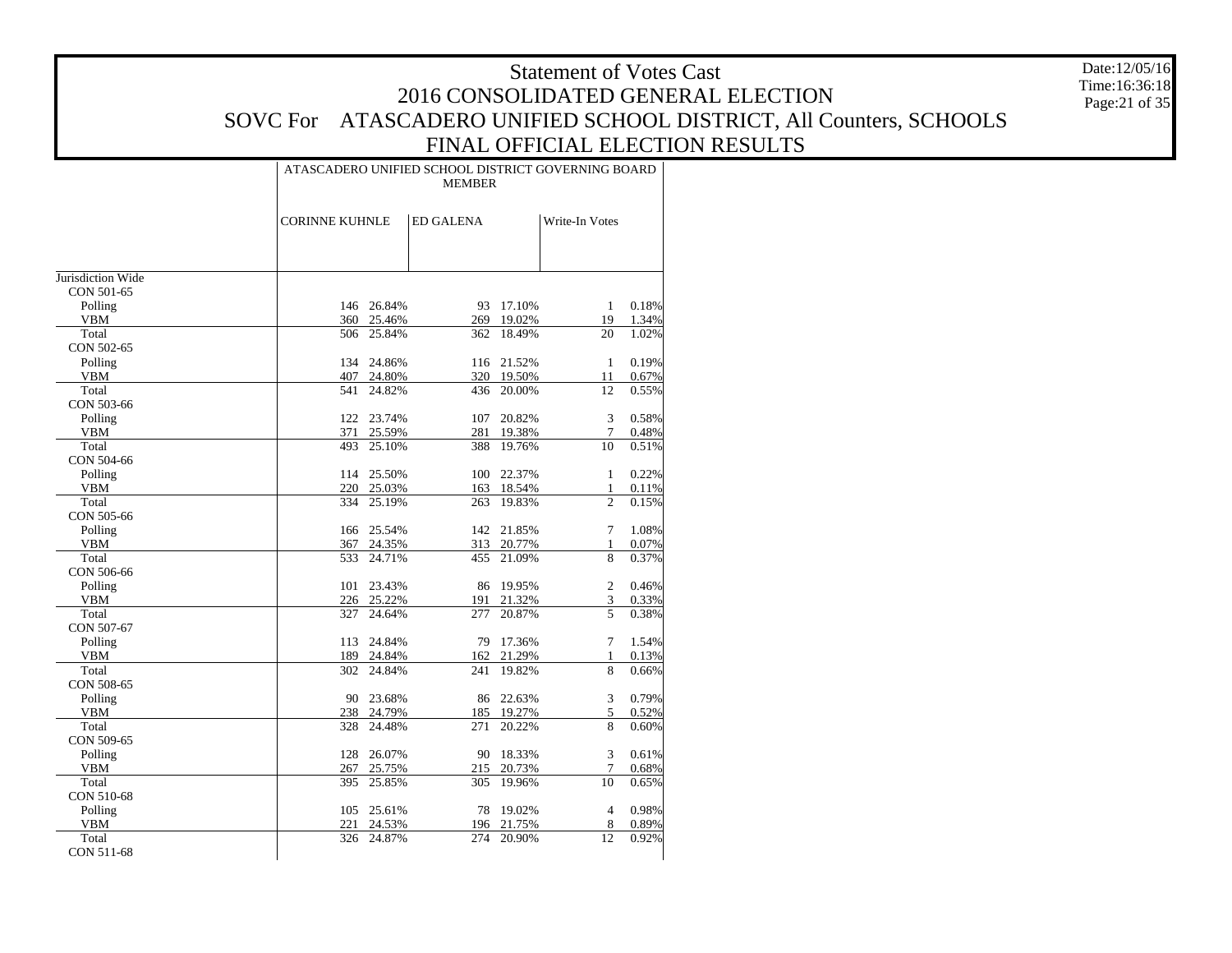Date:12/05/16 Time:16:36:18 Page:22 of 35

|                       |                       |            | ATASCADERO UNIFIED SCHOOL DISTRICT GOVERNING BOARD<br><b>MEMBER</b> |            |                                  |       |
|-----------------------|-----------------------|------------|---------------------------------------------------------------------|------------|----------------------------------|-------|
|                       | <b>CORINNE KUHNLE</b> |            | <b>ED GALENA</b>                                                    |            | Write-In Votes                   |       |
|                       |                       |            |                                                                     |            |                                  |       |
| Polling               | 99                    | 25.26%     | 85                                                                  | 21.68%     | $\mathbf{1}$                     | 0.26% |
| <b>VBM</b>            | 225                   | 24.56%     | 172                                                                 | 18.78%     | 21                               | 2.29% |
| Total                 | 324                   | 24.77%     | 257                                                                 | 19.65%     | 22                               | 1.68% |
| CON 512-69            |                       |            |                                                                     |            |                                  |       |
| Polling               | 95                    | 23.63%     | 89                                                                  | 22.14%     | $\overline{c}$                   | 0.50% |
| <b>VBM</b>            | 209                   | 25.36%     | 168                                                                 | 20.39%     | $\mathfrak{2}$<br>$\overline{4}$ | 0.24% |
| Total                 | 304                   | 24.80%     | 257                                                                 | 20.96%     |                                  | 0.33% |
| CON 513-69<br>Polling |                       | 106 24.31% |                                                                     | 92 21.10%  | 3                                | 0.69% |
| <b>VBM</b>            |                       | 216 24.19% | 217                                                                 | 24.30%     | 11                               | 1.23% |
| Total                 |                       | 322 24.23% | 309                                                                 | 23.25%     | 14                               | 1.05% |
| CON 514-67            |                       |            |                                                                     |            |                                  |       |
| Polling               |                       | 124 24.70% |                                                                     | 112 22.31% | $\mathbf{1}$                     | 0.20% |
| VBM                   |                       | 246 25.18% | 196                                                                 | 20.06%     | 10                               | 1.02% |
| Total                 | 370                   | 25.02%     | 308                                                                 | 20.82%     | 11                               | 0.74% |
| CON 515-70            |                       |            |                                                                     |            |                                  |       |
| Polling               | 82                    | 22.97%     | 91                                                                  | 25.49%     | $\tau$                           | 1.96% |
| <b>VBM</b>            | 285                   | 23.95%     | 283                                                                 | 23.78%     | $\mathfrak{2}$                   | 0.17% |
| Total                 | 367                   | 23.72%     | 374                                                                 | 24.18%     | 9                                | 0.58% |
| CON 516-71            |                       |            |                                                                     |            |                                  |       |
| Polling               |                       | 144 22.43% |                                                                     | 149 23.21% | 10                               | 1.56% |
| <b>VBM</b>            | 331                   | 24.61%     | 301                                                                 | 22.38%     | 15                               | 1.12% |
| Total                 | 475                   | 23.91%     | 450                                                                 | 22.65%     | 25                               | 1.26% |
| CON 517-71            |                       |            |                                                                     |            |                                  |       |
| Polling               | 171                   | 24.53%     |                                                                     | 138 19.80% | $\boldsymbol{0}$                 | 0.00% |
| <b>VBM</b>            |                       | 384 26.70% |                                                                     | 259 18.01% | $\overline{4}$                   | 0.28% |
| Total                 | 555                   | 26.00%     | 397                                                                 | 18.59%     | $\overline{4}$                   | 0.19% |
| CON 521-72            |                       |            |                                                                     |            |                                  |       |
| Polling               | 107                   | 25.66%     | 84                                                                  | 20.14%     | $\overline{0}$                   | 0.00% |
| <b>VBM</b>            |                       | 286 28.43% |                                                                     | 168 16.70% | 1                                | 0.10% |
| Total                 | 393                   | 27.62%     | 252                                                                 | 17.71%     | $\mathbf{1}$                     | 0.07% |
| CON 522-73            |                       |            |                                                                     |            |                                  |       |
| Polling               | 127                   | 23.87%     | 99                                                                  | 18.61%     | $\sqrt{3}$                       | 0.56% |
| <b>VBM</b>            | 252                   | 23.62%     |                                                                     | 211 19.78% | 12                               | 1.12% |
| Total                 | 379                   | 23.70%     | 310                                                                 | 19.39%     | 15                               | 0.94% |
| CON 523-73            |                       |            |                                                                     |            |                                  |       |
| Polling               | 99                    | 19.60%     | 121                                                                 | 23.96%     | 2                                | 0.40% |
| <b>VBM</b>            | 151                   | 23.45%     |                                                                     | 124 19.25% | 6                                | 0.93% |
| Total                 | 250                   | 21.76%     | 245                                                                 | 21.32%     | 8                                | 0.70% |
| MB07                  |                       |            |                                                                     |            |                                  |       |
| Polling               | $\mathbf{0}$          |            | $\mathbf{0}$                                                        |            | $\mathbf{0}$                     |       |
| <b>VBM</b>            | 67                    | 31.31%     |                                                                     | 55 25.70%  | $\mathbf{0}$                     | 0.00% |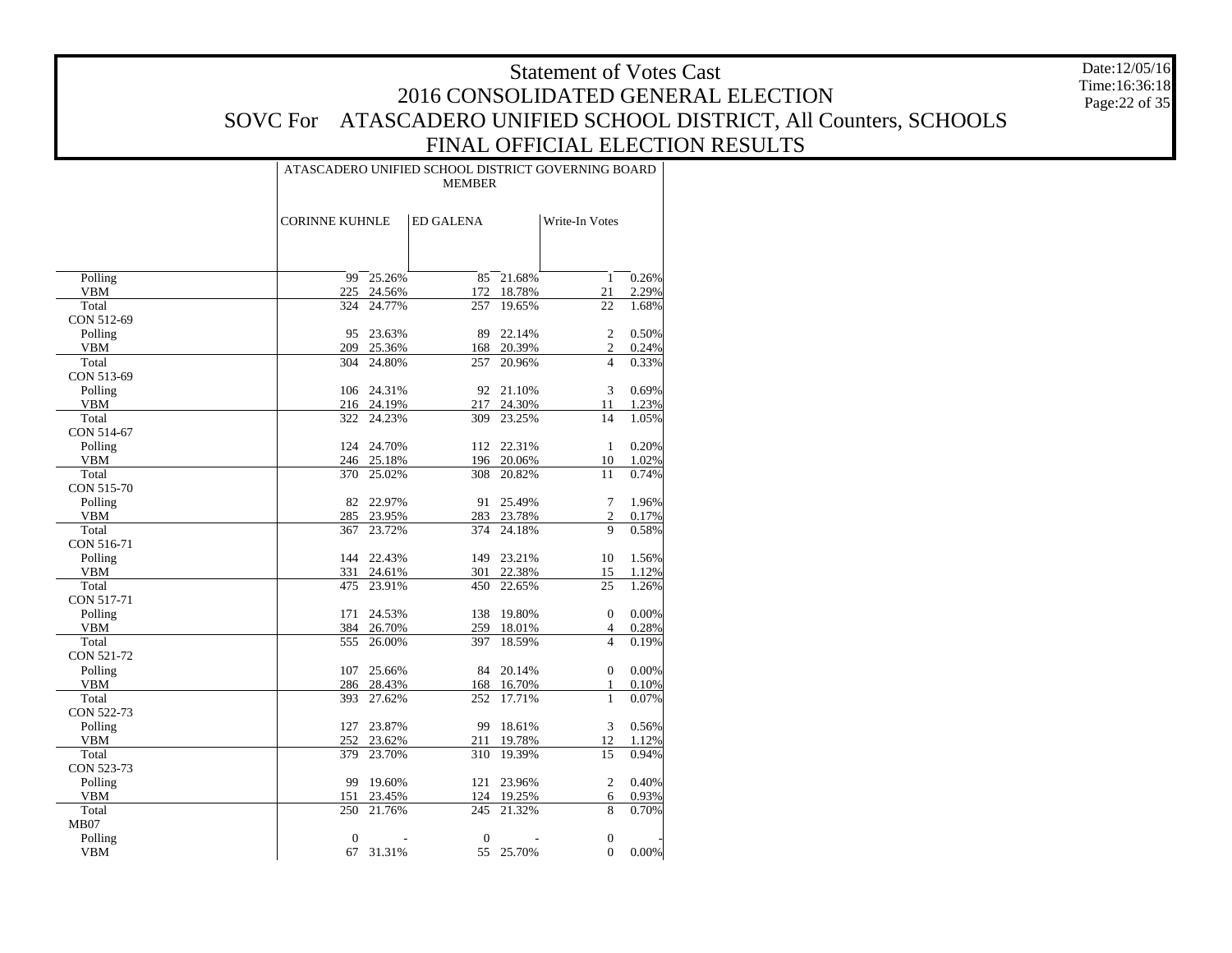Date:12/05/16 Time:16:36:18 Page:23 of 35

|                             | ATASCADERO UNIFIED SCHOOL DISTRICT GOVERNING BOARD<br><b>MEMBER</b> |                            |                  |                            |                                |                |  |  |  |  |  |  |  |
|-----------------------------|---------------------------------------------------------------------|----------------------------|------------------|----------------------------|--------------------------------|----------------|--|--|--|--|--|--|--|
|                             | <b>CORINNE KUHNLE</b>                                               |                            | <b>ED GALENA</b> |                            | Write-In Votes                 |                |  |  |  |  |  |  |  |
| Total                       | 67                                                                  | 31.31%                     | 55               | 25.70%                     | $\mathbf{0}$                   | 0.00%          |  |  |  |  |  |  |  |
| <b>MB18</b>                 |                                                                     |                            |                  |                            |                                |                |  |  |  |  |  |  |  |
| Polling                     | $\mathbf{0}$                                                        |                            | $\boldsymbol{0}$ |                            | $\boldsymbol{0}$               |                |  |  |  |  |  |  |  |
| <b>VBM</b>                  |                                                                     | 186 30.44%                 | 82               | 13.42%                     | 3                              | 0.49%          |  |  |  |  |  |  |  |
| Total                       | 186                                                                 | 30.44%                     | 82               | 13.42%                     | 3                              | 0.49%          |  |  |  |  |  |  |  |
| MB33                        |                                                                     |                            |                  |                            |                                |                |  |  |  |  |  |  |  |
| Polling                     | $\mathbf{0}$                                                        |                            | $\boldsymbol{0}$ |                            | $\boldsymbol{0}$               |                |  |  |  |  |  |  |  |
| <b>VBM</b><br>Total         | 31<br>31                                                            | 24.80%                     | 24<br>24         | 19.20%                     | $\mathbf{0}$<br>$\overline{0}$ | 0.00%          |  |  |  |  |  |  |  |
| <b>MB38</b>                 |                                                                     | 24.80%                     |                  | 19.20%                     |                                | 0.00%          |  |  |  |  |  |  |  |
| Polling                     | $\mathbf{0}$                                                        |                            | $\boldsymbol{0}$ | $\overline{a}$             | $\boldsymbol{0}$               |                |  |  |  |  |  |  |  |
| <b>VBM</b>                  | $\boldsymbol{0}$                                                    |                            | $\mathbf{0}$     | $\overline{a}$             | $\boldsymbol{0}$               |                |  |  |  |  |  |  |  |
| Total                       | $\theta$                                                            |                            | $\theta$         |                            | $\overline{0}$                 |                |  |  |  |  |  |  |  |
| Total                       |                                                                     |                            |                  |                            |                                |                |  |  |  |  |  |  |  |
| Polling                     |                                                                     | 2373 24.36%                | 2037             | 20.91%                     | 61                             | 0.63%          |  |  |  |  |  |  |  |
| <b>VBM</b>                  |                                                                     | 5735 25.27%                |                  | 4555 20.07%                | 150                            | 0.66%          |  |  |  |  |  |  |  |
| Total                       | 8108                                                                | 24.99%                     | 6592             | 20.32%                     | 211                            | 0.65%          |  |  |  |  |  |  |  |
| <b>CONGRESSIONAL</b>        |                                                                     |                            |                  |                            |                                |                |  |  |  |  |  |  |  |
| 24TH CONGRESSIONAL DISTRICT |                                                                     |                            |                  |                            |                                |                |  |  |  |  |  |  |  |
| Polling                     |                                                                     | 2373 24.36%                |                  | 2037 20.91%                | 61                             | 0.63%          |  |  |  |  |  |  |  |
| <b>VBM</b>                  |                                                                     | 5735 25.27%                |                  | 4555 20.07%                | 150                            | 0.66%          |  |  |  |  |  |  |  |
| Total                       | 8108                                                                | 24.99%                     | 6592             | 20.32%                     | 211                            | 0.65%          |  |  |  |  |  |  |  |
| Total                       |                                                                     |                            |                  |                            |                                |                |  |  |  |  |  |  |  |
| Polling                     |                                                                     | 2373 24.36%                | 2037             | 20.91%                     | 61                             | 0.63%          |  |  |  |  |  |  |  |
| <b>VBM</b>                  |                                                                     | 5735 25.27%                |                  | 4555 20.07%                | 150                            | 0.66%          |  |  |  |  |  |  |  |
| Total                       | 8108                                                                | 24.99%                     | 6592             | 20.32%                     | 211                            | 0.65%          |  |  |  |  |  |  |  |
| <b>SENATE</b>               |                                                                     |                            |                  |                            |                                |                |  |  |  |  |  |  |  |
| 17TH SENATORIAL DISTRICT    |                                                                     |                            |                  |                            |                                |                |  |  |  |  |  |  |  |
| Polling<br><b>VBM</b>       |                                                                     | 2373 24.36%<br>5735 25.27% |                  | 2037 20.91%<br>4555 20.07% | 61<br>150                      | 0.63%          |  |  |  |  |  |  |  |
| Total                       | 8108                                                                | 24.99%                     | 6592             | 20.32%                     | 211                            | 0.66%<br>0.65% |  |  |  |  |  |  |  |
| Total                       |                                                                     |                            |                  |                            |                                |                |  |  |  |  |  |  |  |
| Polling                     |                                                                     | 2373 24.36%                | 2037             | 20.91%                     | 61                             | 0.63%          |  |  |  |  |  |  |  |
| <b>VBM</b>                  |                                                                     | 5735 25.27%                |                  | 4555 20.07%                | 150                            | 0.66%          |  |  |  |  |  |  |  |
| Total                       |                                                                     | 8108 24.99%                |                  | 6592 20.32%                | 211                            | 0.65%          |  |  |  |  |  |  |  |
| <b>ASSEMBLY</b>             |                                                                     |                            |                  |                            |                                |                |  |  |  |  |  |  |  |
| 35TH ASSEMBLY DISTRICT      |                                                                     |                            |                  |                            |                                |                |  |  |  |  |  |  |  |
| Polling                     | 2373                                                                | 24.36%                     |                  | 2037 20.91%                | 61                             | 0.63%          |  |  |  |  |  |  |  |
| <b>VBM</b>                  |                                                                     | 5735 25.27%                |                  | 4555 20.07%                | 150                            | 0.66%          |  |  |  |  |  |  |  |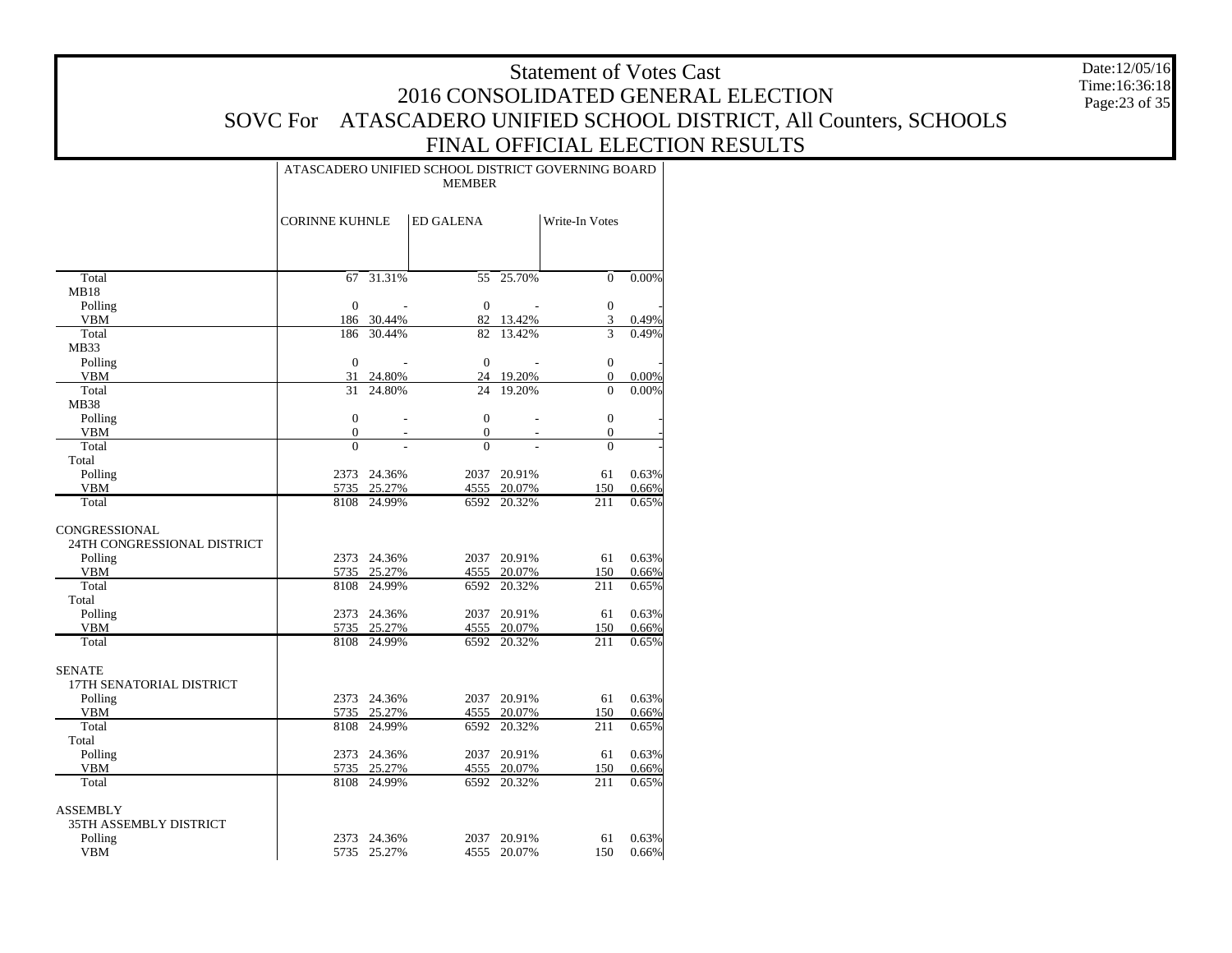Date:12/05/16 Time:16:36:18 Page:24 of 35

|                                                       | ATASCADERO UNIFIED SCHOOL DISTRICT GOVERNING BOARD<br><b>MEMBER</b> |                           |                  |                          |                  |       |  |  |  |  |  |  |  |
|-------------------------------------------------------|---------------------------------------------------------------------|---------------------------|------------------|--------------------------|------------------|-------|--|--|--|--|--|--|--|
|                                                       | <b>CORINNE KUHNLE</b>                                               |                           | <b>ED GALENA</b> |                          | Write-In Votes   |       |  |  |  |  |  |  |  |
|                                                       |                                                                     |                           |                  |                          |                  |       |  |  |  |  |  |  |  |
| Total                                                 |                                                                     | 8108 24.99%               | 6592             | 20.32%                   | 211              | 0.65% |  |  |  |  |  |  |  |
| Total<br>Polling                                      |                                                                     | 2373 24.36%               | 2037             | 20.91%                   | 61               | 0.63% |  |  |  |  |  |  |  |
| <b>VBM</b>                                            |                                                                     | 5735 25.27%               | 4555             | 20.07%                   | 150              | 0.66% |  |  |  |  |  |  |  |
| Total                                                 |                                                                     | 8108 24.99%               | 6592             | 20.32%                   | 211              | 0.65% |  |  |  |  |  |  |  |
| <b>BOARD OF EQUALIZATION</b>                          |                                                                     |                           |                  |                          |                  |       |  |  |  |  |  |  |  |
| STATE BOARD OF EQUAL DIST 2                           |                                                                     |                           |                  |                          |                  |       |  |  |  |  |  |  |  |
| Polling                                               |                                                                     | 2373 24.36%               |                  | 2037 20.91%              | 61               | 0.63% |  |  |  |  |  |  |  |
| VBM                                                   |                                                                     | 5735 25.27%               |                  | 4555 20.07%              | 150              | 0.66% |  |  |  |  |  |  |  |
| Total                                                 |                                                                     | 8108 24.99%               | 6592             | 20.32%                   | 211              | 0.65% |  |  |  |  |  |  |  |
| Total                                                 |                                                                     |                           |                  |                          |                  |       |  |  |  |  |  |  |  |
| Polling                                               |                                                                     | 2373 24.36%               | 2037             | 20.91%                   | 61               | 0.63% |  |  |  |  |  |  |  |
| <b>VBM</b>                                            |                                                                     | 5735 25.27%               |                  | 4555 20.07%              | 150              | 0.66% |  |  |  |  |  |  |  |
| Total                                                 |                                                                     | 8108 24.99%               | 6592             | 20.32%                   | 211              | 0.65% |  |  |  |  |  |  |  |
| SUPERVISOR/COMMISSIONER<br>2ND SUPERVISORIAL DISTRICT |                                                                     |                           |                  |                          |                  |       |  |  |  |  |  |  |  |
| Polling                                               | $\overline{0}$                                                      |                           | $\overline{0}$   |                          | $\mathbf{0}$     |       |  |  |  |  |  |  |  |
| <b>VBM</b>                                            |                                                                     | 31 24.80%                 |                  | 24 19.20%                | $\boldsymbol{0}$ | 0.00% |  |  |  |  |  |  |  |
| Total                                                 | 31                                                                  | 24.80%                    | 24               | 19.20%                   | $\theta$         | 0.00% |  |  |  |  |  |  |  |
| 4TH SUPERVISORIAL DISTRICT                            |                                                                     |                           |                  |                          |                  |       |  |  |  |  |  |  |  |
| Polling                                               | $\overline{0}$                                                      | ÷,                        | $\mathbf{0}$     | $\overline{a}$           | $\mathbf{0}$     |       |  |  |  |  |  |  |  |
| <b>VBM</b>                                            | $\mathbf{0}$                                                        | L,                        | $\overline{0}$   | L,                       | $\mathbf{0}$     |       |  |  |  |  |  |  |  |
| Total<br>5TH SUPERVISORIAL DISTRICT                   | $\overline{0}$                                                      |                           | $\overline{0}$   |                          | $\overline{0}$   |       |  |  |  |  |  |  |  |
| Polling                                               |                                                                     | 2373 24.36%               | 2037             | 20.91%                   | 61               | 0.63% |  |  |  |  |  |  |  |
| <b>VBM</b>                                            | 5704                                                                | 25.27%                    | 4531             | 20.07%                   | 150              | 0.66% |  |  |  |  |  |  |  |
| Total                                                 | 8077                                                                | 25.00%                    | 6568             | 20.33%                   | 211              | 0.65% |  |  |  |  |  |  |  |
| Total                                                 |                                                                     |                           |                  |                          |                  |       |  |  |  |  |  |  |  |
| Polling                                               |                                                                     | 2373 24.36%               | 2037             | 20.91%                   | 61               | 0.63% |  |  |  |  |  |  |  |
| <b>VBM</b>                                            | 5735                                                                | 25.27%                    | 4555             | 20.07%                   | 150              | 0.66% |  |  |  |  |  |  |  |
| Total                                                 |                                                                     | 8108 24.99%               |                  | 6592 20.32%              | 211              | 0.65% |  |  |  |  |  |  |  |
| <b>CITIES</b>                                         |                                                                     |                           |                  |                          |                  |       |  |  |  |  |  |  |  |
| <b>CITY OF ATASCADERO</b>                             |                                                                     |                           |                  |                          |                  |       |  |  |  |  |  |  |  |
| Polling                                               |                                                                     | 1869 24.62%               |                  | 1595 21.01%              | 56               | 0.74% |  |  |  |  |  |  |  |
| VBM                                                   |                                                                     | 4378 24.89%               | 3632             | 20.65%                   | 124              | 0.70% |  |  |  |  |  |  |  |
| Total                                                 | 6247                                                                | 24.81%                    | 5227             | 20.76%                   | 180              | 0.71% |  |  |  |  |  |  |  |
| UNINCORPORATED AREAS                                  |                                                                     |                           |                  |                          |                  | 0.23% |  |  |  |  |  |  |  |
| Polling<br><b>VBM</b>                                 |                                                                     | 504 23.43%<br>1357 26.58% |                  | 442 20.55%<br>923 18.08% | 5<br>26          | 0.51% |  |  |  |  |  |  |  |
|                                                       |                                                                     |                           |                  |                          |                  |       |  |  |  |  |  |  |  |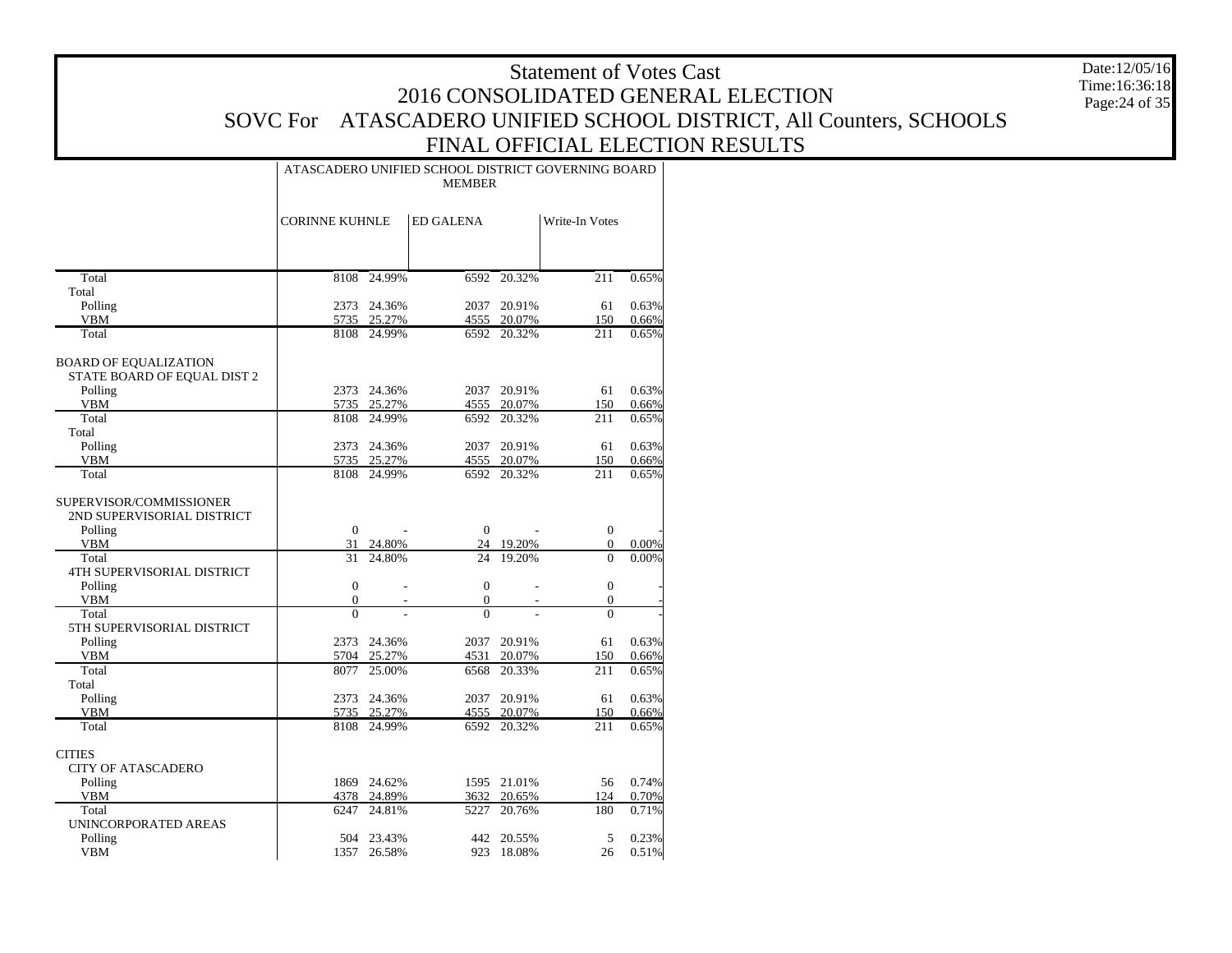|                |                       |             | ATASCADERO UNIFIED SCHOOL DISTRICT GOVERNING BOARD<br><b>MEMBER</b> |        |                |          |
|----------------|-----------------------|-------------|---------------------------------------------------------------------|--------|----------------|----------|
|                | <b>CORINNE KUHNLE</b> |             | <b>ED GALENA</b>                                                    |        | Write-In Votes |          |
| Total<br>Total |                       | 1861 25.65% | 1365                                                                | 18.81% | 31             | 0.43%    |
| Polling        | 2373                  | 24.36%      | 2037                                                                | 20.91% | 61             | 0.63%    |
| <b>VBM</b>     |                       | 5735 25.27% | 4555                                                                | 20.07% | 150            | $0.66\%$ |
| Total          | 8108                  | 24.99%      | 6592                                                                | 20.32% | 211            | 0.65%    |

Date:12/05/16 Time:16:36:18 Page:25 of 35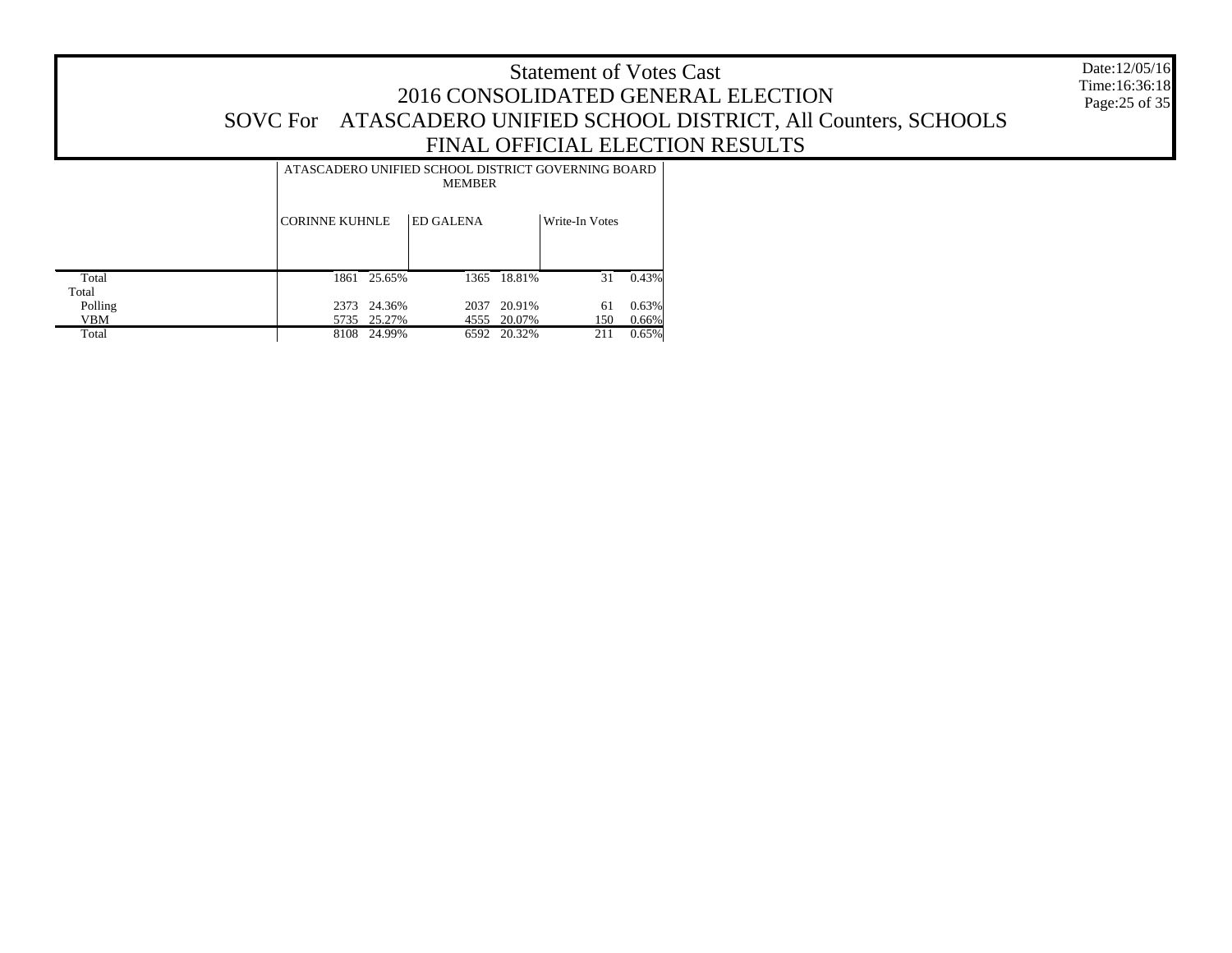TEMPLETON UNIFIED SCHOOL DISTRICT GOVERNING BOARD MEMBER

Jurisdiction Wide CON 501-65 Polling VBM**Total**  CON 502-65 Polling VBM Total CON 503-66 Polling VBM Total CON 504-66 Polling VBM**Total**  CON 505-66 Polling VBM**Total**  CON 506-66 Polling VBM**Total**  CON 507-67 Polling VBM**Total**  CON 508-65 Polling VBM Total CON 509-65 Polling VBM**Total**  CON 510-68 Polling VBM Total CON 511-68 Reg. VotersVote ForBallots CastTotal Votes | Times Blank VotedTimes Over VotedNumber Of | JAN NIMICK Under VotesBRENDA GRAY | NELSON YAMAGATA - - - - - - - - - - - - - - - - - - - - - - - - - - - - - - - - - - - - - - - - - - - - - - - - - - - - - - - - - - - - - - - - - - - - - - - - - - - - - - - - - - - - - - - - - - - - - - - - - - - - - - - - - - - - - - - - - - - - - - - - - - - - - - - - - - - - - - - - - - - - - - - - - - - - - - - - - - - - - - - - - - - - - - - - - - - - - - - - - - - - - - - - - - - - - - - - - - - - - - - - - - - - - - - - - - - - - - - - - - - - - - - - - - - - - - - - - - - - - - - - - - - - - - - - - - - - - - - - - 84 3 20 26 7 0 13 2 7.69% 7 26.92% 9 34.62% 84 3 50 73 19 0 20 8 10.96% 14 19.18% 20 27.40% 84 6 70 99 26 0 33 10 10.10% 21 21.21% 29 29.29% - - - - - - - - - - - - - - - - - - - - - - - - - - - - - - - - - - - - - - - - - - - - - - - - - - - - - - - - - - - - - - - - - - - - - - - - - - -

Date:12/05/16Time:16:36:18Page:26 of 35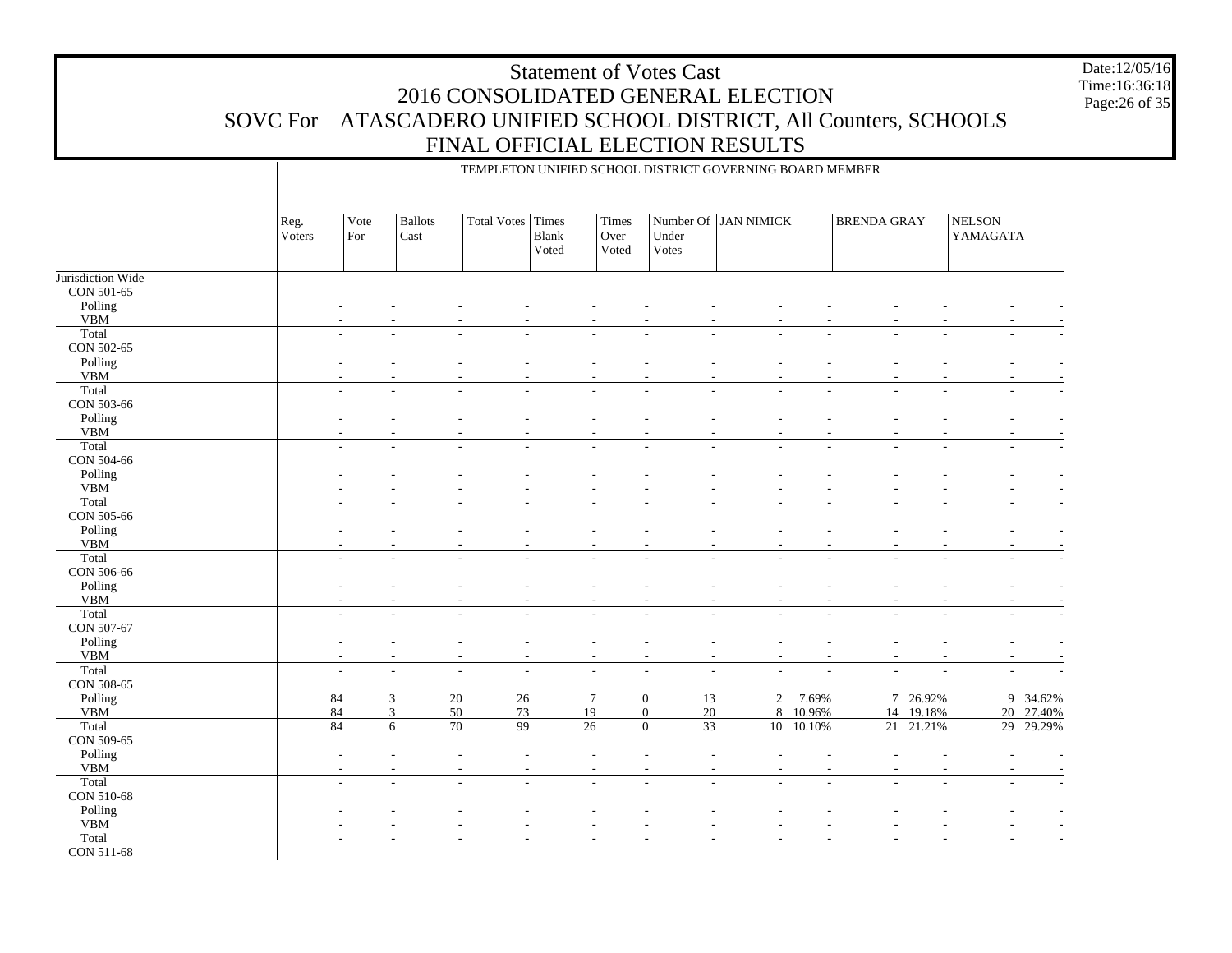TEMPLETON UNIFIED SCHOOL DISTRICT GOVERNING BOARD MEMBER

- - - - - - - - - - - -

 Polling VBM**Total**  CON 512-69 Polling VBM Total CON 513-69 Polling VBM**Total**  CON 514-67 Polling VBM**Total**  CON 515-70 Polling VBM Total CON 516-71 Polling VBM**Total**  CON 517-71 Polling VBM**Total**  CON 521-72 Polling VBM**Total**  CON 522-73 Polling VBM**Total**  CON 523-73 Polling VBM**Total**  MB07 Polling VBMReg. VotersVote ForBallots CastTotal Votes | Times Blank VotedTimes Over VotedNumber Of | JAN NIMICK Under VotesBRENDA GRAY | NELSON YAMAGATA - - - - - - - - - - - - - - - - - - - - - - - - - - - - - - - - - - - - - - - - - - - - - - - - - - - - - - - - - - - - - - - - - - - - - - - - - - - - - - - - - - - - - - - - - - - - - - - - - - - - - - - - - - - - - - - - - - - - - - - - - - - - - - - - - - - - - - - - - - - - - - - - - - - - - - - - - - - - - - - - - - - - - - - - - - - - - - - - - - - - - - - - - - - - - - - - - - - - - - - - - - - - - - - - - - - - - - - - - - - - - - - - - - - - - - - - - - - - - - - - - - - - - - - - - - - - - - - - - - - - - - - - - - - - - - - - - - - - - - - - - - - - - - - - - - - - - - - - - - - - - - - - - - - - - - - - - - - - - - - - - - - - - - - - - - - - - - - - - - - - - - - - - - - - - - - - - - - - - - - - - - - - - - - - - - - - - - - - - - - - - - -

Date:12/05/16Time:16:36:18Page:27 of 35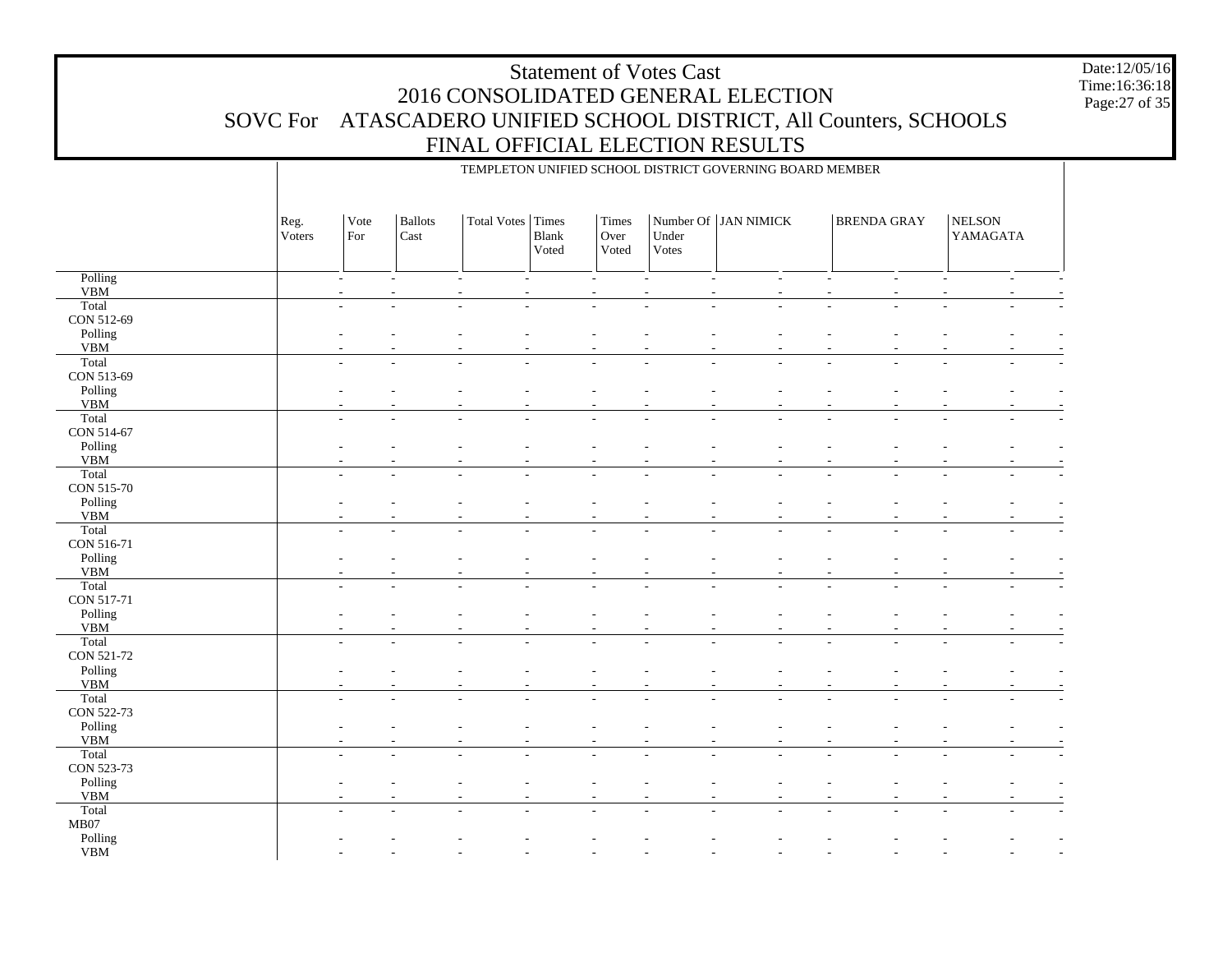Date:12/05/16 Time:16:36:18 Page:28 of 35

|                                              | TEMPLETON UNIFIED SCHOOL DISTRICT GOVERNING BOARD MEMBER |                 |                        |                                          |                |                        |                                                   |                      |                 |                    |                        |                           |                     |  |
|----------------------------------------------|----------------------------------------------------------|-----------------|------------------------|------------------------------------------|----------------|------------------------|---------------------------------------------------|----------------------|-----------------|--------------------|------------------------|---------------------------|---------------------|--|
|                                              | Reg.<br>Voters                                           | Vote<br>For     | <b>Ballots</b><br>Cast | Total Votes Times                        | Blank<br>Voted | Times<br>Over<br>Voted | Under<br>Votes                                    | Number Of JAN NIMICK |                 | <b>BRENDA GRAY</b> |                        | <b>NELSON</b><br>YAMAGATA |                     |  |
| Total                                        |                                                          | $\sim$          |                        |                                          |                |                        |                                                   |                      |                 |                    |                        |                           |                     |  |
| MB18                                         |                                                          |                 |                        |                                          |                |                        |                                                   |                      |                 |                    |                        |                           |                     |  |
| Polling<br><b>VBM</b>                        |                                                          |                 |                        |                                          |                |                        |                                                   |                      |                 |                    |                        |                           |                     |  |
| Total                                        |                                                          |                 |                        |                                          |                |                        |                                                   |                      |                 |                    |                        |                           |                     |  |
| MB33                                         |                                                          |                 |                        |                                          |                |                        |                                                   |                      |                 |                    |                        |                           |                     |  |
| Polling                                      |                                                          |                 |                        |                                          |                |                        |                                                   |                      |                 |                    |                        |                           |                     |  |
| <b>VBM</b>                                   |                                                          |                 |                        |                                          |                |                        |                                                   |                      |                 |                    |                        |                           |                     |  |
| Total                                        |                                                          |                 |                        |                                          |                |                        |                                                   |                      |                 |                    |                        |                           |                     |  |
| <b>MB38</b>                                  |                                                          |                 |                        |                                          |                |                        |                                                   |                      |                 |                    |                        |                           |                     |  |
| Polling<br><b>VBM</b>                        |                                                          |                 | $\overline{a}$         | ÷.<br>$\sim$<br>$\overline{\phantom{a}}$ |                | $\overline{a}$         | $\overline{a}$<br>$\sim$                          | $\sim$               |                 |                    | $\overline{a}$         |                           |                     |  |
| Total                                        |                                                          |                 |                        | L.<br>$\sim$                             |                | $\overline{a}$         | ÷,                                                | $\sim$               |                 |                    |                        | $\overline{a}$            |                     |  |
| Total                                        |                                                          |                 |                        |                                          |                |                        |                                                   |                      |                 |                    |                        |                           |                     |  |
| Polling                                      |                                                          | 84              | 3                      | 20<br>26                                 |                | $\tau$                 | $\boldsymbol{0}$<br>13                            | $\mathfrak{2}$       | 7.69%           |                    | 7 26.92%               |                           | 9 34.62%            |  |
| <b>VBM</b>                                   |                                                          | 84              | 3                      | 50<br>73                                 |                | 19                     | $\overline{0}$<br>20                              | 8                    | 10.96%          | 14                 | 19.18%                 |                           | 20 27.40%           |  |
| Total                                        |                                                          | 84              | 6                      | 70<br>99                                 |                | $\overline{26}$        | 33<br>$\overline{0}$                              |                      | 10 10.10%       |                    | 21 21.21%              |                           | 29 29.29%           |  |
| CONGRESSIONAL<br>24TH CONGRESSIONAL DISTRICT |                                                          |                 |                        |                                          |                |                        |                                                   |                      |                 |                    |                        |                           |                     |  |
| Polling                                      |                                                          | 84              | 3                      | 20<br>26                                 |                | $\tau$                 | $\mathbf{0}$<br>13                                | 2                    | 7.69%           |                    | 7 26.92%               |                           | 9 34.62%            |  |
| <b>VBM</b>                                   |                                                          | 84              | $\mathfrak{Z}$         | 50<br>73                                 |                | 19                     | $\mathbf{0}$<br>20                                | 8                    | 10.96%          | 14                 | 19.18%                 |                           | 20 27.40%           |  |
| Total                                        |                                                          | 84              | 6                      | $\overline{70}$<br>99                    |                | $\overline{26}$        | $\overline{33}$<br>$\overline{0}$                 |                      | 10 10.10%       |                    | 21 21.21%              |                           | 29 29.29%           |  |
| Total<br>Polling                             |                                                          | 84              | $\mathfrak{Z}$         | $20\,$<br>26                             |                | $\tau$                 | $\boldsymbol{0}$<br>13                            | 2                    | 7.69%           |                    | 7 26.92%               |                           | 9 34.62%            |  |
| <b>VBM</b>                                   |                                                          | 84              | $\mathfrak{Z}$         | 50<br>73                                 |                | 19                     | $\overline{0}$<br>20                              | 8                    | 10.96%          | 14                 | 19.18%                 |                           | 20 27.40%           |  |
| Total                                        |                                                          | 84              | 6                      | 99<br>70                                 |                | $\overline{26}$        | 33<br>$\mathbf{0}$                                |                      | 10 10.10%       |                    | 21 21.21%              |                           | 29 29.29%           |  |
| <b>SENATE</b><br>17TH SENATORIAL DISTRICT    |                                                          |                 |                        |                                          |                |                        |                                                   |                      |                 |                    |                        |                           |                     |  |
| Polling                                      |                                                          | 84              | $\mathfrak{Z}$         | $20\,$<br>26                             |                | $\tau$                 | $\boldsymbol{0}$<br>13                            | $\overline{2}$       | 7.69%           |                    | 7 26.92%               |                           | 9 34.62%            |  |
| <b>VBM</b><br>Total                          |                                                          | 84<br>84        | $\mathfrak{Z}$<br>6    | 50<br>73<br>99<br>$\overline{70}$        |                | 19<br>$\overline{26}$  | $\mathbf{0}$<br>20<br>$\overline{33}$<br>$\Omega$ | 8<br>10 <sup>7</sup> | 10.96%          |                    | 14 19.18%<br>21 21.21% |                           | 20 27.40%           |  |
| Total                                        |                                                          |                 |                        |                                          |                |                        |                                                   |                      | 10.10%          |                    |                        |                           | 29 29.29%           |  |
| Polling                                      |                                                          | 84              | 3                      | $20\,$<br>26                             |                | $\tau$                 | $\boldsymbol{0}$<br>13                            | $\overline{2}$       | 7.69%           |                    | 7 26.92%               |                           | 9 34.62%            |  |
| <b>VBM</b>                                   |                                                          | 84              | 3                      | 50<br>73                                 |                | 19                     | 20<br>$\mathbf{0}$                                | 8                    | 10.96%          |                    | 14 19.18%              |                           | 20 27.40%           |  |
| Total                                        |                                                          | $\overline{84}$ | $\overline{6}$         | 99<br>$\overline{70}$                    |                | $\overline{26}$        | $\overline{33}$<br>$\overline{0}$                 |                      | 10 10.10%       |                    | 21 21.21%              |                           | 29 29.29%           |  |
| <b>ASSEMBLY</b><br>35TH ASSEMBLY DISTRICT    |                                                          |                 |                        |                                          |                |                        |                                                   |                      |                 |                    |                        |                           |                     |  |
| Polling<br>${\tt VBM}$                       |                                                          | 84<br>84        | 3<br>$\mathfrak{Z}$    | 20<br>26<br>50<br>73                     |                | $\tau$<br>19           | $\mathbf{0}$<br>13<br>$\boldsymbol{0}$<br>20      | $\overline{c}$<br>8  | 7.69%<br>10.96% | 7                  | 26.92%<br>14 19.18%    | 9                         | 34.62%<br>20 27.40% |  |
|                                              |                                                          |                 |                        |                                          |                |                        |                                                   |                      |                 |                    |                        |                           |                     |  |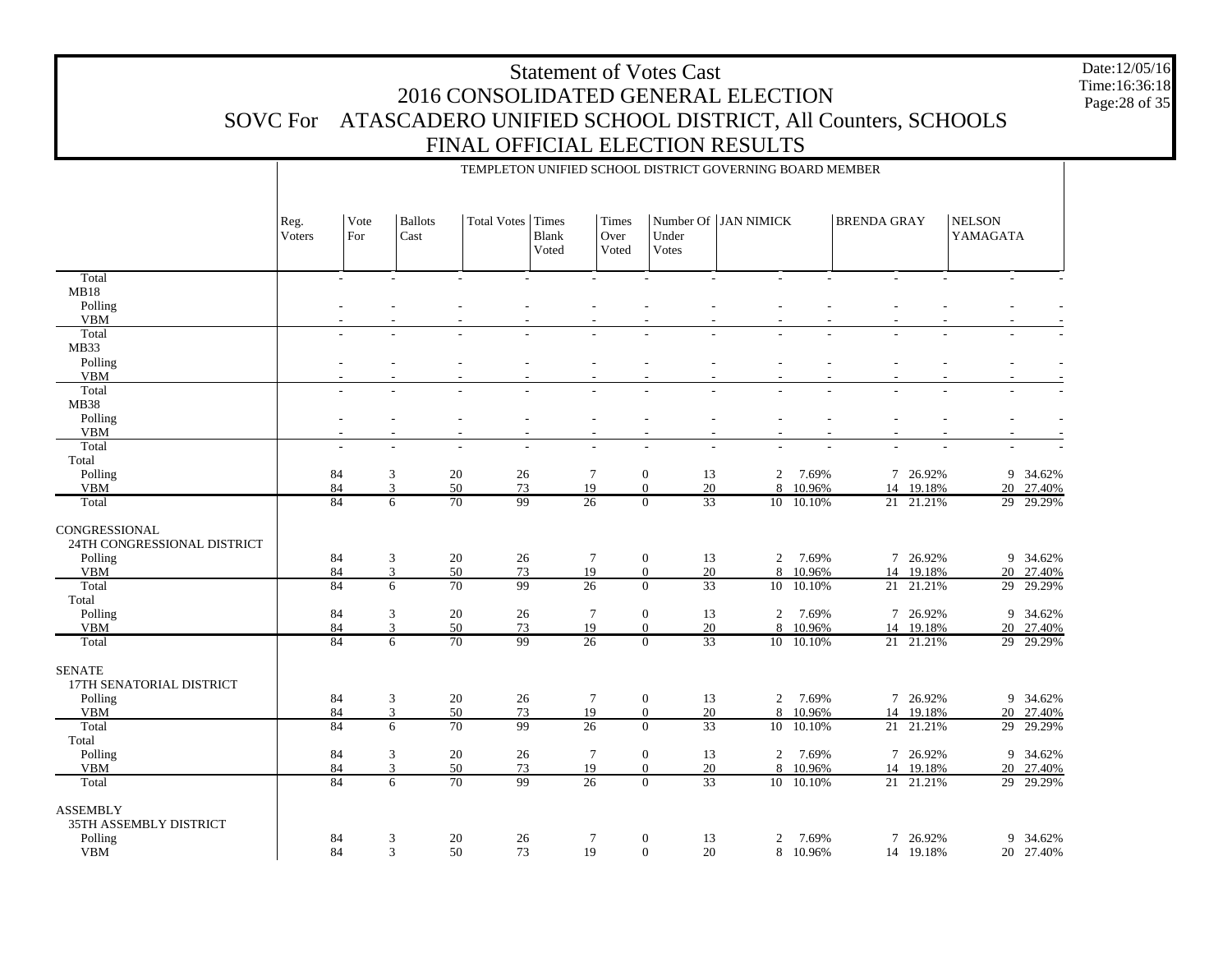Date:12/05/16 Time:16:36:18 Page:29 of 35

|                                                             | TEMPLETON UNIFIED SCHOOL DISTRICT GOVERNING BOARD MEMBER |                  |             |                        |                 |                   |                       |                        |                  |                  |                      |                |                                            |                          |                           |           |
|-------------------------------------------------------------|----------------------------------------------------------|------------------|-------------|------------------------|-----------------|-------------------|-----------------------|------------------------|------------------|------------------|----------------------|----------------|--------------------------------------------|--------------------------|---------------------------|-----------|
|                                                             | Reg.<br>Voters                                           |                  | Vote<br>For | <b>Ballots</b><br>Cast |                 | Total Votes Times | <b>Blank</b><br>Voted | Times<br>Over<br>Voted |                  | Under<br>Votes   | Number Of JAN NIMICK |                | <b>BRENDA GRAY</b>                         |                          | <b>NELSON</b><br>YAMAGATA |           |
| Total                                                       |                                                          | $\overline{84}$  |             | 6                      | $\overline{70}$ | $\overline{99}$   |                       | $\overline{26}$        | $\overline{0}$   | $\overline{33}$  |                      | $10 - 10.10\%$ |                                            | $21 - 21.21\%$           |                           | 29 29.29% |
| Total                                                       |                                                          |                  |             |                        |                 |                   |                       |                        |                  |                  |                      |                |                                            |                          |                           |           |
| Polling                                                     |                                                          | 84               |             | 3                      | 20              | 26                |                       | $\tau$                 | $\mathbf{0}$     | 13               | 2                    | 7.69%          |                                            | 7 26.92%                 |                           | 9 34.62%  |
| <b>VBM</b>                                                  |                                                          | 84               |             | 3                      | 50              | 73                |                       | 19                     | $\overline{0}$   | 20               | 8                    | 10.96%         | 14                                         | 19.18%                   |                           | 20 27.40% |
| Total                                                       |                                                          | 84               |             | 6                      | 70              | 99                |                       | $\overline{26}$        | $\overline{0}$   | 33               |                      | 10 10.10%      |                                            | 21 21.21%                |                           | 29 29.29% |
| <b>BOARD OF EQUALIZATION</b><br>STATE BOARD OF EQUAL DIST 2 |                                                          |                  |             |                        |                 |                   |                       |                        |                  |                  |                      |                |                                            |                          |                           |           |
| Polling                                                     |                                                          | 84               |             | 3                      | 20              | 26                |                       | $\overline{7}$         | $\mathbf{0}$     | 13               | $\overline{2}$       | 7.69%          |                                            | 7 26.92%                 |                           | 9 34.62%  |
| <b>VBM</b>                                                  |                                                          | 84               |             | $\overline{3}$         | 50              | 73                |                       | 19                     | $\mathbf{0}$     | 20               |                      | 8 10.96%       |                                            | 14 19.18%                |                           | 20 27.40% |
| Total                                                       |                                                          | 84               |             | 6                      | $\overline{70}$ | 99                |                       | $\overline{26}$        | $\Omega$         | $\overline{33}$  |                      | 10 10.10%      | 21                                         | 21.21%                   |                           | 29 29.29% |
| Total                                                       |                                                          |                  |             |                        |                 |                   |                       |                        |                  |                  |                      |                |                                            |                          |                           |           |
| Polling                                                     |                                                          | 84               |             | 3                      | 20              | 26                |                       | $7\phantom{.0}$        | $\mathbf{0}$     | 13               | $\overline{2}$       | 7.69%          |                                            | 7 26.92%                 |                           | 9 34.62%  |
| <b>VBM</b>                                                  |                                                          | 84               |             | 3                      | 50              | 73                |                       | 19                     | $\overline{0}$   | 20               |                      | 8 10.96%       | 14                                         | 19.18%                   |                           | 20 27.40% |
| Total                                                       |                                                          | 84               |             | 6                      | 70              | 99                |                       | $\overline{26}$        | $\Omega$         | $\overline{33}$  |                      | 10 10.10%      |                                            | 21 21.21%                |                           | 29 29.29% |
| SUPERVISOR/COMMISSIONER<br>2ND SUPERVISORIAL DISTRICT       |                                                          |                  |             |                        |                 |                   |                       |                        |                  |                  |                      |                |                                            |                          |                           |           |
| Polling                                                     |                                                          | $\boldsymbol{0}$ |             | $\boldsymbol{0}$       | $\mathbf{0}$    | $\boldsymbol{0}$  |                       | $\boldsymbol{0}$       | $\boldsymbol{0}$ | $\boldsymbol{0}$ | $\boldsymbol{0}$     |                | $\mathbf{0}$                               | $\overline{\phantom{a}}$ | $\boldsymbol{0}$          |           |
| <b>VBM</b>                                                  |                                                          | $\Omega$         |             | $\overline{0}$         | $\mathbf{0}$    | $\overline{0}$    |                       | $\overline{0}$         | $\overline{0}$   | $\overline{0}$   | $\overline{0}$       |                | $\mathbf{0}$                               |                          | $\mathbf{0}$              |           |
| Total<br>4TH SUPERVISORIAL DISTRICT                         |                                                          | $\overline{0}$   |             | $\overline{0}$         | $\Omega$        | $\overline{0}$    |                       | $\overline{0}$         | $\overline{0}$   | $\overline{0}$   | $\Omega$             |                | $\overline{0}$                             |                          | $\overline{0}$            |           |
| Polling                                                     |                                                          | $\mathbf{0}$     |             | $\mathbf{0}$           | $\mathbf{0}$    | $\mathbf{0}$      |                       | $\boldsymbol{0}$       | $\mathbf{0}$     | $\boldsymbol{0}$ | $\overline{0}$       |                | $\mathbf{0}$                               | L,                       | $\mathbf{0}$              |           |
| <b>VBM</b>                                                  |                                                          | $\Omega$         |             | $\overline{0}$         | $\mathbf{0}$    | $\boldsymbol{0}$  |                       | $\overline{0}$         | $\overline{0}$   | $\overline{0}$   | $\overline{0}$       |                | $\boldsymbol{0}$                           |                          | $\mathbf{0}$              |           |
| Total<br>5TH SUPERVISORIAL DISTRICT                         |                                                          | $\overline{0}$   |             | $\overline{0}$         | $\overline{0}$  | $\overline{0}$    |                       | $\Omega$               | $\overline{0}$   | $\overline{0}$   | $\Omega$             |                | $\overline{0}$                             |                          | $\overline{0}$            |           |
| Polling                                                     |                                                          | 84               |             | 3                      | 20              | 26                |                       | $7\phantom{.0}$        | $\mathbf{0}$     | 13               | 2                    | 7.69%          |                                            | 7 26.92%                 |                           | 9 34.62%  |
| <b>VBM</b>                                                  |                                                          | 84               |             | 3                      | 50              | 73                |                       | 19                     | $\overline{0}$   | 20               | 8                    | 10.96%         | 14                                         | 19.18%                   |                           | 20_27.40% |
| Total                                                       |                                                          | $\overline{84}$  |             | 6                      | $\overline{70}$ | 99                |                       | $\overline{26}$        | $\overline{0}$   | $\overline{33}$  | $\overline{10}$      | 10.10%         | 21                                         | 21.21%                   | 29                        | 29.29%    |
| Total                                                       |                                                          |                  |             |                        |                 |                   |                       |                        |                  |                  |                      |                |                                            |                          |                           |           |
| Polling                                                     |                                                          | 84               |             | 3                      | 20              | 26                |                       | $7\phantom{.0}$        | $\mathbf{0}$     | 13               | 2                    | 7.69%          | $\tau$                                     | 26.92%                   |                           | 9 34.62%  |
| <b>VBM</b>                                                  |                                                          | 84               |             | 3                      | 50              | 73                |                       | 19                     | $\overline{0}$   | 20               | 8                    | 10.96%         | 14                                         | 19.18%                   |                           | 20 27.40% |
| Total                                                       |                                                          | $\overline{84}$  |             | 6                      | 70              | 99                |                       | 26                     | $\Omega$         | $\overline{33}$  |                      | 10 10.10%      |                                            | 21 21.21%                |                           | 29 29.29% |
| <b>CITIES</b><br><b>CITY OF ATASCADERO</b>                  |                                                          |                  |             |                        |                 |                   |                       |                        |                  |                  |                      |                |                                            |                          |                           |           |
| Polling                                                     |                                                          | 84               |             | 3                      | $20\,$          | 26                |                       | $\overline{7}$         | $\boldsymbol{0}$ | 13               | $\overline{2}$       | 7.69%          |                                            | 7 26.92%                 |                           | 9 34.62%  |
| <b>VBM</b>                                                  |                                                          | 84               |             | 3                      | 50              | 73                |                       | 19                     | $\mathbf{0}$     | 20               |                      | 8 10.96%       |                                            | 14 19.18%                |                           | 20 27.40% |
| Total                                                       |                                                          | $\overline{84}$  |             | $\overline{6}$         | 70              | 99                |                       | $\overline{26}$        | $\overline{0}$   | $\overline{33}$  | 10 <sup>10</sup>     | 10.10%         | $\overline{21}$                            | 21.21%                   | 29                        | 29.29%    |
| UNINCORPORATED AREAS                                        |                                                          |                  |             |                        |                 |                   |                       |                        |                  |                  |                      |                |                                            |                          |                           |           |
| Polling                                                     |                                                          | $\boldsymbol{0}$ |             | $\mathbf{0}$           | $\mathbf{0}$    | $\boldsymbol{0}$  |                       | $\boldsymbol{0}$       | $\boldsymbol{0}$ | $\boldsymbol{0}$ | $\overline{0}$       |                | $\mathbf{0}$<br>$\overline{\phantom{a}}$   | $\sim$                   | $\mathbf{0}$              |           |
| <b>VBM</b>                                                  |                                                          | $\Omega$         |             | $\Omega$               | $\Omega$        | $\Omega$          |                       | $\Omega$               | $\overline{0}$   | $\overline{0}$   | $\overline{0}$       |                | $\overline{0}$<br>$\overline{\phantom{a}}$ | $\overline{\phantom{a}}$ | $\overline{0}$            |           |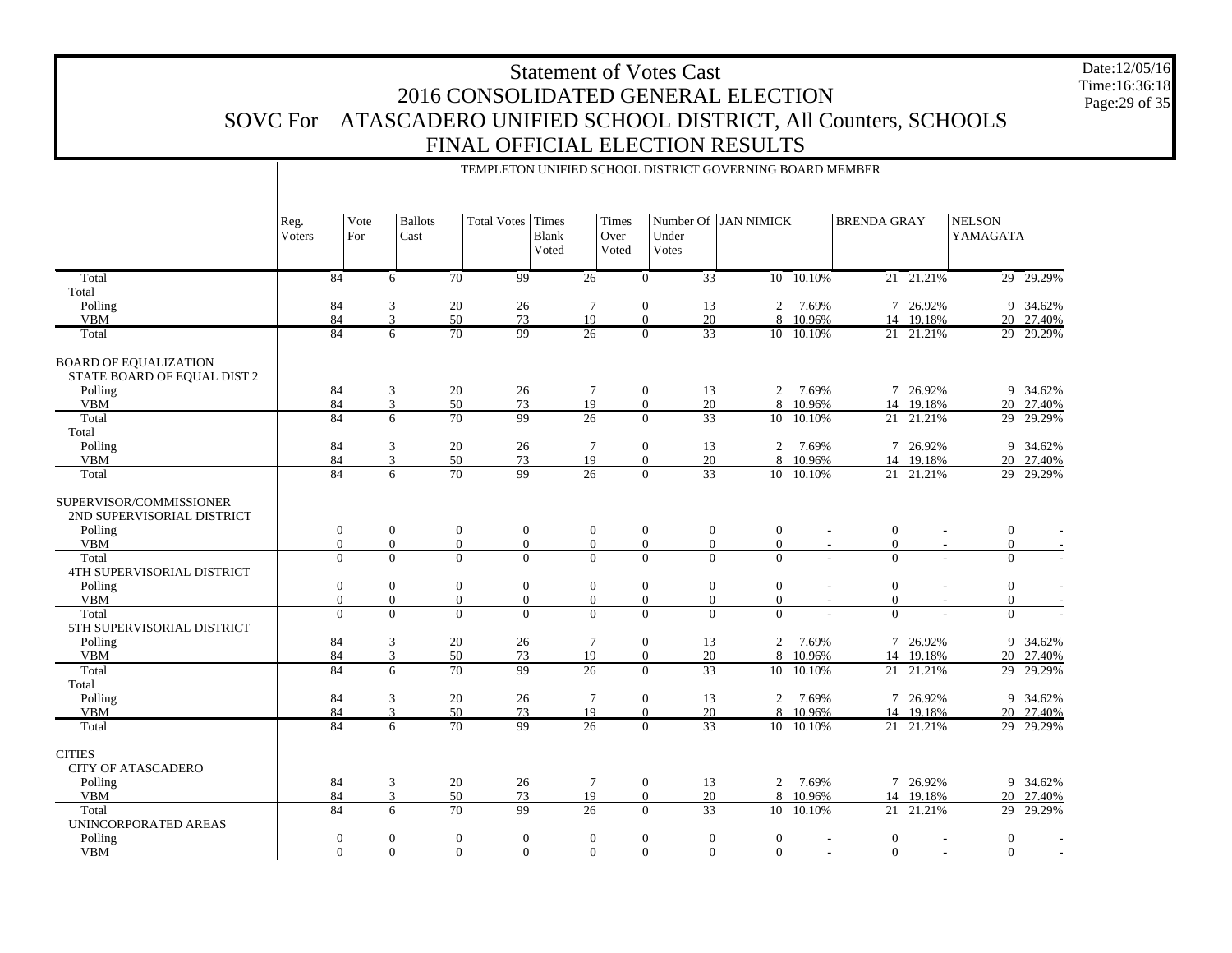Date:12/05/16 Time:16:36:18Page:30 of 35

 Total Total Polling VBM**Total** Reg. VotersVote ForBallots CastTotal Votes | Times Blank VotedTimes Over VotedNumber Of JAN NIMICKUnder VotesBRENDA GRAY | NELSON YAMAGATA TEMPLETON UNIFIED SCHOOL DISTRICT GOVERNING BOARD MEMBER  $\overline{0}$  0 0 0 0 0 0 0 - 0 - 0 - 84 $\begin{array}{cccccccc} 3 & 20 & 26 & 7 & 0 & 13 & 2 & 7.69\% \\ 3 & 50 & 73 & 19 & 0 & 20 & 8 & 10.96\% \\ 6 & 70 & 99 & 26 & 0 & 33 & 10 & 10.10\% \end{array}$  7 26.92% 9 34.62% 843 50 73 19 0 20 8 10.96%<br>6 70 99 26 0 33 10 10.10% 14 19.18% 20 27.40%<br>21 21.21% 29 29.29% 84 6 70 99 26 0 33 10 10.10%21 21.21%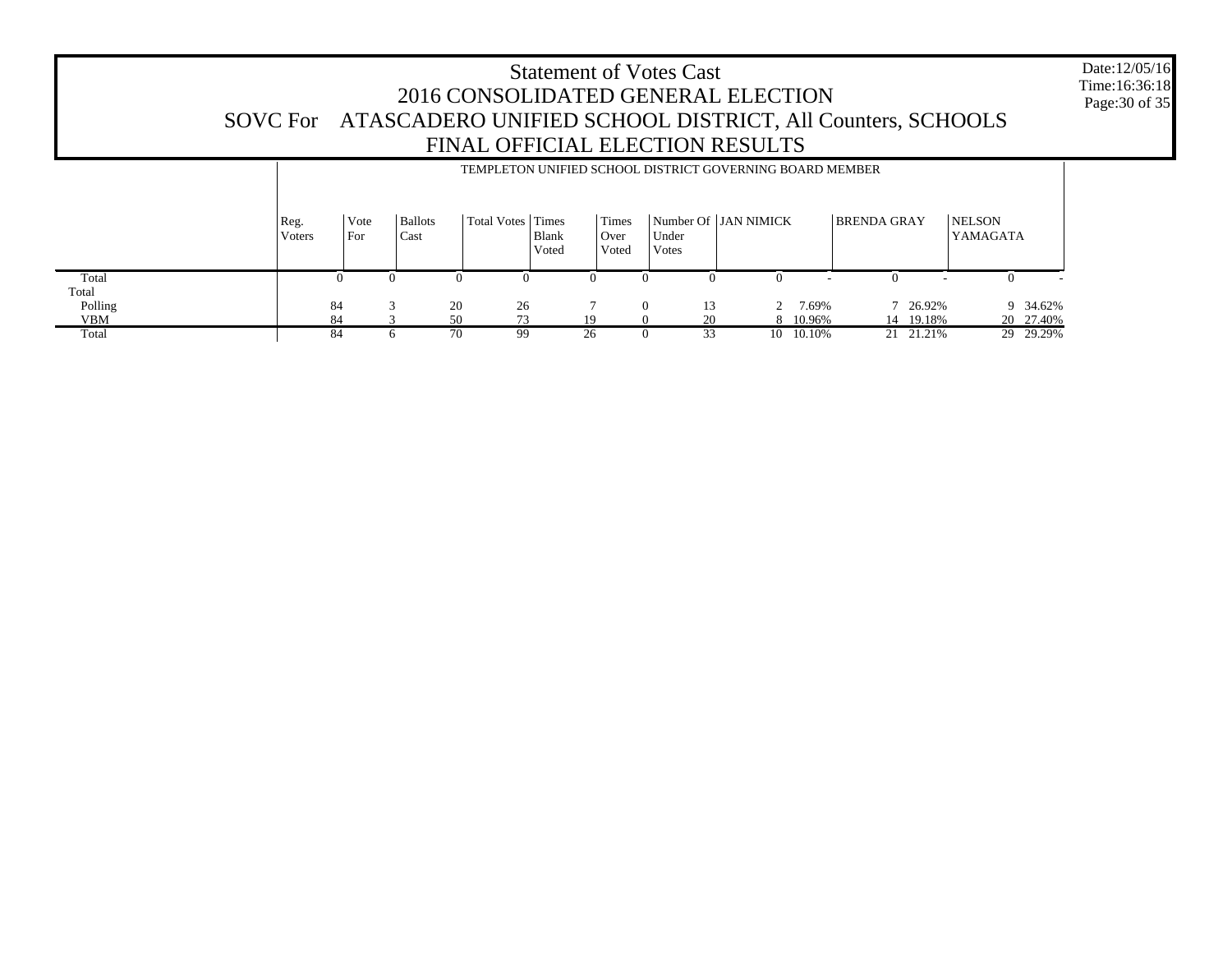Date:12/05/16 Time:16:36:18 Page:31 of 35

|                       |            | TEMPLETON UNIFIED SCHOOL DISTRICT GOVERNING<br><b>BOARD MEMBER</b> |                        |        |                |       |  |
|-----------------------|------------|--------------------------------------------------------------------|------------------------|--------|----------------|-------|--|
|                       | TED DUBOST |                                                                    | <b>KEVIN J. HAMERS</b> |        | Write-In Votes |       |  |
|                       |            |                                                                    |                        |        |                |       |  |
| Jurisdiction Wide     |            |                                                                    |                        |        |                |       |  |
| CON 501-65            |            |                                                                    |                        |        |                |       |  |
| Polling               |            |                                                                    |                        |        |                |       |  |
| <b>VBM</b>            |            |                                                                    |                        |        |                |       |  |
| Total                 |            |                                                                    |                        |        |                |       |  |
| CON 502-65            |            |                                                                    |                        |        |                |       |  |
| Polling               |            |                                                                    |                        |        |                |       |  |
| <b>VBM</b>            |            |                                                                    |                        |        |                |       |  |
| Total                 |            |                                                                    |                        |        |                |       |  |
| CON 503-66            |            |                                                                    |                        |        |                |       |  |
| Polling<br><b>VBM</b> |            | L                                                                  |                        |        |                |       |  |
| Total                 |            |                                                                    |                        |        |                |       |  |
| CON 504-66            |            |                                                                    |                        |        |                |       |  |
| Polling               |            | L,                                                                 |                        |        |                |       |  |
| <b>VBM</b>            |            | L,                                                                 |                        |        |                |       |  |
| Total                 | ٠          | L.                                                                 |                        |        |                |       |  |
| CON 505-66            |            |                                                                    |                        |        |                |       |  |
| Polling               |            | L.                                                                 |                        |        |                |       |  |
| <b>VBM</b>            |            | L,                                                                 |                        |        |                |       |  |
| Total                 |            | $\overline{a}$                                                     |                        |        |                |       |  |
| CON 506-66            |            |                                                                    |                        |        |                |       |  |
| Polling               |            | $\overline{a}$                                                     |                        |        |                |       |  |
| <b>VBM</b>            |            |                                                                    |                        |        |                |       |  |
| Total                 |            |                                                                    |                        |        |                |       |  |
| CON 507-67            |            |                                                                    |                        |        |                |       |  |
| Polling               |            |                                                                    |                        |        |                |       |  |
| <b>VBM</b>            |            |                                                                    |                        |        |                |       |  |
| Total                 |            |                                                                    |                        |        |                |       |  |
| CON 508-65            |            |                                                                    |                        |        |                |       |  |
| Polling               |            | 6 23.08%                                                           | 2                      | 7.69%  | 0              | 0.00% |  |
| <b>VBM</b>            | 21         | 28.77%                                                             | 10                     | 13.70% | $\mathbf{0}$   | 0.00% |  |
| Total                 | 27         | 27.27%                                                             | 12                     | 12.12% | $\mathbf{0}$   | 0.00% |  |
| CON 509-65            |            |                                                                    |                        |        |                |       |  |
| Polling               |            |                                                                    |                        |        |                |       |  |
| <b>VBM</b>            |            |                                                                    |                        |        |                |       |  |
| Total                 |            |                                                                    |                        |        |                |       |  |
| CON 510-68            |            |                                                                    |                        |        |                |       |  |
| Polling               |            |                                                                    |                        |        |                |       |  |
| <b>VBM</b><br>Total   |            |                                                                    |                        |        |                |       |  |
| CON 511-68            |            |                                                                    |                        |        |                |       |  |
|                       |            |                                                                    |                        |        |                |       |  |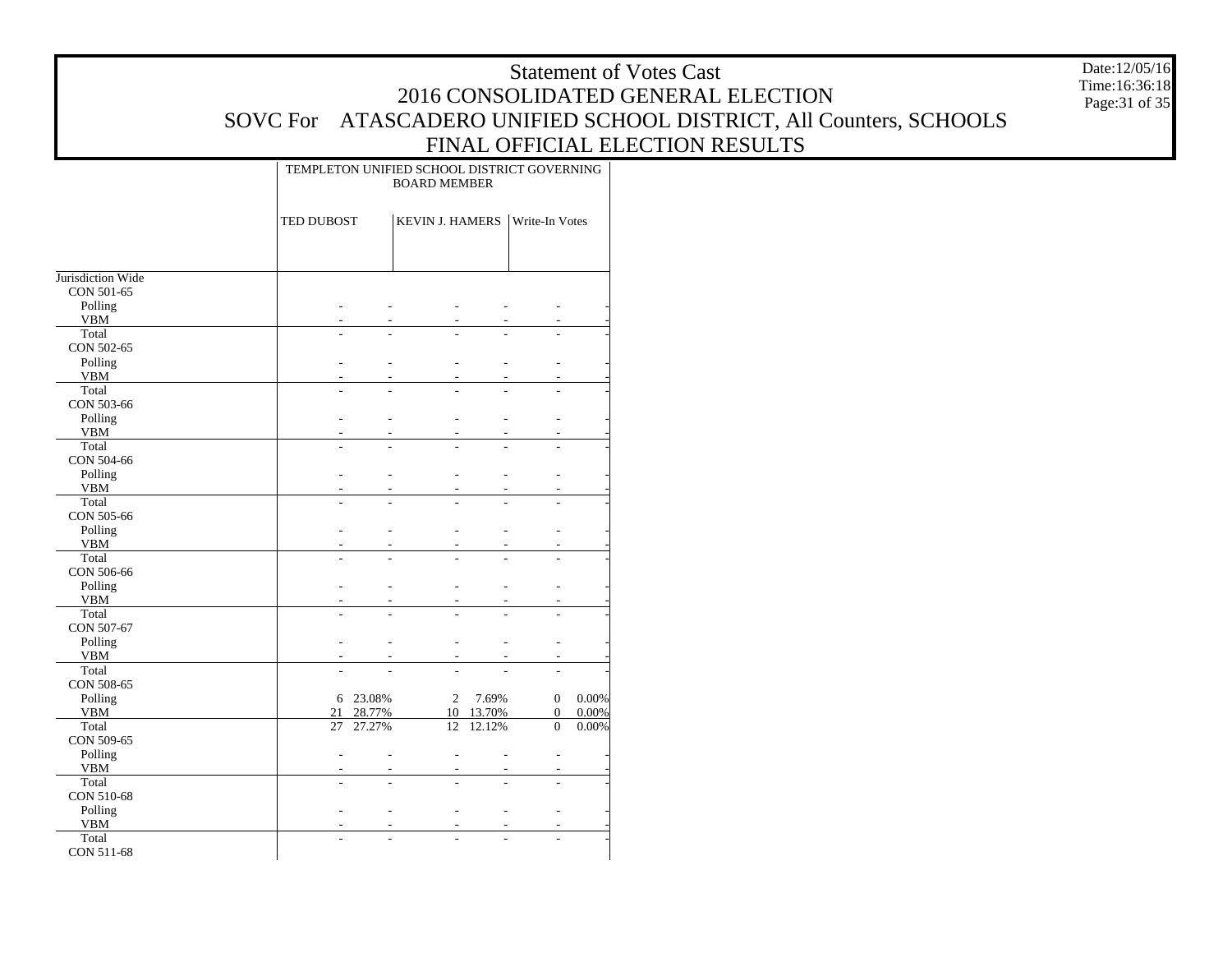Date:12/05/16 Time:16:36:18 Page:32 of 35

|                     |                | TEMPLETON UNIFIED SCHOOL DISTRICT GOVERNING<br><b>BOARD MEMBER</b> |                                            |  |  |  |  |
|---------------------|----------------|--------------------------------------------------------------------|--------------------------------------------|--|--|--|--|
|                     | TED DUBOST     | <b>KEVIN J. HAMERS</b>                                             | Write-In Votes                             |  |  |  |  |
|                     |                |                                                                    |                                            |  |  |  |  |
| Polling             | ÷              | $\overline{a}$<br>÷                                                | ÷.<br>÷                                    |  |  |  |  |
| <b>VBM</b><br>Total | L,<br>÷.       | L,<br>$\overline{a}$<br>L<br>÷.                                    | $\overline{a}$<br>÷,                       |  |  |  |  |
| CON 512-69          |                |                                                                    |                                            |  |  |  |  |
| Polling             | ٠              | L,                                                                 | L.<br>٠                                    |  |  |  |  |
| <b>VBM</b>          |                | L.                                                                 | L.<br>ä,                                   |  |  |  |  |
| Total               |                |                                                                    |                                            |  |  |  |  |
| CON 513-69          |                |                                                                    |                                            |  |  |  |  |
| Polling             | ÷.             | $\overline{a}$                                                     | L                                          |  |  |  |  |
| <b>VBM</b>          |                | -                                                                  |                                            |  |  |  |  |
| Total               | ÷.             | L                                                                  |                                            |  |  |  |  |
| CON 514-67          |                |                                                                    |                                            |  |  |  |  |
| Polling             | $\overline{a}$ | $\overline{\phantom{0}}$                                           | $\overline{\phantom{0}}$                   |  |  |  |  |
| <b>VBM</b>          |                |                                                                    |                                            |  |  |  |  |
| Total<br>CON 515-70 |                |                                                                    |                                            |  |  |  |  |
| Polling             | L,             | $\overline{\phantom{0}}$                                           | L.                                         |  |  |  |  |
| <b>VBM</b>          |                |                                                                    |                                            |  |  |  |  |
| Total               | $\overline{a}$ | $\overline{a}$                                                     |                                            |  |  |  |  |
| CON 516-71          |                |                                                                    |                                            |  |  |  |  |
| Polling             | L,             | ÷,                                                                 | $\overline{a}$                             |  |  |  |  |
| <b>VBM</b>          |                | $\overline{a}$                                                     | L,                                         |  |  |  |  |
| Total               | $\overline{a}$ |                                                                    |                                            |  |  |  |  |
| CON 517-71          |                |                                                                    |                                            |  |  |  |  |
| Polling             | $\overline{a}$ | ÷,<br>÷,                                                           | $\overline{a}$<br>$\overline{\phantom{a}}$ |  |  |  |  |
| <b>VBM</b>          |                | ٠<br>$\overline{\phantom{a}}$                                      | ٠<br>$\overline{\phantom{a}}$              |  |  |  |  |
| Total<br>CON 521-72 | L.             | ÷.                                                                 |                                            |  |  |  |  |
| Polling             | ÷              | ÷.<br>÷                                                            | ÷<br>$\sim$                                |  |  |  |  |
| <b>VBM</b>          | ٠              | ٠<br>$\overline{\phantom{a}}$                                      | $\overline{\phantom{a}}$<br>٠              |  |  |  |  |
| Total               | L.             | L<br>÷.                                                            | L.                                         |  |  |  |  |
| CON 522-73          |                |                                                                    |                                            |  |  |  |  |
| Polling             | $\overline{a}$ | ÷,<br>$\overline{\phantom{a}}$                                     | ÷<br>÷                                     |  |  |  |  |
| <b>VBM</b>          | ÷              | ÷.<br>$\overline{\phantom{a}}$                                     | ÷<br>٠                                     |  |  |  |  |
| Total               | L.             | $\overline{a}$<br>$\overline{a}$                                   |                                            |  |  |  |  |
| CON 523-73          |                |                                                                    |                                            |  |  |  |  |
| Polling             | $\overline{a}$ | ÷,<br>$\overline{a}$                                               | ÷.<br>÷                                    |  |  |  |  |
| <b>VBM</b>          |                | L<br>÷                                                             | L.<br>$\overline{a}$                       |  |  |  |  |
| Total               | $\overline{a}$ | $\overline{a}$<br>$\overline{a}$                                   |                                            |  |  |  |  |
| MB07                |                |                                                                    |                                            |  |  |  |  |
| Polling             |                |                                                                    |                                            |  |  |  |  |
| <b>VBM</b>          |                |                                                                    |                                            |  |  |  |  |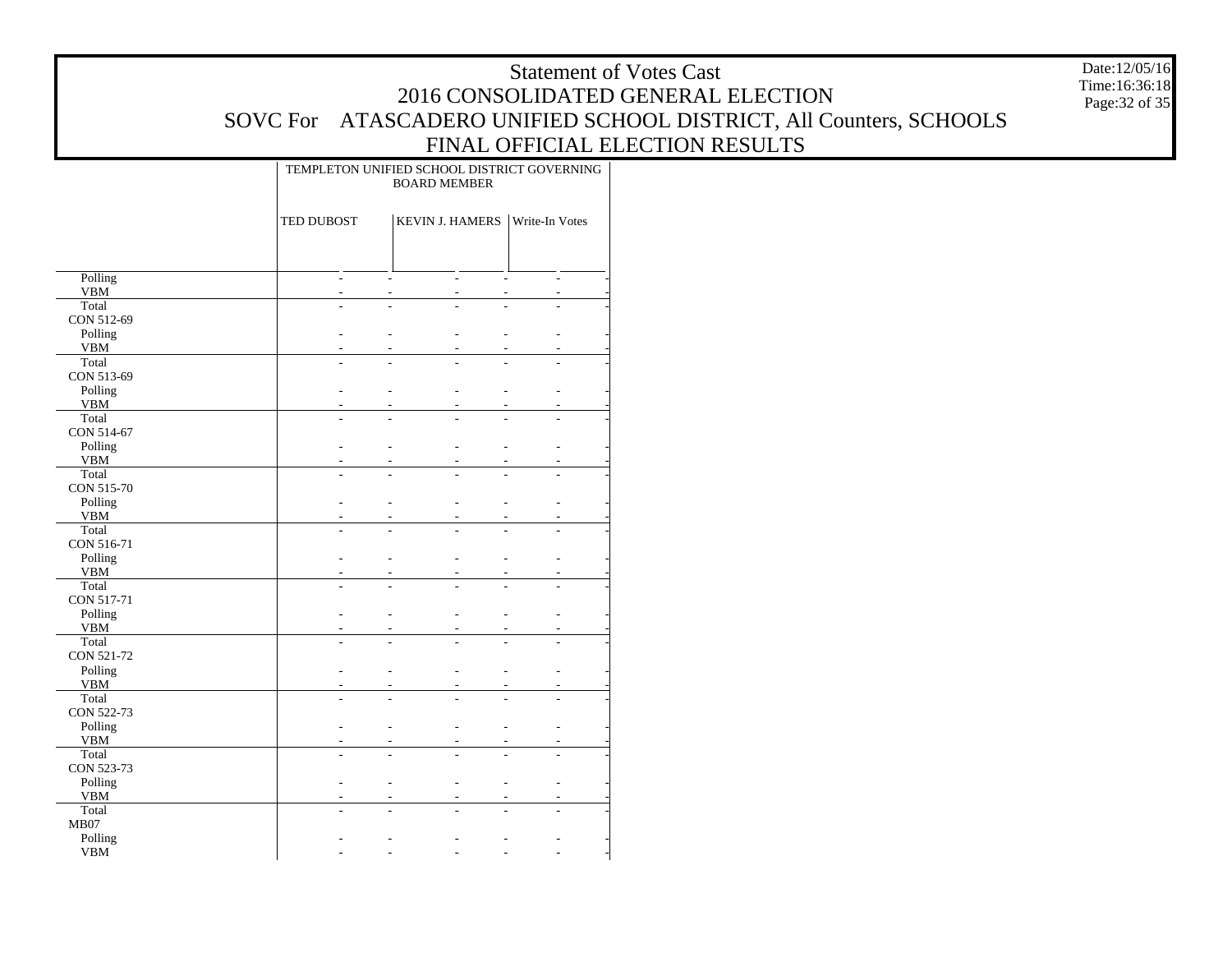Date:12/05/16 Time:16:36:18 Page:33 of 35

|                             | TEMPLETON UNIFIED SCHOOL DISTRICT GOVERNING<br><b>BOARD MEMBER</b> |                  |                        |                  |                          |                |  |
|-----------------------------|--------------------------------------------------------------------|------------------|------------------------|------------------|--------------------------|----------------|--|
|                             | TED DUBOST                                                         |                  | <b>KEVIN J. HAMERS</b> |                  | Write-In Votes           |                |  |
|                             |                                                                    |                  |                        |                  |                          |                |  |
| Total                       | $\overline{a}$                                                     | L                | $\overline{a}$         |                  |                          |                |  |
| <b>MB18</b>                 |                                                                    |                  |                        |                  |                          |                |  |
| Polling                     |                                                                    |                  |                        |                  |                          |                |  |
| <b>VBM</b><br>Total         |                                                                    | L                |                        |                  |                          |                |  |
| MB33                        |                                                                    |                  |                        |                  |                          |                |  |
| Polling                     | ÷.                                                                 | L.               | ÷                      | L.               | L.                       |                |  |
| <b>VBM</b>                  | ÷.                                                                 | L                | ÷                      | L.               | ÷,                       |                |  |
| Total                       | ÷.                                                                 |                  | ÷                      |                  | L.                       |                |  |
| <b>MB38</b>                 |                                                                    |                  |                        |                  |                          |                |  |
| Polling                     | ٠                                                                  | L,               | ٠                      | L.               | ٠                        |                |  |
| <b>VBM</b>                  |                                                                    |                  |                        |                  | L.                       |                |  |
| Total                       |                                                                    |                  | L.                     |                  | L.                       |                |  |
| Total                       |                                                                    |                  |                        |                  |                          |                |  |
| Polling                     | 6                                                                  | 23.08%           | 2                      | 7.69%            | $\mathbf{0}$             | 0.00%          |  |
| <b>VBM</b><br>Total         | 21<br>27                                                           | 28.77%<br>27.27% | 10<br>12               | 13.70%<br>12.12% | $\mathbf{0}$<br>$\Omega$ | 0.00%<br>0.00% |  |
|                             |                                                                    |                  |                        |                  |                          |                |  |
| CONGRESSIONAL               |                                                                    |                  |                        |                  |                          |                |  |
| 24TH CONGRESSIONAL DISTRICT |                                                                    |                  |                        |                  |                          |                |  |
| Polling                     |                                                                    | 6 23.08%         | $\overline{2}$         | 7.69%            | $\mathbf{0}$             | 0.00%          |  |
| <b>VBM</b>                  | 21                                                                 | 28.77%           | 10                     | 13.70%           | $\overline{0}$           | 0.00%          |  |
| Total                       | 27                                                                 | 27.27%           | 12                     | 12.12%           | $\Omega$                 | 0.00%          |  |
| Total                       |                                                                    |                  |                        |                  |                          |                |  |
| Polling                     | 6                                                                  | 23.08%           | $\overline{2}$         | 7.69%            | $\mathbf{0}$             | 0.00%          |  |
| <b>VBM</b>                  | 21                                                                 | 28.77%           | 10                     | 13.70%           | $\overline{0}$           | 0.00%          |  |
| Total                       | 27                                                                 | 27.27%           | 12                     | 12.12%           | $\overline{0}$           | 0.00%          |  |
| SENATE                      |                                                                    |                  |                        |                  |                          |                |  |
| 17TH SENATORIAL DISTRICT    |                                                                    |                  |                        |                  |                          |                |  |
| Polling                     |                                                                    | 6 23.08%         | 2                      | 7.69%            | $\overline{0}$           | 0.00%          |  |
| <b>VBM</b>                  | 21                                                                 | 28.77%           | 10                     | 13.70%           | $\boldsymbol{0}$         | 0.00%          |  |
| Total                       | 27                                                                 | 27.27%           | 12                     | 12.12%           | $\mathbf{0}$             | 0.00%          |  |
| Total                       |                                                                    |                  |                        |                  |                          |                |  |
| Polling                     | 6                                                                  | 23.08%           | $\overline{2}$         | 7.69%            | $\overline{0}$           | 0.00%          |  |
| <b>VBM</b>                  | 21                                                                 | 28.77%           | 10                     | 13.70%           | $\overline{0}$           | 0.00%          |  |
| Total                       | 27                                                                 | 27.27%           | 12                     | 12.12%           | $\mathbf{0}$             | 0.00%          |  |
| <b>ASSEMBLY</b>             |                                                                    |                  |                        |                  |                          |                |  |
| 35TH ASSEMBLY DISTRICT      |                                                                    |                  |                        |                  |                          |                |  |
| Polling                     |                                                                    | 6 23.08%         | 2                      | 7.69%            | $\boldsymbol{0}$         | 0.00%          |  |
| VBM                         | 21                                                                 | 28.77%           |                        | 10 13.70%        | $\mathbf{0}$             | 0.00%          |  |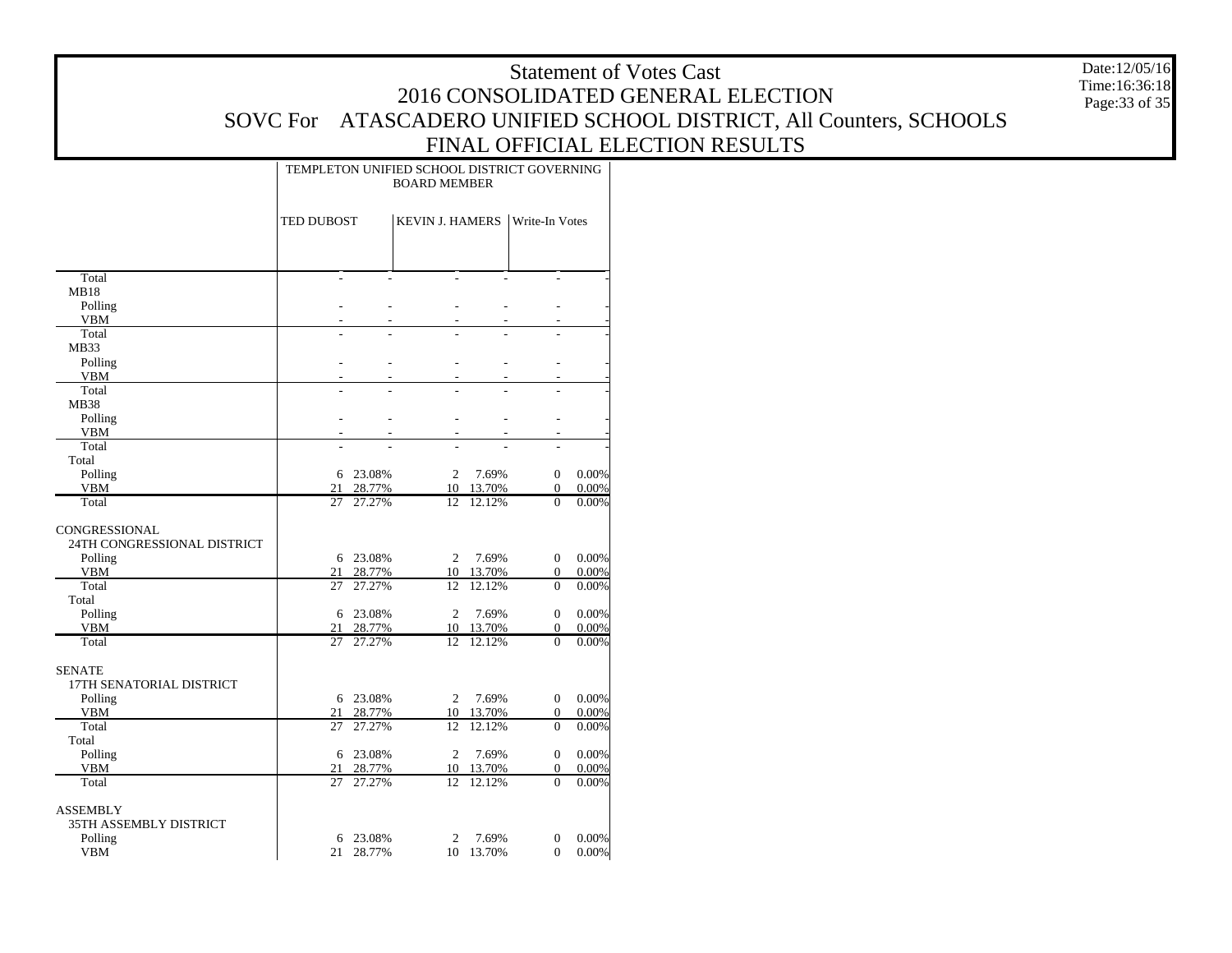Total Total Polling VBM**Total** BOARD OF EQUALIZATION STATE BOARD OF EQUAL DIST 2 Polling VBM**Total**  Total Polling VBM**Total** SUPERVISOR/COMMISSIONER 2ND SUPERVISORIAL DISTRICT Polling VBM**Total**  4TH SUPERVISORIAL DISTRICT Polling VBM**Total**  5TH SUPERVISORIAL DISTRICT Polling VBM**Total**  Total Polling VBM TotalCITIES CITY OF ATASCADERO Polling VBM**Total**  UNINCORPORATED AREAS Polling VBMTED DUBOSTKEVIN J. HAMERS | Write-In Votes TEMPLETON UNIFIED SCHOOL DISTRICT GOVERNINGBOARD MEMBER27 27.27% $\overline{12}$  12.12% 0 0.00% 6 23.08% 2 7.69% 0 0.00% 21 28.77% 10 13.70% 0 0.00% 27 27.27% 12 12.12% 0 0.00% 6 23.08% 2 7.69% 0 0.00% 21 28.77% 10 13.70% 0 0.00% 27 27.27% 12 12.12% 0 0.00% 6 23.08% 2 7.69% 0 0.00% 21 28.77% 10 13.70% 0 0.00% 27 27.27% 12 12.12% 0 0.00% 00 - 0 - 0 -00 - 0 - 0 - $\overline{0}$ 0 - 0 - 0 -00 - 0 - 0 -00 - 0 - 0 -0 $0$  - 0 - 0 -6 23.08% 2 7.69% 0 0.00% 21 28.77% 10 13.70% 0 0.00% 27 27.27% 12 12.12% 0 0.00% 6 23.08% 2 7.69% 0 0.00% 21 28.77% 10 13.70% 0 0.00% 27 27.27% 12 12.12% 0 0.00% 6 23.08% 2 7.69% 0 0.00% 21 28.77% 10 13.70% 0 0.00% 27 27.27% 12 12.12% 0 0.00% 0 $0$  - 0 - 0 - $\Omega$  $0$  - 0 - 0 - Date:12/05/16Time:16:36:18Page:34 of 35